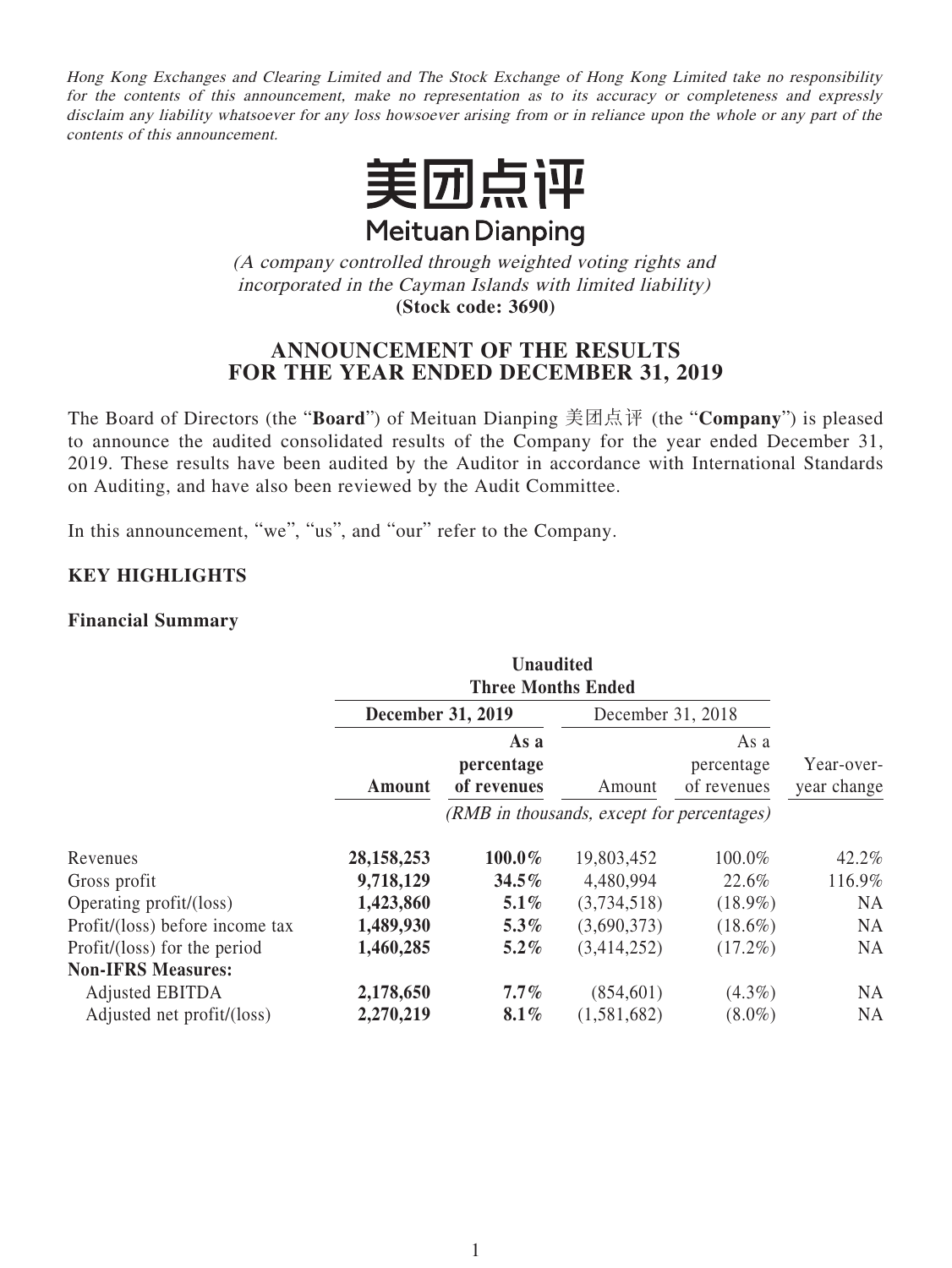|                                 | <b>Year Ended</b>        |                                   |                                            |                                   |                           |
|---------------------------------|--------------------------|-----------------------------------|--------------------------------------------|-----------------------------------|---------------------------|
|                                 | <b>December 31, 2019</b> |                                   | December 31, 2018                          |                                   |                           |
|                                 | Amount                   | As a<br>percentage<br>of revenues | Amount                                     | As a<br>percentage<br>of revenues | Year-over-<br>year change |
|                                 |                          |                                   | (RMB in thousands, except for percentages) |                                   |                           |
| Revenues                        | 97,528,531               | $100.0\%$                         | 65,227,278                                 | 100.0%                            | 49.5%                     |
| Gross profit                    | 32,320,388               | 33.1%                             | 15,104,958                                 | 23.2%                             | 114.0%                    |
| Operating profit/(loss)         | 2,679,860                | $2.7\%$                           | (11,085,797)                               | $(17.0\%)$                        | <b>NA</b>                 |
| Profit/(loss) before income tax | 2,762,388                | $2.8\%$                           | (115, 490, 807)                            | $(177.1\%)$                       | <b>NA</b>                 |
| Profit/(loss) for the year      | 2,236,165                |                                   | $2.3\%$ (115,492,695)                      | $(177.1\%)$                       | <b>NA</b>                 |
| <b>Non-IFRS Measures:</b>       |                          |                                   |                                            |                                   |                           |
| Adjusted EBITDA                 | 7,253,634                | $7.4\%$                           | (4,733,831)                                | $(7.3\%)$                         | <b>NA</b>                 |
| Adjusted net profit/(loss)      | 4,656,685                | $4.8\%$                           | (8,345,621)                                | $(12.8\%)$                        | <b>NA</b>                 |

# **Financial Information by Segment**

|                                                           |                                     |                                 | <b>Unaudited</b><br><b>Three Months Ended</b> |                                                                |                                   |                                         |  |
|-----------------------------------------------------------|-------------------------------------|---------------------------------|-----------------------------------------------|----------------------------------------------------------------|-----------------------------------|-----------------------------------------|--|
|                                                           |                                     | <b>December 31, 2019</b>        |                                               |                                                                | December 31, 2018                 |                                         |  |
|                                                           | Food<br>delivery                    | In-store,<br>hotel &<br>travel  | <b>New</b><br>initiatives<br>and others       | Food<br>delivery<br>(RMB in thousands, except for percentages) | In-store,<br>hotel $\&$<br>travel | <b>New</b><br>initiatives<br>and others |  |
| Revenues<br>Gross profit/ $(\text{loss})$<br>Gross margin | 15,715,710<br>2,786,936<br>$17.7\%$ | 6,356,945<br>5,642,495<br>88.8% | 6,085,598<br>1,288,698<br>$21.2\%$            | 11,006,277<br>1,471,721<br>13.4%                               | 4,594,132<br>3,988,258<br>86.8%   | 4,203,043<br>(978, 985)<br>$(23.3\%)$   |  |

|                                                           |                                   |                                            | <b>Year Ended</b>                       |                                    |                                   |                                         |  |  |
|-----------------------------------------------------------|-----------------------------------|--------------------------------------------|-----------------------------------------|------------------------------------|-----------------------------------|-----------------------------------------|--|--|
|                                                           |                                   | <b>December 31, 2019</b>                   |                                         |                                    | December 31, 2018                 |                                         |  |  |
|                                                           | Food<br>delivery                  | In-store,<br>hotel &<br>travel             | <b>New</b><br>initiatives<br>and others | Food<br>delivery                   | In-store,<br>hotel $\&$<br>travel | <b>New</b><br>initiatives<br>and others |  |  |
|                                                           |                                   | (RMB in thousands, except for percentages) |                                         |                                    |                                   |                                         |  |  |
| Revenues<br>Gross profit/ $(\text{loss})$<br>Gross margin | 54,843,205<br>10,233,188<br>18.7% | 22, 275, 472<br>19,746,355<br>88.6%        | 20,409,854<br>2,340,845<br>$11.5\%$     | 38, 143, 083<br>5,268,197<br>13.8% | 15,840,361<br>14,095,355<br>89.0% | 11,243,834<br>(4,258,594)<br>$(37.9\%)$ |  |  |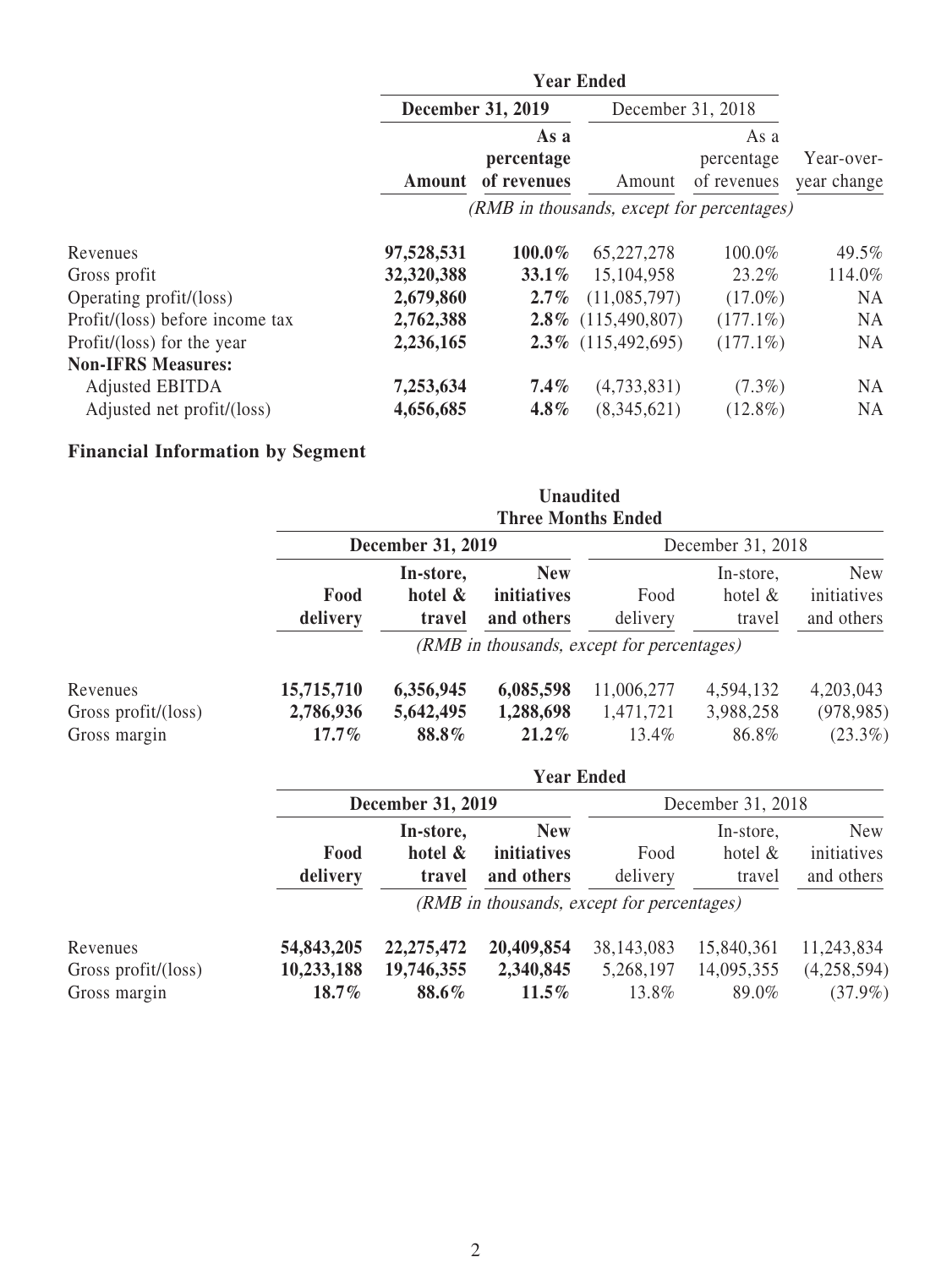# **Operating Metrics**

|                                  | <b>Three Months Ended</b> |                      |                           | <b>Year Ended</b>    |                      |                           |
|----------------------------------|---------------------------|----------------------|---------------------------|----------------------|----------------------|---------------------------|
|                                  | December 31,<br>2019      | December 31,<br>2018 | Year-over-<br>year change | December 31,<br>2019 | December 31,<br>2018 | Year-over-<br>year change |
|                                  |                           | (RMB in billions)    | <i>(in percentages)</i>   |                      | (RMB in billions)    | <i>(in percentages)</i>   |
| <b>Gross transaction volume:</b> |                           |                      |                           |                      |                      |                           |
| Food delivery                    | 112.1                     | 80.2                 | $39.9\%$                  | 392.7                | 282.8                | 38.9%                     |
| In-store, hotel & travel         | 60.4                      | 44.7                 | 35.3%                     | 222.1                | 176.8                | $25.6\%$                  |
| New initiatives and others       | 17.4                      | 13.1                 | $31.0\%$                  | 67.3                 | 56.0                 | 20.3%                     |
| <b>Total</b>                     | 189.9                     | 138.0                | 37.6%                     | 682.1                | 515.6                | $32.3\%$                  |

|                                    | <b>Year Ended</b>    |                      |                           |
|------------------------------------|----------------------|----------------------|---------------------------|
|                                    | December 31,<br>2019 | December 31,<br>2018 | Year-over-<br>year change |
|                                    | $(in$ millions $)$   |                      | <i>(in percentages)</i>   |
| Number of Transacting Users        | 450.5                | 400.4                | $12.5\%$                  |
| Number of Active Merchants         | 6.2                  | 5.8                  | $7.1\%$                   |
|                                    | ( <i>units</i> )     |                      | <i>(in percentages)</i>   |
| Average number of transactions per |                      |                      |                           |
| annual Transacting User            | 27.4                 | 23.8                 | $15.4\%$                  |

|                                                               | <b>Three Months Ended</b> |                      |                           | <b>Year Ended</b>    |                      |                           |
|---------------------------------------------------------------|---------------------------|----------------------|---------------------------|----------------------|----------------------|---------------------------|
|                                                               | December 31,<br>2019      | December 31,<br>2018 | Year-over-<br>year change | December 31,<br>2019 | December 31,<br>2018 | Year-over-<br>year change |
|                                                               | <i>(in millions)</i>      |                      | <i>(in percentages)</i>   | (in millions)        |                      | <i>(in percentages)</i>   |
| Number of food<br>delivery transactions<br>Number of domestic | 2,505.3                   | 1,832.3              | $36.7\%$                  | 8,722.1              | 6,393.4              | $36.4\%$                  |
| hotel room nights                                             | 110.0                     | 74.4                 | $47.9\%$                  | 392.4                | 283.9                | 38.2%                     |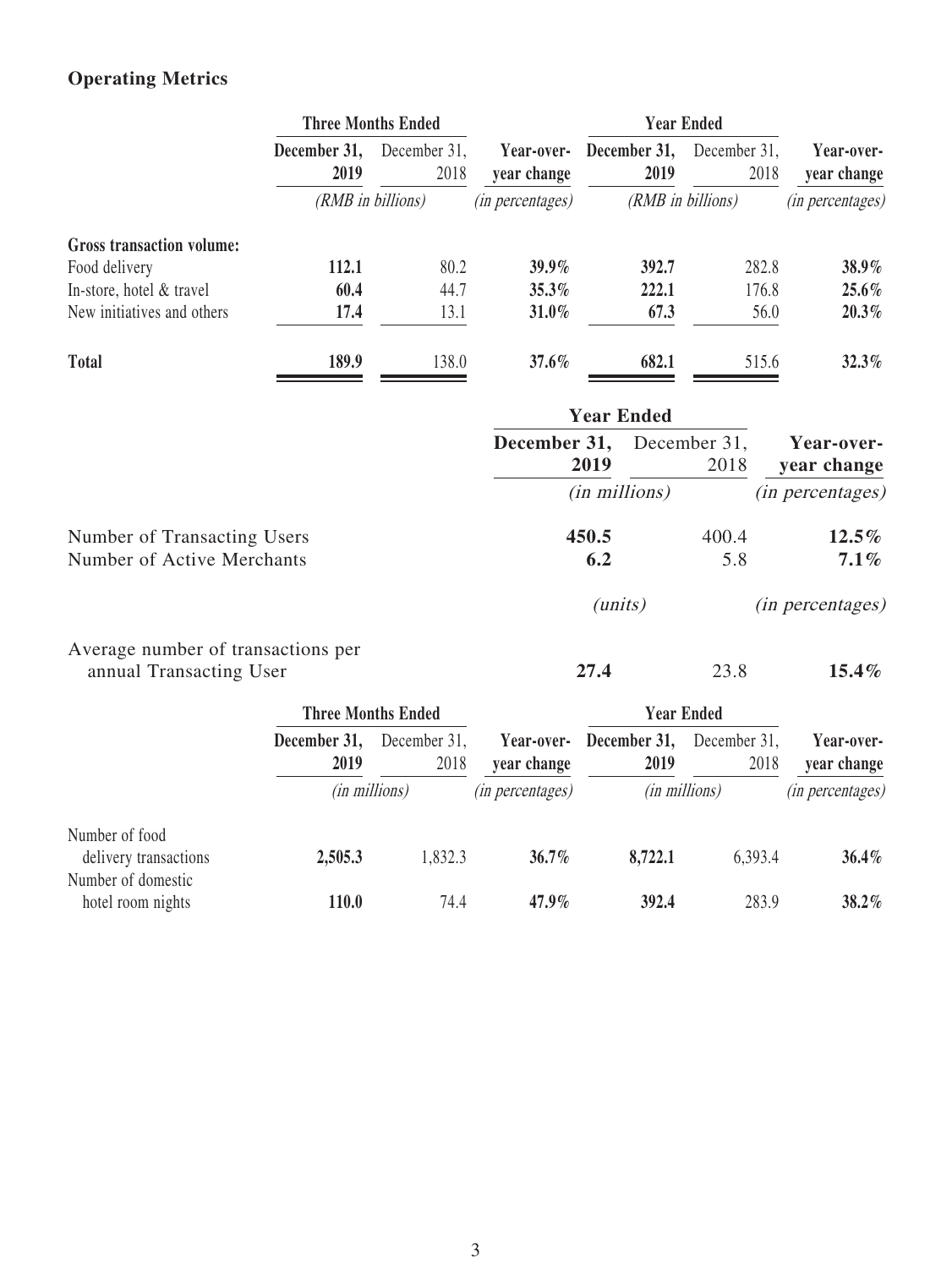### **BUSINESS REVIEW AND OUTLOOK**

### **Company Financial Highlights**

In the year ended December 31, 2019, we achieved strong revenues growth and profitability improvement across all major business segments. Moreover, we achieved an important milestone of turning both operating profit and operating cash flow positive first time in our history. Total revenues increased by 49.5% year-over-year to RMB97.5 billion from RMB65.2 billion in 2018. Total gross profit increased by 114.0% year-over-year to RMB32.3 billion from RMB15.1 billion in 2018, and operating profit turned to positive RMB2.7 billion from negative RMB11.1 billion in 2018. Adjusted EBITDA and adjusted net profit were RMB7.3 billion and RMB4.7 billion in 2019, respectively. Our operating cash flow turned to positive RMB5.6 billion in 2019 from negative RMB9.2 billion in 2018. We had cash and cash equivalents of RMB13.4 billion and short-term investments of RMB49.4 billion as of December 31, 2019, compared to the balance of RMB17.0 billion and RMB41.8 billion, respectively, as of December 31, 2018.

### **Company Business Highlights**

#### **Food delivery**

As the world's leading food delivery service provider, we further strengthened our market-leading position in terms of consumer base, merchant base and delivery network during 2019. As we grow our business, we have also improved the unit economics of our food delivery business on a year-over-year basis consecutively over the past four quarters due to increasing economies of scale. In 2019, GTV of our food delivery business increased by 38.9% to RMB392.7 billion. The daily average number of food delivery transactions increased by 36.4% to 23.9 million. The average value per order of our food delivery business increased by 1.8% year-over-year. Monetization Rate<sup>1</sup> of our food delivery business increased to 14.0% from 13.5% in 2018. As a result, revenues increased by 43.8% year-over-year to RMB54.8 billion in 2019. Gross profit from our food delivery business increased by 94.2% to RMB10.2 billion in 2019, while gross margin expanded to 18.7% from 13.8% year-over-year. In the fourth quarter of 2019, total GTV of our food delivery business increased by 39.9% year-over-year to RMB112.1 billion and the daily average number of food delivery transactions increased by 36.7% year-over-year to 27.2 million. The average value per order of our food delivery business increased by 2.3% year-over-year to RMB44.8, and Monetization Rate of our food delivery business increased to 14.0%. As a result, revenues from food delivery increased by 42.8% year-over-year to RMB15.7 billion in the fourth quarter of 2019. Gross profit from our food delivery business increased by 89.4% year-over-year to RMB2.8 billion for the fourth quarter of 2019, while gross margin expanded to 17.7% from 13.4% year-over-year.

On the consumer front, owing to our early, forceful expansion into lower-tier cities, we currently enjoy a significant first-mover advantage and stand to benefit from the ongoing trend that demand in lower-tier cities continues to grow alongside the rising levels of consumption. Our food delivery business in lower-tier cities made a larger contribution and exhibited higher growth in terms of GTV in full year 2019 as well as the fourth quarter of 2019. Moreover, lower-tier cities continued to be the main driver of our user growth in 2019. Attributable to our improvements to operational teams, delivery network and marketing capabilities as well as positive word-of-mouth, we continued to acquire new users, the majority of which came from third-tier cities and below.

<sup>1</sup> Monetization rate equals the revenues for the year/period divided by the Gross Transaction Volume for the year/ period.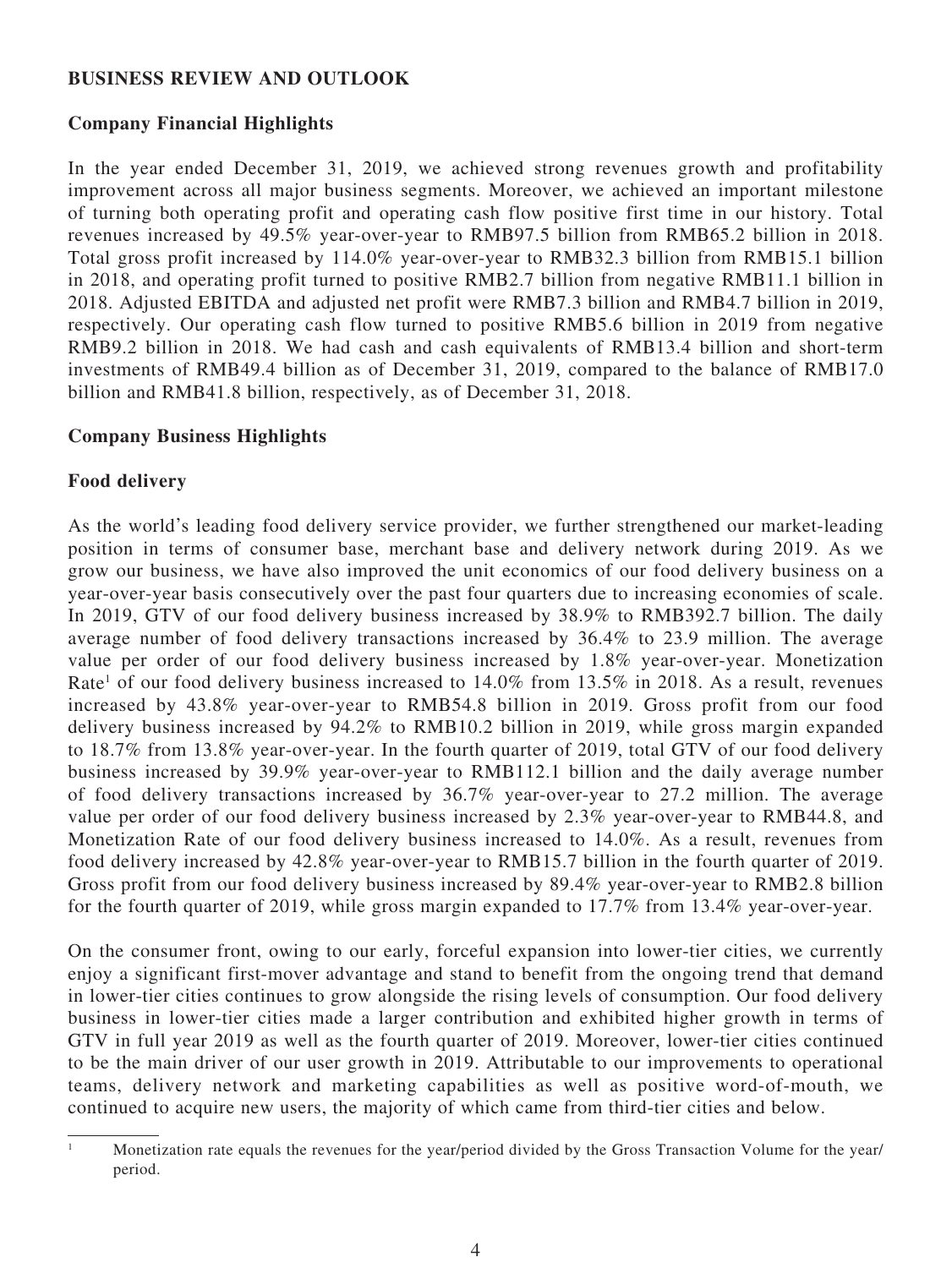Meanwhile, as we continued to expand the quality food supply, delivery categories, available hours and delivery distance to better satisfy consumer demand, purchase frequency of our repeat consumers continued to improve. The successful rollout of our Food Delivery Membership Program in 2019 further enabled us to improve the order frequency and loyalty of these repeat consumers. Moreover, our Food Delivery Membership Program effectively boosted consumer impulse consumptions during off-peak hours. Consumer demand during off-peak hours, including breakfast, afternoon tea and late night snacks, continued to grow rapidly in the fourth quarter of 2019, with increasing needs for more personalized and high-quality online food supplies. In particular, delivery volume of healthy light meals, salad, desserts and beverages all achieved strong growth in the fourth quarter of 2019.

On the merchant front, as the leading platform with sufficient user traffic, we helped millions of restaurants maximize their exposure to online channels and increase online sales in 2019. In addition to cost-effective on-demand delivery infrastructure, we continued to optimize our comprehensive set of solutions to empower local merchants in 2019. These include solutions for online marketing, production and operation digitalization, integrated payment, food distribution and financing services. For example, we introduced dish-based recommendation feeds for restaurants in August 2019 and continued to optimize this marketing solution for merchants in the fourth quarter of 2019. This dish-based recommendation feeds provide more opportunities to merchants to showcase their popular local dishes and attract new consumers while increasing their conversion ratios. More notably, because of our continuous efforts in developing innovative online marketing products to help food delivery merchants enhance their exposure to potential consumers and further boost their marketing efficiency, increasingly more food delivery merchants have adopted our online marketing services in 2019. Online marketing revenues of food delivery business grew robustly, increasing by 118.6% year-over-year. Moreover, we continued to improve our marketplace products to provide restaurants with more useful tools for enhancing their operating efficiency. For example, we introduced an intelligent diagnosis tool for restaurant merchants on their product quality and guidance on product mix optimization. Furthermore, in the fourth quarter of 2019, we released four targeted solutions, including digital business solution, specialized production solution, diversified marketing solution, and intelligent service solution. Through these solutions, our goal is to help millions of merchants build next generation stores, identify and resolve online operation pain points, achieve seamless integration between online and offline operations, and enhance service and product quality.

On the delivery front, we further solidified our advantages in delivery efficiency attributable to higher order density, refinement of our proprietary dispatching system algorithms, and optimization of our operational capabilities in 2019. In addition, we began to fine-tune our delivery service segmentation and our delivery network mobilization capacity, especially during off-peak hours, extreme weather conditions and holidays in the second half of 2019, which enabled us to further lower our delivery cost per order while ensuring a consistent level of user experience over the past two quarters. At the same time, to maintain the consistency in our delivery service quality, we require our delivery partners to set and continuously refine strict delivery riders recruitment standards and closely monitor their adherence to our service standards. In addition, we helped our partners establish legally compliant management systems to ensure fire safety and driving safety, and required them to provide regular training to delivery riders to promote their awareness of safety compliance. We continued to exert efforts on improving delivery riders' corporate affinity and attaining increasing social respect through the "717 Delivery Riders' Day" celebration, "Delivery Riders Guardian Program," and offering free counseling to delivery riders, among others.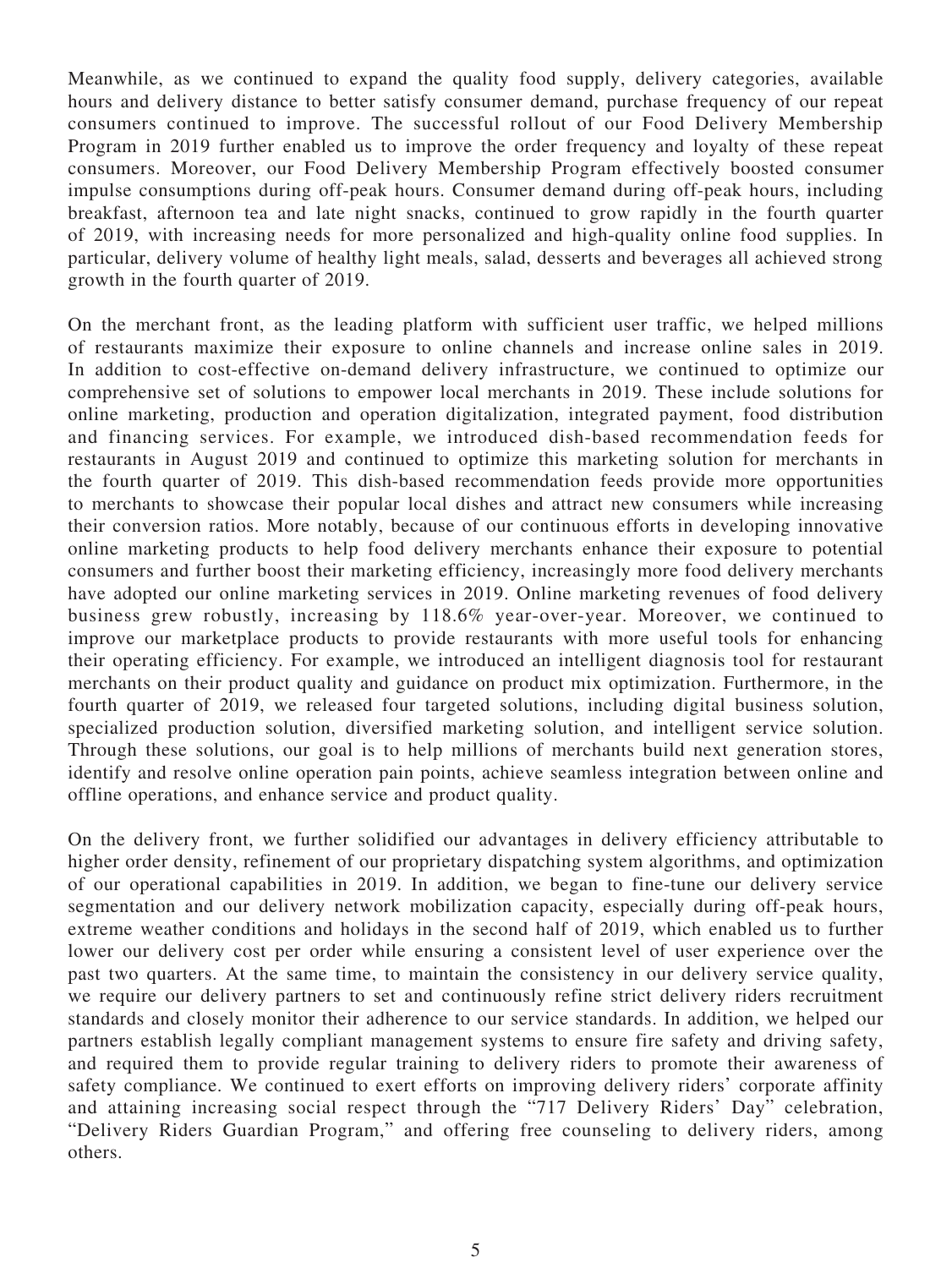#### **In-store, hotel & travel**

Our in-store, hotel & travel businesses continued to solidify its market leadership and further demonstrated strong monetization capability in 2019. GTV of our in-store, hotel & travel businesses grew by 25.6% year-over-year to RMB222.1 billion in 2019. Revenues from our in-store, hotel & travel businesses increased by 40.6% year-over-year to RMB22.3 billion in 2019. Gross profit of our in-store, hotel & travel businesses increased by 40.1% year-over-year to RMB19.7 billion in 2019, while gross margin remained relatively flat year-over-year. GTV growth of our in-store, hotel & travel businesses continued to accelerate for the fourth quarter of 2019, growing by 35.3% year-over-year to RMB60.4 billion. Revenues from our in-store, hotel & travel businesses increased by 38.4% year-over-year to RMB6.4 billion for the fourth quarter of 2019. Gross profit from our in-store, hotel & travel businesses increased to RMB5.6 billion for the fourth quarter of 2019, while gross margin increased to 88.8% from 86.8% year-over-year.

For our in-store business, the year-over-year growth rate of commission revenues from transaction-based products re-accelerated in the beginning of the second half of 2019 and continued to accelerate during the fourth quarter of 2019. Online marketing revenues also maintained strong growth momentum throughout the year, with around 55% increase year-over-year in 2019. The impressive results achieved in 2019 were mainly due to the refinement in our business operations, our strengthened content creation capabilities, expansion in the range of product and service offerings and enhanced location-based algorithms.

First, we reorganized our sales team and expanded our coverage for high-quality restaurant merchants in 2019. By dividing restaurant merchants into different categories, our sales team has gained a better understanding of each merchant category and is increasingly capable of providing more personalized product solutions. Second, our continuous enhancement of location-based algorithms was key in helping local service merchants maximize the impact of their online marketing and further refine their marketing precision via user-generated local search queries. We were also able to further leverage the user profiles generated from our database to gauge user demand on our platform across different service categories and promote additional cross-selling opportunities. Third, we continued to diversify our affordable marketing products and tools for merchants. Merchant base penetration rate of our cost-per-click advertising products and subscription-based services increased steadily throughout 2019. Our interest-based feeds, which were rolled out in late 2018 and have barely been monetized at the current stage, also enabled merchants to tailor and promote their content within the editorial feed, display their content to a larger audience, and achieve a higher click-through-rate. Fourth, we continued to advance our operational capabilities through the execution of numerous promotional activities and campaigns in 2019. These promotional activities and campaigns included, to name a few, "Super Brand Food Festival," "2019 Parent-Child Fantasy Day," "Chinese Valentine's Day Special Campaign," "Double 11 Carnival," and "Double 12 Carnival." All of these theme-based promotional campaigns were exceptionally well received by the market. Lastly, we continued to make good progress in the development of our content ecosystem in 2019, which has also helped improve the marketing efficiency of merchants on our platform. As of December 31, 2019, we had accumulated over 7.7 billion user-generated reviews on our platform for millions of merchants in China. Moreover, our refinement of interest-based feeds within the Dianping app has resulted in a more visually appealing user interface, an increasingly personalized content delivery system, and the rapid growth of both DAUs and user time spent on the application for the full year of 2019. Meanwhile, our enhanced Black Pearl Restaurant Guide, Must List Series, and other initiatives have risen in popularity among consumers. Importantly, these features enable consumers to not only discover and explore a broad range of local service categories, but also allow our recommended merchants to generate higher sales, augment their brand influence, streamline their operations, and bolster their product offerings through consumer reviews that are both authentic and dynamic.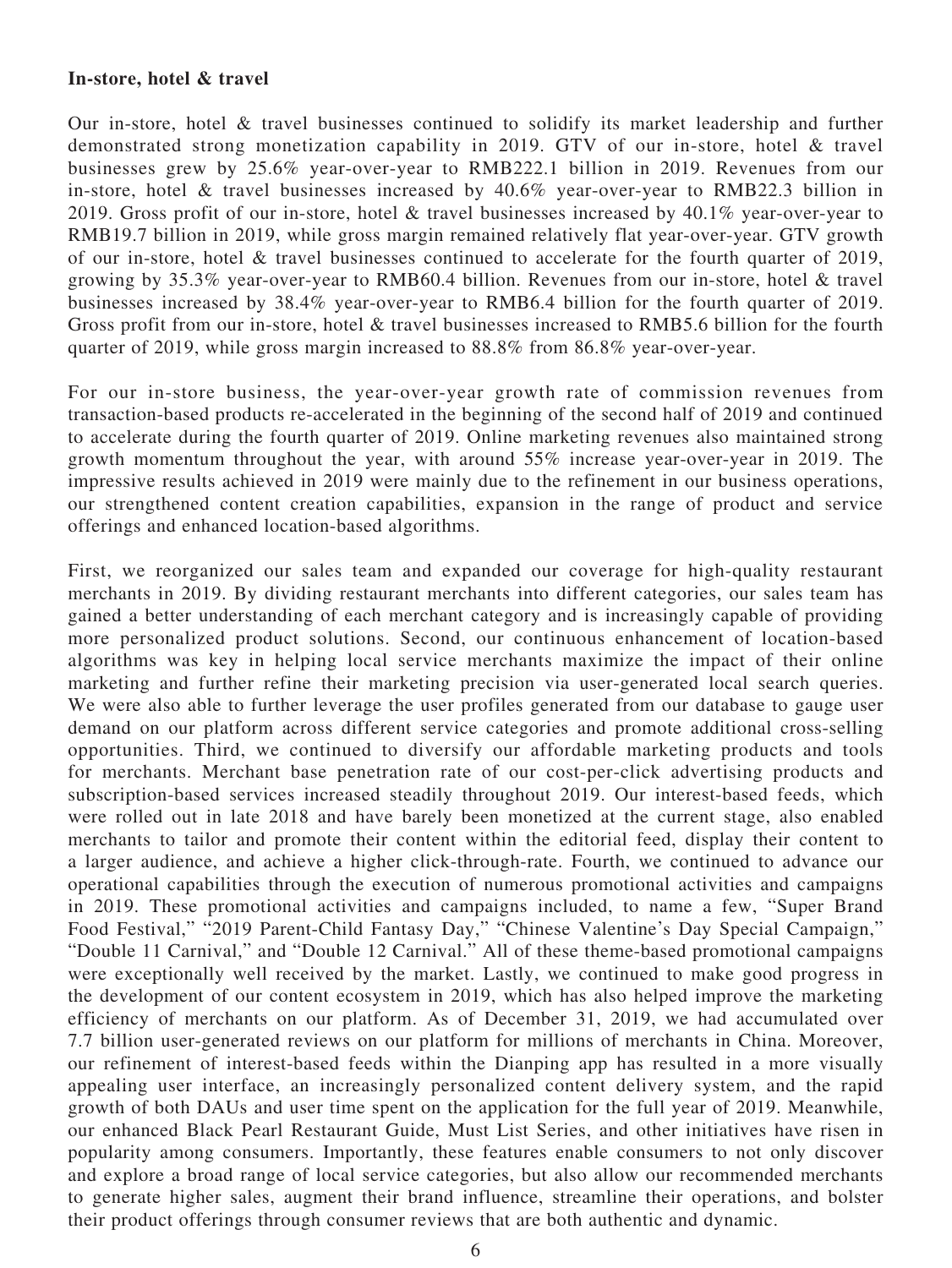With respect to our hotel booking business, we further strengthened our leading position in 2019. The number of domestic room nights consumed on our platform in 2019 increased by 38.2% year-over-year to 392.4 million. Average daily rate per room night also experienced a steady year-over-year growth. More notably, the growth of domestic room nights in the fourth quarter of 2019 further accelerated and increased by 47.9% year-over-year, reaching 110 million quarterly room nights for two consecutive quarters. In 2019, we further solidified our leading position in lower-tier cities and low-star hotel segment because of our increased efforts on exploring offline traffic conversion and new traffic channels. Meanwhile, our high-star hotel booking business maintained healthy growth in 2019. Our "Hotel  $+ X$ " strategy has enabled us to develop deeper relationships with an increasing number of high-star hotel groups by helping them increase their non-lodging revenues streams. Revenues contribution from high-end hotels further increased year-over-year for the fourth quarter of 2019.

#### **New initiatives and others**

Revenues from the new initiatives and others segment increased by 81.5% year-over-year to RMB20.4 billion in 2019. Gross profit of the new initiatives and others segment increased to positive RMB2.3 billion in 2019 from negative RMB4.3 billion in 2018, while gross margin improved to positive 11.5% in 2019 from negative 37.9% in 2018. In the fourth quarter of 2019, revenues in this segment increased by 44.8% year-over-year to RMB6.1 billion in 2019. Gross profit increased to positive RMB1.3 billion in 2019 from negative RMB1.0 billion in 2018, while gross margin further expanded to positive 21.2% in 2019 from negative 23.3% in 2018.

For our bike-sharing and car-hailing services, we successfully reduced our losses during 2019 while improving operation efficiencies and developing synergies with other businesses on our platform. With respect to our bike-sharing services, most of our older bikes reached the end of their useful lives in the third quarter of 2019. As such, we have gradually replaced the remaining older bikes with new Meituan Bikes, which are painted in Meituan yellow, have a longer life span, are modified for a better user experience and may only be unlocked through the Meituan app. We believe that the new Meituan Bikes would have better unit economics and could create more synergies with our platform as compared to the old Mobike model. With respect to our car-hailing services, we have improved our control of operating losses after rolling out the "aggregated" model in 2019. We operated our car-hailing services in 54 cities as of the end of 2019.

In 2019, we continued to drive supply side digitization by investing in our restaurant management system and B2B food distribution services. With respect to our restaurant management system services, emphasis on merchant quality has become a priority in 2019, and both the number and percentage of high-quality merchants have increased. Continuous investment in R&D, product upgrade, as well as a higher standard of post-sale service quality further strengthened our position in this space. For the B2B food distribution services, we prioritized merchant development, product selection, and core capabilities in 2019. We focused on the development and maintenance of high-quality merchants as well as the growth of average revenue per user through an increase in their wallet share, purchase frequency, and ticket size. In addition, we adjusted our product structure according to the geographic distribution and purchase frequency of merchants. Notably, fresh produce and meat products accounted for a higher proportion of our product selection in 2019. We have also bolstered our quality control and pricing management capabilities for fresh products.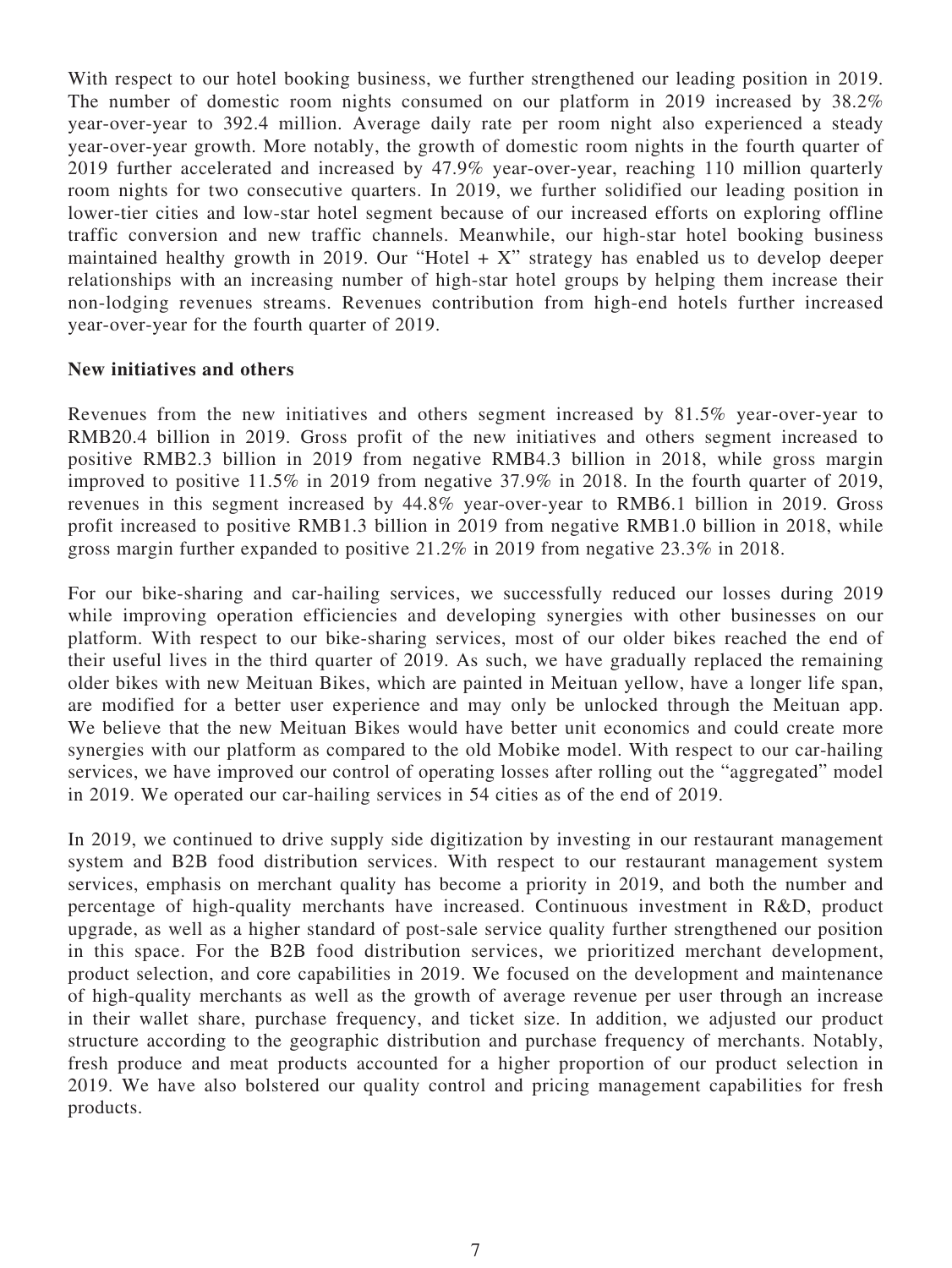With respect to our grocery retail services, we continued to explore both our self-operated model and marketplace model while improving the operational efficiencies of both. With respect to our self-operated Meituan Grocery model, we have increased our warehouse density by setting up 96 warehouses in Beijing, Shanghai, and Shenzhen, as well as by establishing more than 30 locations for self-pickup in Wuhan as of the end of 2019. With respect to our marketplace model, Meituan Instashopping is positioned to be an online marketplace with tens of thousands of SKUs. These SKUs range from items that meet the daily needs of consumers to specialty items from selected vertical service categories, such as medical products and flowers. Notably, GTV growth of both medical products and flowers on our platform achieved robust growth in 2019.

# **Company Outlook for 2020 and Potential Adverse Impact of the Recent Coronavirus Outbreak**

Since the beginning of 2020, the coronavirus outbreak has resulted in tremendous near-term shocks to many industries in China. Local services, which are the focus of our e-commerce platform, have been impacted by this pandemic in many ways. Especially, the pandemic has already caused severe disruptions to the daily operations of our merchants, including restaurants, local services merchants and hotels, which in turn resulted in downward pressure on our own operations for the first quarter of 2020. Business segments such as food delivery and in-store, hotel and travel are all facing significant challenges on the demand side and supply side. As a result of the pandemic, we estimate that we would experience negative year-over-year revenues growth and operating loss for the first quarter of 2020. Due to the high uncertainty of the evolving situation, we are unable to fully ascertain the expected impact on full year 2020 at this stage; however, if it takes longer for user demand and merchant operations to recover to normal levels as the pandemic continues, the results of our operations for the following quarters could also be adversely impacted.

In face of such a severe pandemic, the first thing that comes across our mind is our position as an industry leader and the social responsibilities attached to our position. Therefore, we have been proactively providing supply assistance and helping to secure people's livelihood in pandemic-stricken areas. Additionally, we have continued to provide our services to people nationwide to ensure that their normal lives are not adversely affected during the pandemic.

At the very early stage of the pandemic, we established a special support fund of RMB200 million for medical staff across the country, with a focus on supporting medical staff in key areas of pandemic prevention and control, such as Wuhan, as well as medical teams who have come to Wuhan from other parts of the country to support local medical staff. We were the first to introduce "contact-free" delivery services in Wuhan, which has now been rolled out nationwide. Our Meituan Instashopping business continues to cooperate with supermarkets, pharmacies, convenience stores, fruit and vegetable stores in Wuhan and other regions to provide consumers with on-demand delivery of food, medicines, daily consumer goods and other products. Our grocery shopping business also continues to increase its number of high-quality suppliers, strengthen its food safety management, increase its procurement capabilities, and ensure the supply of groceries during the pandemic. During the pandemic, we extended the emergency service guarantee policy for travel orders to speed up the refund process for hotels, travel as well as train and air tickets. Our B2B food distribution services have also opened green channels for medical institutions in 34 cities while overcoming inventory and capacity challenges to ensure adequate supply of food during the pandemic. We have also suspended fee collection for the use of our bikes in Hubei during the pandemic, while donating more than 2.15 million free ride passes to medical professionals fighting against the coronavirus across the country. Our car-hailing services have rolled out the first real-name public transport system in China to assist the government to track pandemic information. We are also providing job matching services for millions of local service providers and tens of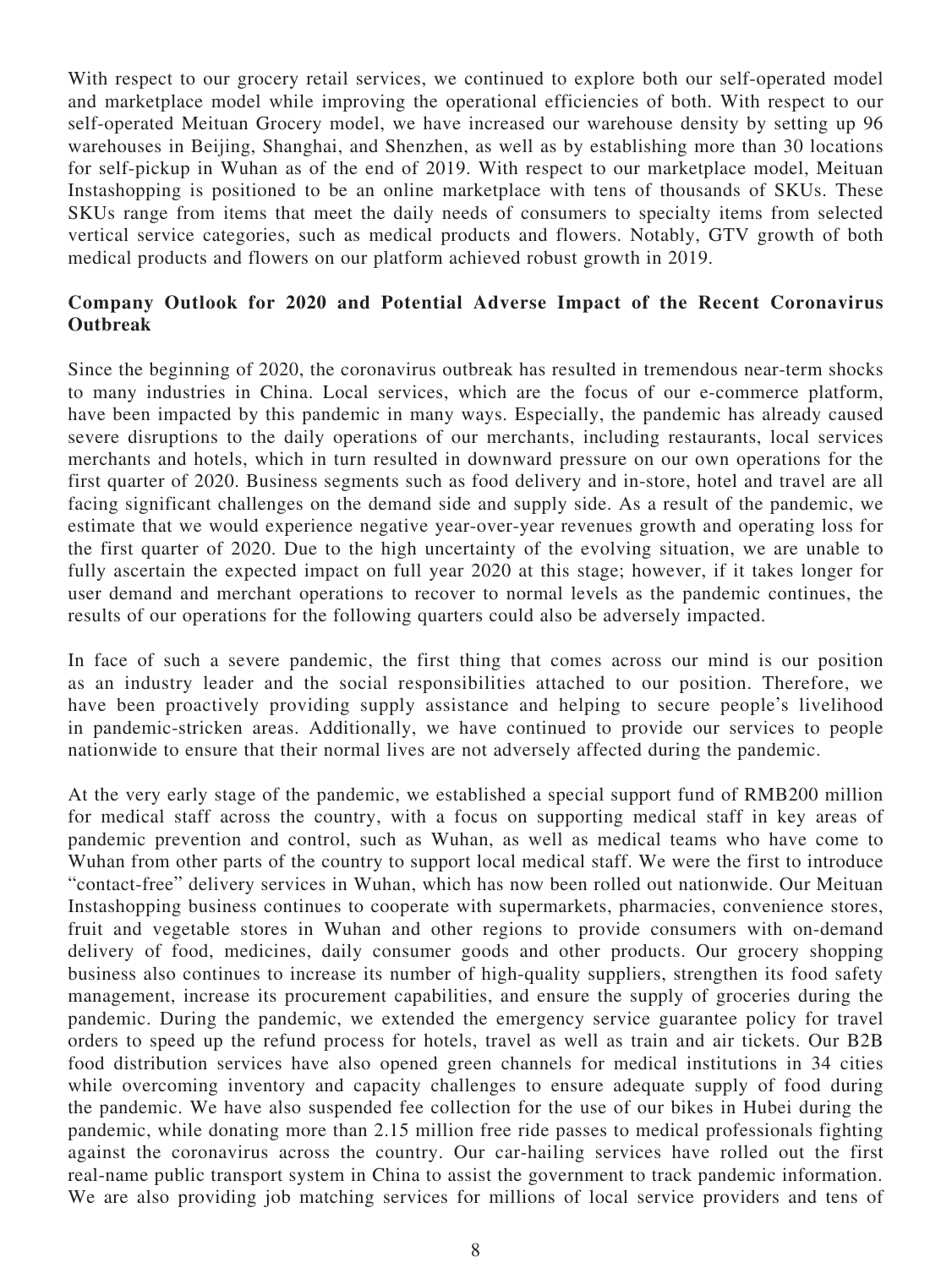millions of participants. To date, we have released 200,000 delivery riders job openings and thousands of other job openings across campuses and throughout the country.

At the same time, we have launched a series of assistance programs to help small and medium-sized merchants in the local service industry overcome the severe difficulties that they are facing during the pandemic. For example, we established a special fund to support the resumption of operations for merchants across the country. Further, we are working with our bank partners to provide RMB20 billion of loans with preferential interest rates to various merchants while providing free online courses to merchants on the best practices in pandemic response, food safety, storefront operations and other topics. With respect to our food delivery business, we have waived commissions for all food delivery restaurant merchants in Wuhan until after the city lockdown is over. Also, we have returned a portion of commissions to high-quality food delivery restaurant merchants nationwide to be used for online promotion and marketing in the future while providing free traffic support and subsidies to these merchants. With respect to our in-store business, we have waived commissions for the months of February and March for in-store dining restaurant merchants and local service merchants in Hubei as well as February commissions for in-store dining restaurant merchants and local service merchants across the country. In addition, we have extended the validity period of subscription-based services for two additional months for recently on-boarded in-store dining restaurant merchants and local service merchants as well as for those who have renewed their contracts with us within a specified period. With respect to our hotel and travel businesses, we provide subsidies to hotels, guesthouses and tourist attractions nationwide that worth a total of RMB1 billion, primarily to be used for online promotion and marketing. We also provide free insurance products to restaurant merchants in Wuhan and their employees, restaurant management systems to eligible restaurant merchants in Hubei, and anti-pandemic supplies and hotel management systems to hotels and guesthouses in Hubei.

We also launched a series of campaigns to further promote the gradual recovery of consumption. By establishing "Safe-dining Restaurants," "Safe-stay Hotels," and other services, we utilized our online capabilities to guide merchants in the process of streamlining, standardizing, and digitizing their pandemic and safety measures to help merchants attract customers. In addition, we launched "Safe Consumption Month" to provide consumers with subsidies and other benefits as well as our "Safe Reservation" services in cooperation with more than 50,000 in-store dining restaurants and tens of thousands of hotels and attractions across the country.

Meanwhile, we are providing additional support to our delivery riders who remain committed to providing delivery services during the pandemic. For example, we are implementing strict health management systems for our delivery riders, distributing pandemic prevention and control knowledge, upgrade anti-septic and pandemic prevention measures at delivery stations across the country, and provide insurance to our delivery riders. We will continue to implement and refine these measures to support every player in our ecosystem.

Although many businesses would be adversely impacted by the pandemic in 2020, we believe that many industries will re-accelerate towards a better direction in the long run. The pandemic has also made the society more aware of the urgency and importance of digitizing the service industry on both the demand and supply sides. As the leading e-commerce platform for services, we will be an important promoter, leader and long-term beneficiary of this long-term trend. In 2020, we will continue to execute our "Food + Platform" strategy and fulfill our mission of "We help people eat better, live better". We will live up to the challenges throughout this pandemic, create more value for consumers and merchants, enhance consumer stickiness and deepen merchant relationship. Meanwhile, we will continue to actively invest in the areas in our ecosystem that we believe will drive the growth of our business, including merchants, consumers, delivery network, and technology.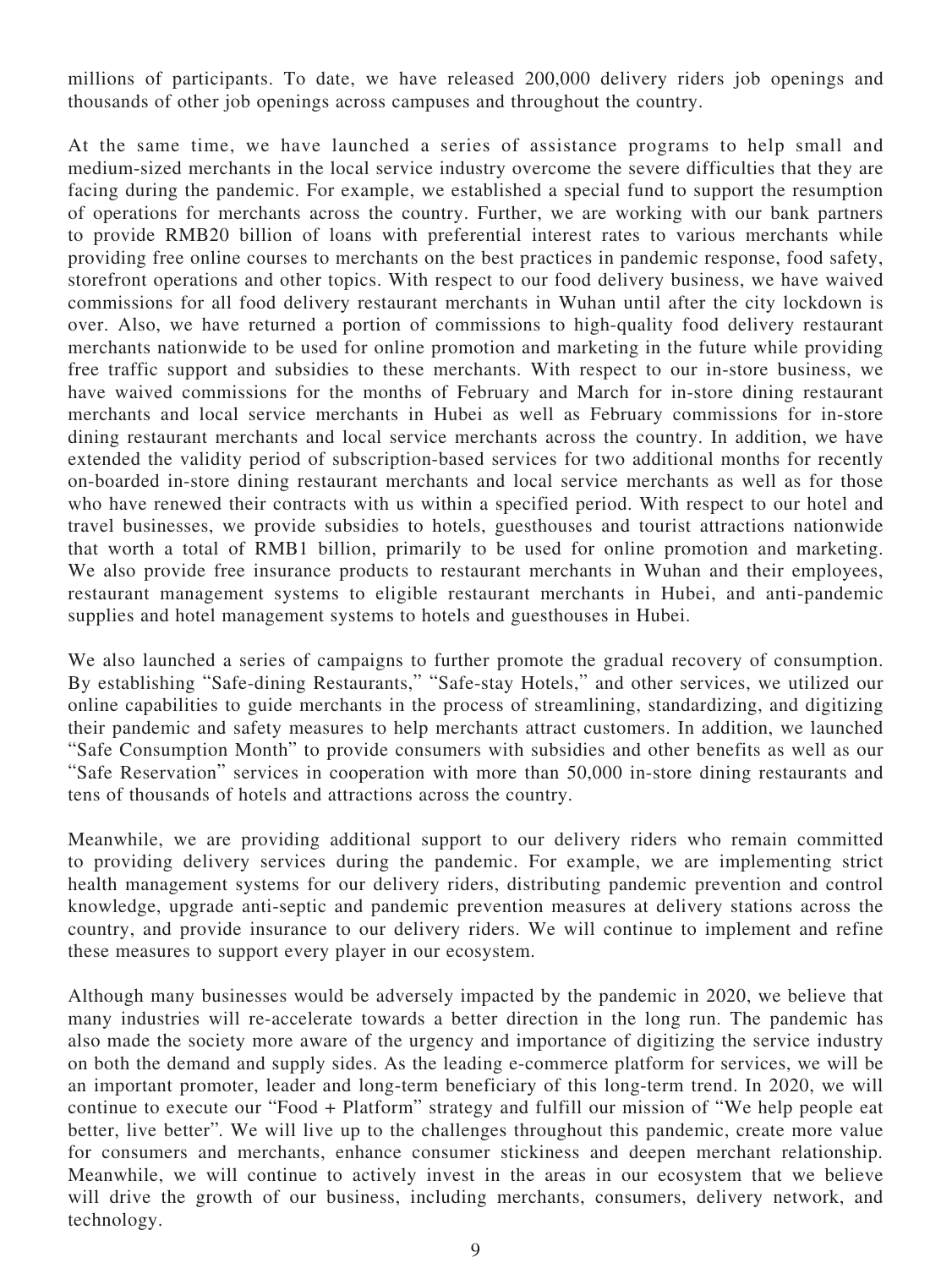# **MANAGEMENT DISCUSSION AND ANALYSIS**

# **Fourth Quarter of 2019 Compared to Fourth Quarter of 2018**

The following table sets forth the comparative figures for the fourth quarter of 2019 and 2018:

|                                                                                                       | <b>Unaudited</b><br><b>Three Months Ended</b> |                      |  |
|-------------------------------------------------------------------------------------------------------|-----------------------------------------------|----------------------|--|
|                                                                                                       | December 31,<br>2019                          | December 31,<br>2018 |  |
|                                                                                                       | (RMB in thousands)                            |                      |  |
| <b>Revenues</b>                                                                                       |                                               |                      |  |
| Commission                                                                                            | 18,357,737                                    | 13,150,122           |  |
| Online marketing services                                                                             | 4,937,769                                     | 3,071,073            |  |
| Interest revenue                                                                                      | 197,759                                       | 134,325              |  |
| Other services and sales                                                                              | 4,664,988                                     | 3,447,932            |  |
|                                                                                                       | 28, 158, 253                                  | 19,803,452           |  |
| Cost of revenues                                                                                      | (18, 440, 124)                                | (15,322,458)         |  |
| <b>Gross profit</b>                                                                                   | 9,718,129                                     | 4,480,994            |  |
| Selling and marketing expenses                                                                        | (5,349,095)                                   | (4,535,051)          |  |
| Research and development expenses                                                                     | (2, 239, 885)                                 | (1,981,826)          |  |
| General and administrative expenses                                                                   | (1,232,474)                                   | (2,725,287)          |  |
| Net provision for impairment losses on financial assets<br>Fair value changes on investments measured | (332,004)                                     | (120,793)            |  |
| at fair value through profit or loss                                                                  | 72,443                                        | 990,653              |  |
| Other gains, net                                                                                      | 786,746                                       | 156,792              |  |
| <b>Operating profit/(loss)</b>                                                                        | 1,423,860                                     | (3,734,518)          |  |
| Finance income                                                                                        | 53,519                                        | 116,427              |  |
| Finance costs<br>Share of gains/(losses) of investments accounted for                                 | (45,095)                                      | (15, 407)            |  |
| using equity method                                                                                   | 57,646                                        | (56, 875)            |  |
| Profit/(loss) before income tax                                                                       | 1,489,930                                     | (3,690,373)          |  |
| Income tax (expenses)/credits                                                                         | (29, 645)                                     | 276,121              |  |
| Profit/(loss) for the period                                                                          | 1,460,285                                     | (3,414,252)          |  |
| <b>Non-IFRS measures:</b>                                                                             |                                               |                      |  |
| <b>Adjusted EBITDA</b>                                                                                | 2,178,650                                     | (854, 601)           |  |
| Adjusted net profit/(loss)                                                                            | 2,270,219                                     | (1,581,682)          |  |
|                                                                                                       |                                               |                      |  |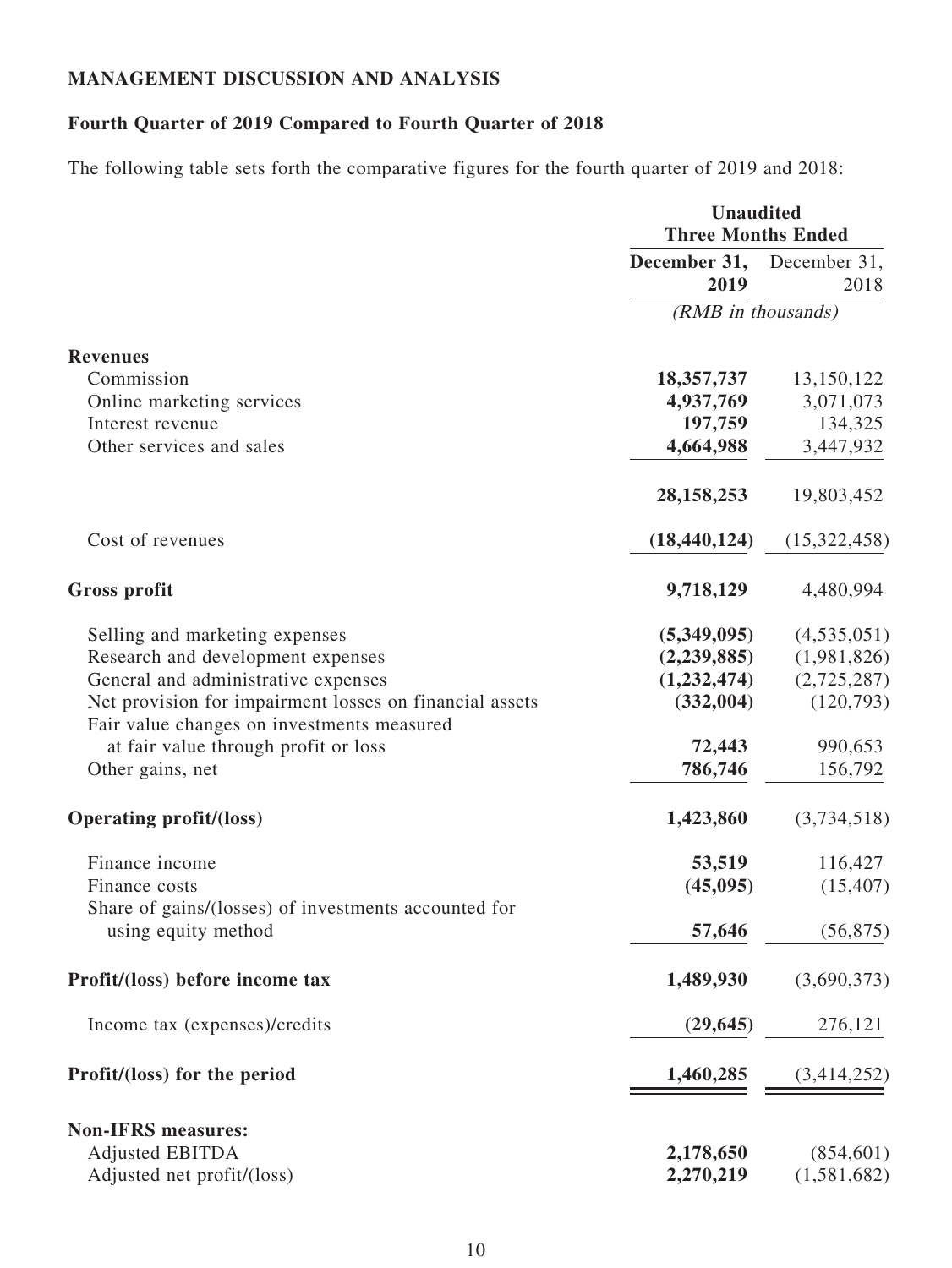### **Revenues**

Our revenues increased by 42.2% to RMB28.2 billion for the fourth quarter of 2019 from RMB19.8 billion in the same period of 2018. The increase was primarily driven by (i) the increase in Gross Transaction Volume on our platform to RMB189.9 billion for the fourth quarter of 2019 from RMB138.0 billion in the same period of 2018, which was driven by the increase in the number of Transacting Users, their purchase frequency and average order value, and (ii) the increase in Monetization Rate to 14.8% for the fourth quarter of 2019 from 14.3% in the same period of 2018.

#### Revenues by Segment

The following table sets forth our revenues by segment in absolute amount and as a percentage of total revenues for the fourth quarter of 2019 and 2018:

|                            | <b>Unaudited</b><br><b>Three Months Ended</b> |                                            |            |                                            |  |
|----------------------------|-----------------------------------------------|--------------------------------------------|------------|--------------------------------------------|--|
|                            | <b>December 31, 2019</b>                      | December 31, 2018                          |            |                                            |  |
|                            | Amount                                        | As a<br>percentage<br>of total<br>revenues | Amount     | As a<br>percentage<br>of total<br>revenues |  |
|                            | (RMB in thousands, except for percentages)    |                                            |            |                                            |  |
| <b>Revenues:</b>           |                                               |                                            |            |                                            |  |
| Food delivery              | 15,715,710                                    | 55.8%                                      | 11,006,277 | 55.6%                                      |  |
| In-store, hotel & travel   | 6,356,945                                     | $22.6\%$                                   | 4,594,132  | 23.2%                                      |  |
| New initiatives and others | 6,085,598                                     | $21.6\%$                                   | 4,203,043  | 21.2%                                      |  |
| <b>Total</b>               | 28, 158, 253                                  | 100.0%                                     | 19,803,452 | 100.0%                                     |  |

Our revenues from the food delivery segment increased by 42.8% to RMB15.7 billion for the fourth quarter of 2019 from RMB11.0 billion for the same period of 2018, primarily due to the increase in GTV driven by (i) the increase in the number of food delivery transactions, as a result of the increase in food delivery user base and their purchase frequency, and (ii) the increase in average order value.

Our revenues from the in-store, hotel & travel segment increased by 38.4% to RMB6.4 billion for the fourth quarter of 2019 from RMB4.6 billion for the same period of 2018, primarily due to (i) the increases in the number of Active Merchants and the average revenue per Active Merchant of our in-store and travel businesses, and (ii) the increase in the number of domestic room nights consumed on our platform.

Our revenues from the new initiatives and others segment increased by 44.8% to RMB6.1 billion for the fourth quarter of 2019 from RMB4.2 billion for the same period of 2018, primarily due to the increases in the revenues from the B2B food distribution services, micro loan business, Meituan Instashopping and integrated payment services, partly offset by the decrease in the revenues from car-hailing services.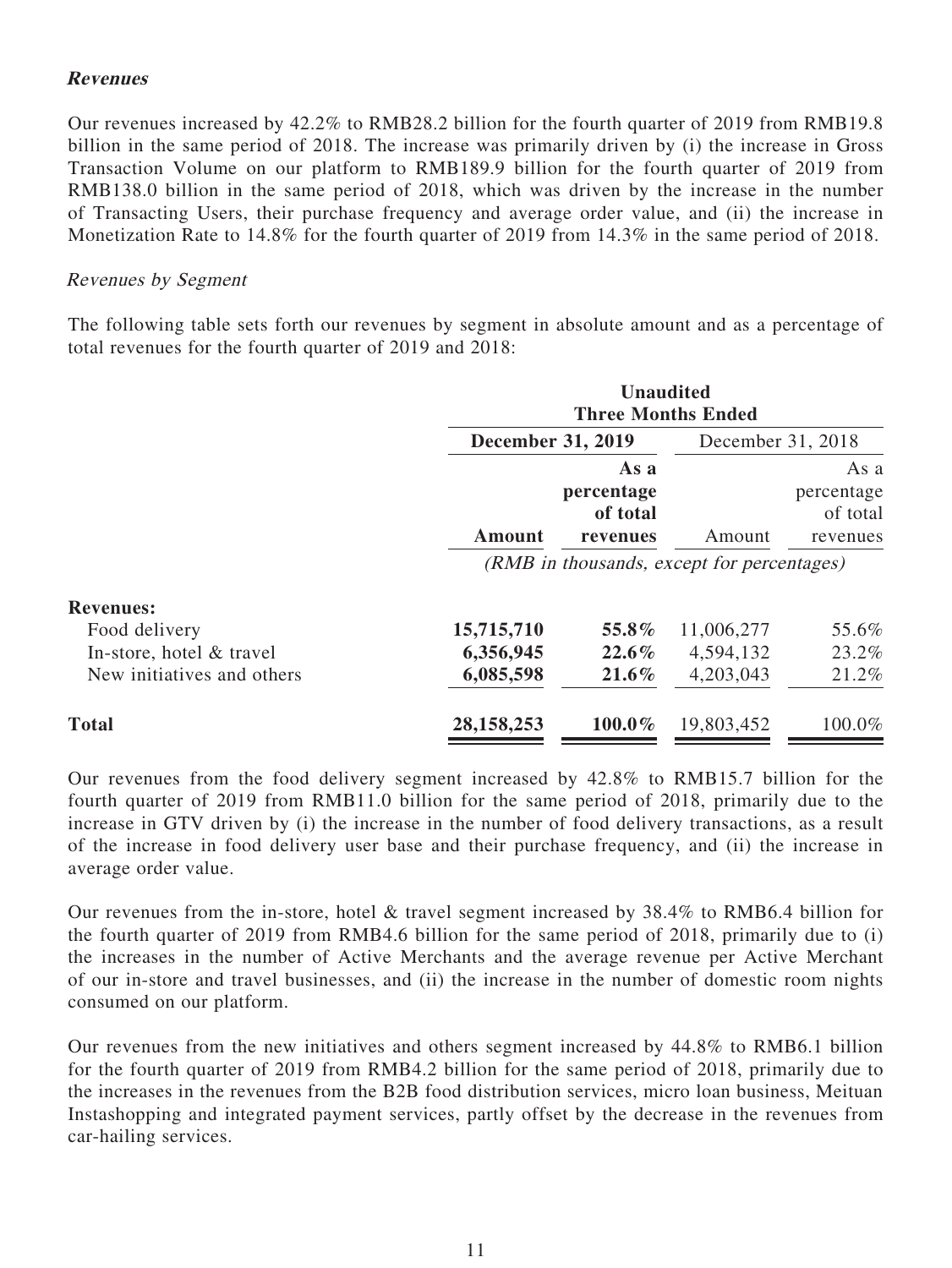# Revenues by Type

The following table sets forth our revenues by type in absolute amount and as a percentage of total revenues for the fourth quarter of 2019 and 2018:

|                                                       | <b>Unaudited</b><br><b>Three Months Ended</b> |                                            |                   |                                            |  |
|-------------------------------------------------------|-----------------------------------------------|--------------------------------------------|-------------------|--------------------------------------------|--|
|                                                       | <b>December 31, 2019</b>                      |                                            | December 31, 2018 |                                            |  |
|                                                       | Amount                                        | As a<br>percentage<br>of total<br>revenues | Amount            | As a<br>percentage<br>of total<br>revenues |  |
|                                                       | (RMB in thousands, except for percentages)    |                                            |                   |                                            |  |
| <b>Revenues:</b>                                      |                                               |                                            |                   |                                            |  |
| Commission                                            | 18,357,737                                    | $65.2\%$                                   | 13,150,122        | 66.4%                                      |  |
| Online marketing services<br>Other services and sales | 4,937,769                                     | $17.5\%$                                   | 3,071,073         | 15.5%                                      |  |
| (including interest revenue)                          | 4,862,747                                     | $17.3\%$                                   | 3,582,257         | 18.1%                                      |  |
| <b>Total</b>                                          | 28, 158, 253                                  | 100.0%                                     | 19,803,452        | 100.0%                                     |  |

Our commission revenues increased by 39.6% to RMB18.4 billion for the fourth quarter of 2019 from RMB13.2 billion for the same period of 2018, primarily attributable to the substantial growth of our GTV, especially from our food delivery business.

Our online marketing services revenues increased by 60.8% to RMB4.9 billion for the fourth quarter of 2019 from RMB3.1 billion for the same period of 2018, primarily due to the increase in the number of online marketing Active Merchants.

Our other services and sales revenues increased by 35.7% to RMB4.9 billion for the fourth quarter of 2019 from RMB3.6 billion for the same period of 2018, primarily due to the growth of revenues from our B2B food distribution services and micro loan business, partially offset by the decrease in the revenues from our car-hailing services.

# **Cost of Revenues**

Our cost of revenues increased by 20.3% to RMB18.4 billion for the fourth quarter of 2019 from RMB15.3 billion in the same period of 2018, primarily attributable to the increase in food delivery rider costs as a result of the increase in the number of food deliveries completed.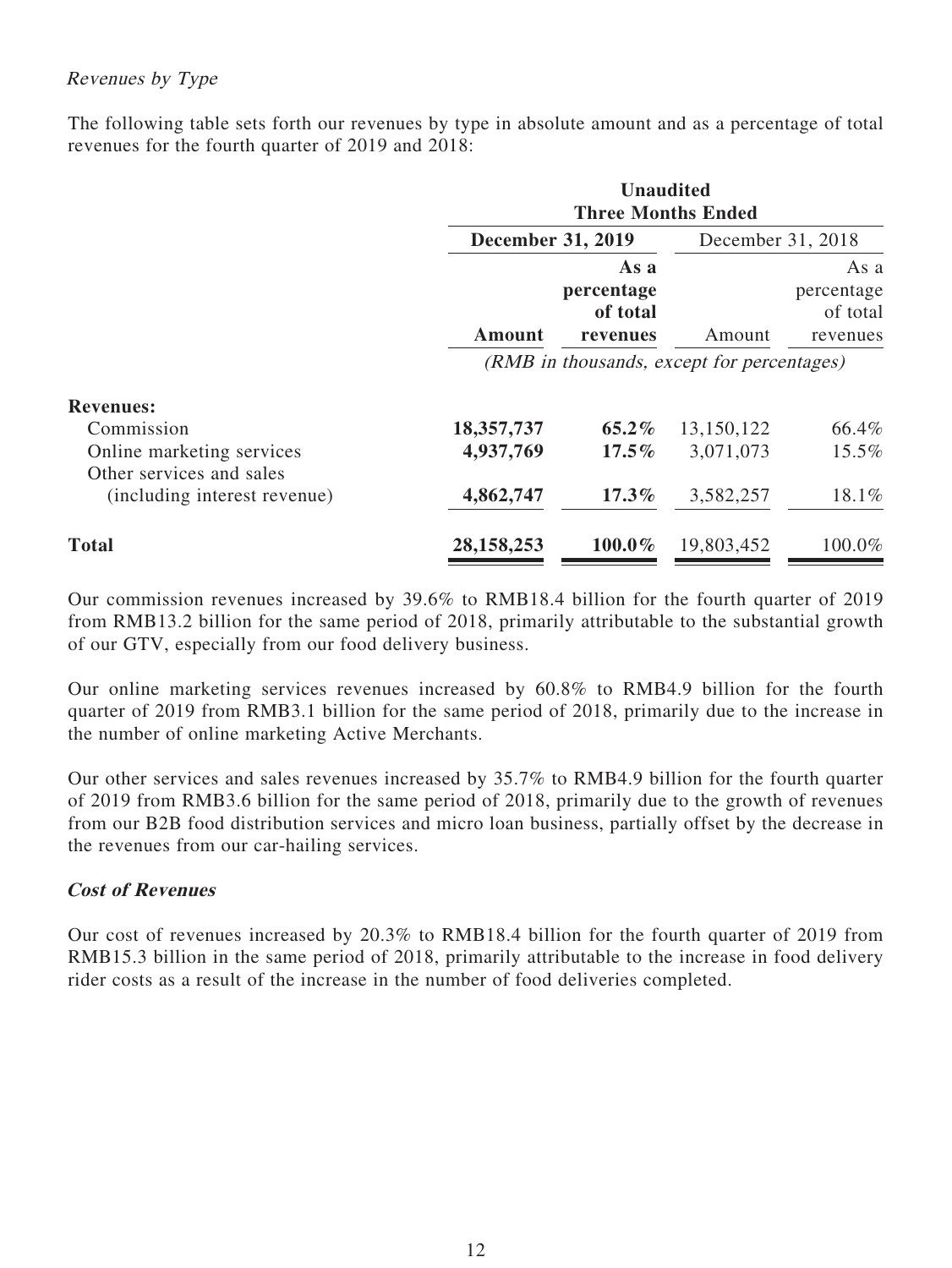The following table sets forth our cost of revenues by segment for the fourth quarter of 2019 and 2018:

|                                                                       |                          | <b>Unaudited</b><br><b>Three Months Ended</b>                                                           |                      |                                                    |  |  |
|-----------------------------------------------------------------------|--------------------------|---------------------------------------------------------------------------------------------------------|----------------------|----------------------------------------------------|--|--|
|                                                                       | <b>December 31, 2019</b> |                                                                                                         |                      | December 31, 2018                                  |  |  |
|                                                                       |                          | As a<br>percentage<br>of total cost<br>Amount of revenues<br>(RMB in thousands, except for percentages) |                      | As a<br>percentage<br>of total cost<br>of revenues |  |  |
| <b>Cost of revenues:</b><br>Food delivery<br>In-store, hotel & travel | 12,928,774<br>714,450    | $70.1\%$<br>$3.9\%$                                                                                     | 9,534,556<br>605,874 | 62.2%<br>$4.0\%$                                   |  |  |
| New initiatives and others                                            | 4,796,900                | $26.0\%$                                                                                                | 5,182,028            | 33.8%                                              |  |  |

**Total 18,440,124 100.0%** 15,322,458 100.0%

Cost of revenues for our food delivery business increased by 35.6% to RMB12.9 billion for the fourth quarter of 2019 from RMB9.5 billion for the same period of 2018, primarily attributable to the increase in food delivery rider costs as a result of the increase in the volume of orders delivered.

Cost of revenues for our in-store, hotel & travel businesses increased by 17.9% to RMB714.5 million for the fourth quarter of 2019 from RMB605.9 million for the same period of 2018. The increase was primarily attributable to the increases in online traffic costs, which was in line with the growth of our online marketing revenues, bandwidth and server custody fees relating to our data storage improvement project, and depreciation of property, plant and equipment.

Cost of revenues for our new initiatives and others businesses decreased by 7.4% to RMB4.8 billion for the fourth quarter of 2019 from RMB5.2 billion for the same period of 2018, mainly due to the decreases in our car-hailing driver-related costs and depreciation expenses of our bike-sharing service, partially offset by the increases in the cost of goods sold, payment processing costs, and delivery rider costs, resulting from the growth of our B2B food distribution services, integrated payment services, and Meituan Instashopping, respectively.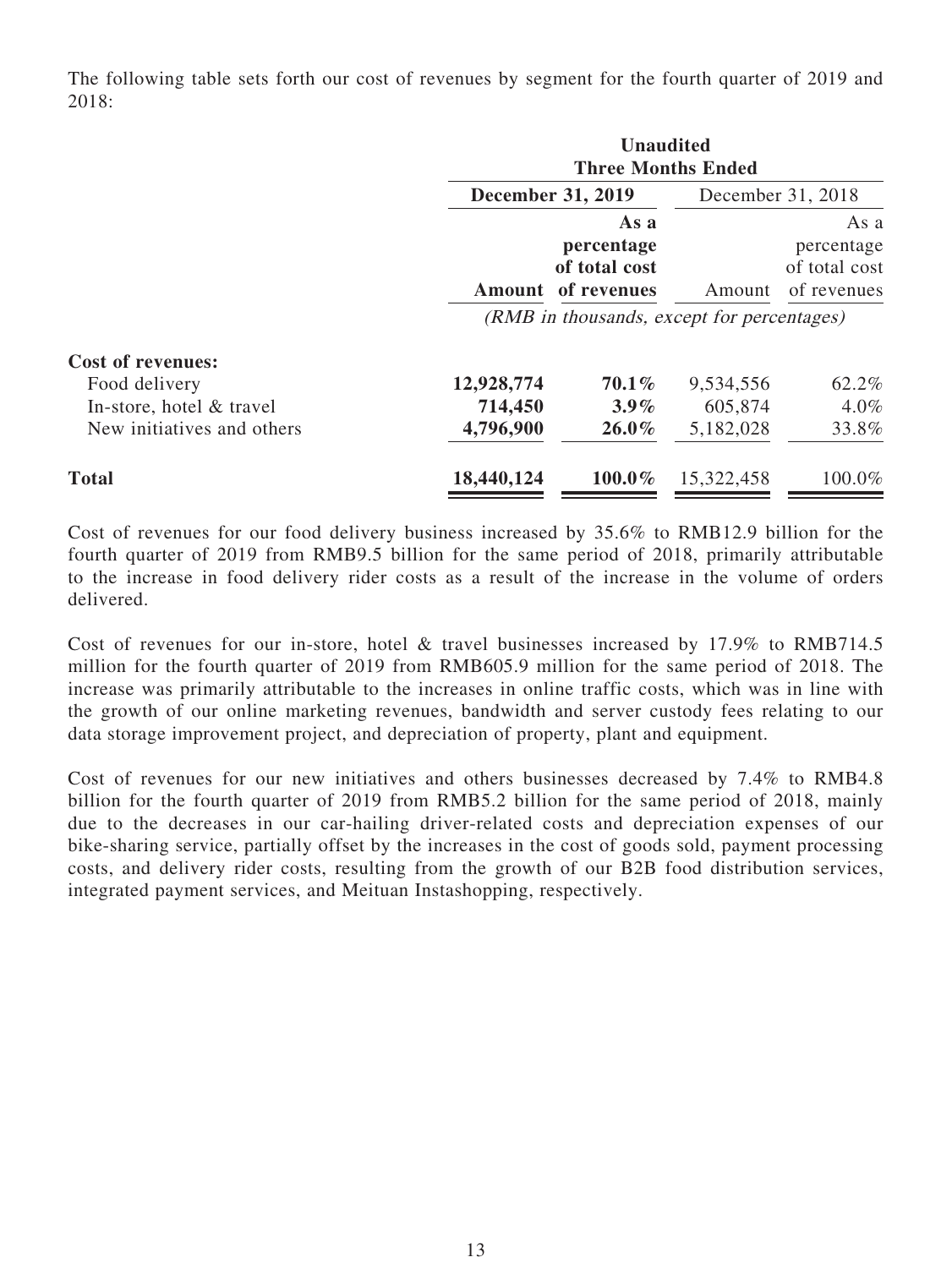### **Gross Profit and Gross Margin**

The following table sets forth our gross profit both in absolute amount and as a percentage of revenues, or gross margin, by segment for the periods indicated:

|                            | <b>Unaudited</b><br><b>Three Months Ended</b> |                                   |            |                                   |  |  |
|----------------------------|-----------------------------------------------|-----------------------------------|------------|-----------------------------------|--|--|
|                            |                                               | <b>December 31, 2019</b>          |            |                                   |  |  |
|                            | Amount                                        | As a<br>percentage<br>of revenues | Amount     | As a<br>percentage<br>of revenues |  |  |
|                            | (RMB in thousands, except for percentages)    |                                   |            |                                   |  |  |
| Gross profit/(loss):       |                                               |                                   |            |                                   |  |  |
| Food delivery              | 2,786,936                                     | $17.7\%$                          | 1,471,721  | 13.4%                             |  |  |
| In-store, hotel & travel   | 5,642,495                                     | 88.8%                             | 3,988,258  | 86.8%                             |  |  |
| New initiatives and others | 1,288,698                                     | 21.2%                             | (978, 985) | $(23.3\%)$                        |  |  |
| <b>Total</b>               | 9,718,129                                     | 34.5%                             | 4,480,994  | 22.6%                             |  |  |

As a result of the foregoing, our gross profit for the fourth quarter of 2019 and 2018 was RMB9.7 billion and RMB4.5 billion, respectively. The gross margin of our food delivery business improved by 4.3 points on a year-over-year basis as we enhanced our delivery network efficiency through economy of scale and expanded our service offering to merchants, including online marketing services. The gross margin of our in-store, hotel & travel businesses increased by 2.0 points on a year-over-year basis, primarily attributable to economy of scale of our hotel booking business. The gross margin of our new initiatives and others businesses turned to positive 21.2% for the fourth quarter of 2019, representing an improvement of 44.5 points on a year-over-year basis, mainly due to (i) improved gross margin of our bike-sharing services as we gradually phased out the old bikes and replaced them with new Meituan Bikes, (ii) improved gross margin of Meituan Instashopping benefiting from a higher delivery network efficiency, and (iii) change in product and service mix.

#### **Selling and Marketing Expenses**

Our selling and marketing expenses increased to RMB5.3 billion for the fourth quarter of 2019 from RMB4.5 billion in the same period of 2018, and decreased to 19.0% from 22.9% as a percentage of total revenues. The increase in amount was primarily attributable to (i) an increase of RMB823.6 million in Transacting User incentives, as we extended more subsidies to support business growth, especially for our hotel booking business, and (ii) an increase of RMB101.0 million in employee benefits expenses, due to the increase in average salaries and benefits of our selling and marketing personnel. Promotion and advertising expenses decreased by RMB78.4 million, mainly due to our reduced spending on holiday campaigns. The decrease in percentage of total revenues was attributable to our improved sales productivity and marketing efficiency.

#### **Research and Development Expenses**

Our research and development expenses increased to RMB2.2 billion for the fourth quarter of 2019 from RMB2.0 billion in the same period of 2018, and decreased to 8.0% from 10.0% as a percentage of revenues. The increase was primarily attributable to an increase of RMB226.5 million in employee benefits expenses, due to the increase in both average salaries and benefits and share-based compensation expenses of our research and development personnel.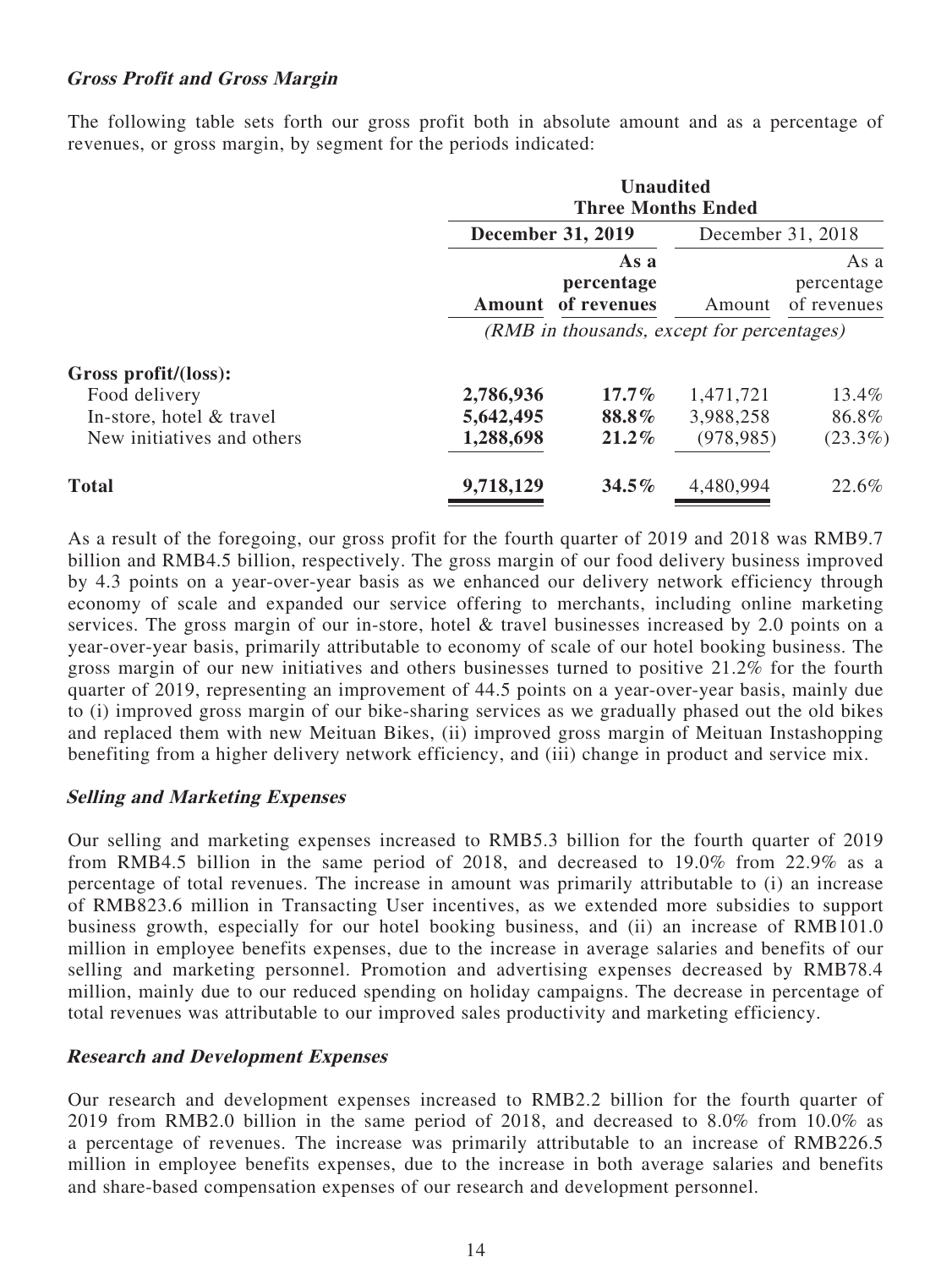### **General and Administrative Expenses**

Our general and administrative expenses decreased to RMB1.2 billion for the fourth quarter of 2019 from RMB2.7 billion in the same period of 2018, and decreased to 4.4% from 13.8% as a percentage of revenues. Excluding the effect of RMB1.3 billion of impairment provision of intangible assets, which resulted from the change in our branding strategy for the bike-sharing services, and RMB132.0 million of impairment provision for Mobike's overseas restructuring in the fourth quarter of 2018, our general and administrative expenses remained flat year-over-year.

#### **Net Provision for Impairment Losses on Financial Assets**

Our net provision for impairment losses on financial assets was RMB332.0 million for the fourth quarter of 2019, compared to RMB120.8 million for the same period of 2018, and increased by 0.6 points to 1.2% as a percentage of revenues year-over-year, primarily due to the increase in loan loss provision as our micro loan business grew.

### **Fair Value Changes on Investments Measured at Fair Value Through Profit or Loss**

Our fair value changes on investments measured at fair value through profit or loss for the fourth quarter of 2019 decreased by RMB918.2 million compared to the same period of 2018, primarily due to less fair value gain from our investee companies.

### **Other Gains, Net**

Our other gains, net for the fourth quarter of 2019 increased by RMB630.0 million compared to the same period of 2018, primarily attributable to (i) an increase of RMB307.3 million in subsidies and tax preference, (ii) an increase of RMB126.6 million in gains from investments in term deposits with initial terms of over three months and wealth management products, and (iii) less foreign exchange loss.

#### **Operating Profit/(Loss)**

As a result of the foregoing, our operating profit for the fourth quarter of 2019 was RMB1.4 billion, compared to an operating loss of RMB3.7 billion in the same period of 2018.

#### **Profit/(Loss) before Income Tax**

Primarily as a result of the foregoing, our profit before income tax for the fourth quarter of 2019 was RMB1.5 billion, compared to a loss of RMB3.7 billion in the same period of 2018.

#### **Income Tax (Expenses)/Credits**

We had income tax expenses of RMB29.6 million for the fourth quarter of 2019, compared to income tax credits of RMB276.1 million in the same period of 2018, primarily due to the increase in net profits from some of our taxable entities.

#### **Profit/(Loss) for the Period**

As a result of the foregoing, we had a profit of RMB1.5 billion for the fourth quarter of 2019, compared to a loss of RMB3.4 billion in the same period of 2018.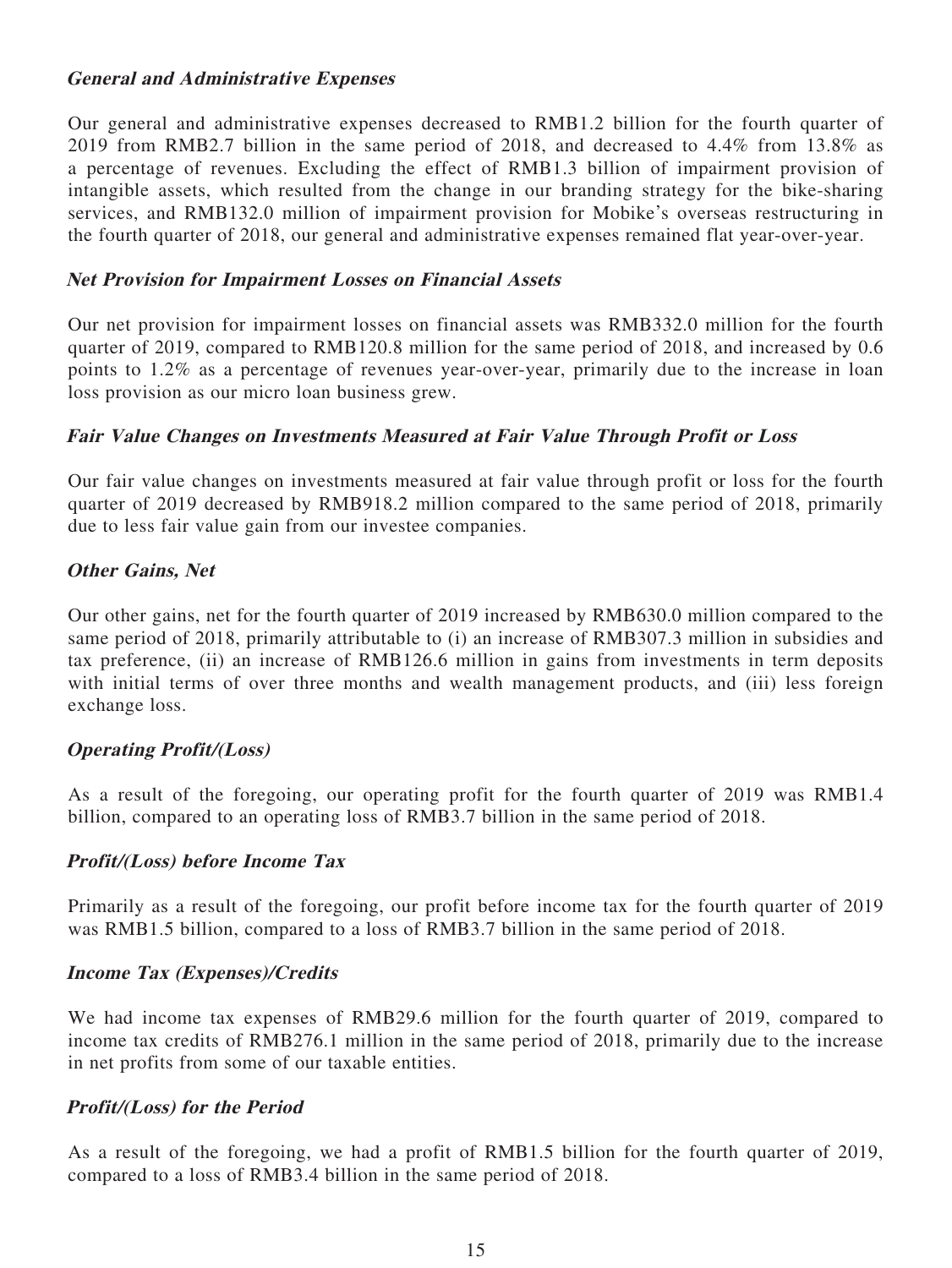# **Fourth Quarter of 2019 Compared to Third Quarter of 2019**

The following table sets forth the comparative figures for the fourth and third quarter of 2019:

|                                                                                                       | <b>Unaudited</b><br><b>Three Months Ended</b> |              |  |
|-------------------------------------------------------------------------------------------------------|-----------------------------------------------|--------------|--|
|                                                                                                       | December 31, September 30,<br>2019            | 2019         |  |
|                                                                                                       | (RMB in thousands)                            |              |  |
| <b>Revenues</b>                                                                                       |                                               |              |  |
| Commission                                                                                            | 18,357,737                                    | 18,573,968   |  |
| Online marketing services                                                                             | 4,937,769                                     | 4,409,272    |  |
| Interest revenue                                                                                      | 197,759                                       | 227,800      |  |
| Other services and sales                                                                              | 4,664,988                                     | 4,282,589    |  |
|                                                                                                       | 28, 158, 253                                  | 27,493,629   |  |
| Cost of revenues                                                                                      | (18, 440, 124)                                | (17,901,345) |  |
| <b>Gross profit</b>                                                                                   | 9,718,129                                     | 9,592,284    |  |
| Selling and marketing expenses                                                                        | (5,349,095)                                   | (5,614,750)  |  |
| Research and development expenses                                                                     | (2,239,885)                                   | (2,137,349)  |  |
| General and administrative expenses                                                                   | (1,232,474)                                   | (1,055,969)  |  |
| Net provision for impairment losses on financial assets<br>Fair value changes on investments measured | (332,004)                                     | (111,990)    |  |
| at fair value through profit or loss                                                                  | 72,443                                        | 163,615      |  |
| Other gains, net                                                                                      | 786,746                                       | 611,223      |  |
| <b>Operating profit</b>                                                                               | 1,423,860                                     | 1,447,064    |  |
| Finance income                                                                                        | 53,519                                        | 38,235       |  |
| Finance costs                                                                                         | (45,095)                                      | (49, 011)    |  |
| Share of gains of investments accounted for<br>using equity method                                    | 57,646                                        | 24,329       |  |
| Profit before income tax                                                                              | 1,489,930                                     | 1,460,617    |  |
| Income tax expenses                                                                                   | (29, 645)                                     | (127, 235)   |  |
| Profit for the period                                                                                 | 1,460,285                                     | 1,333,382    |  |
|                                                                                                       |                                               |              |  |
| <b>Non-IFRS measures:</b>                                                                             |                                               |              |  |
| <b>Adjusted EBITDA</b>                                                                                | 2,178,650                                     | 2,285,301    |  |
| Adjusted net profit                                                                                   | 2,270,219                                     | 1,942,049    |  |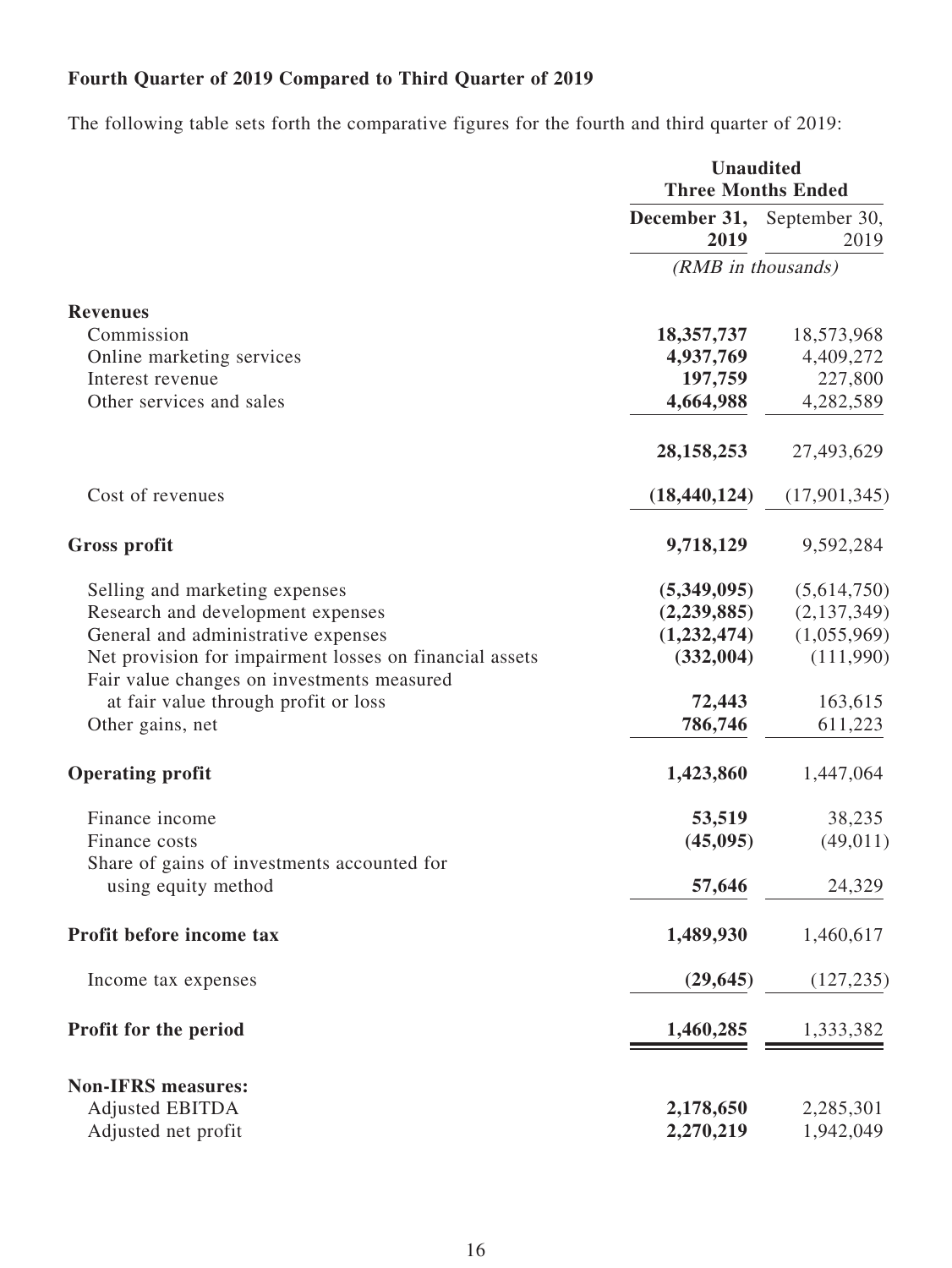### **Revenues**

Our revenues increased by 2.4% to RMB28.2 billion for the fourth quarter of 2019 from RMB27.5 billion for the third quarter of 2019, primarily driven by the increase in Monetization Rate to 14.8% from 14.1%.

#### Revenues by Segment

The following table sets forth our revenues by segment in absolute amount and as a percentage of total revenues for the fourth and third quarter of 2019:

|                            | <b>Unaudited</b><br><b>Three Months Ended</b> |                                            |                    |                                            |
|----------------------------|-----------------------------------------------|--------------------------------------------|--------------------|--------------------------------------------|
|                            | <b>December 31, 2019</b>                      |                                            | September 30, 2019 |                                            |
|                            | <b>Amount</b>                                 | As a<br>percentage<br>of total<br>revenues | Amount             | As a<br>percentage<br>of total<br>revenues |
|                            | (RMB in thousands, except for percentages)    |                                            |                    |                                            |
| <b>Revenues</b>            |                                               |                                            |                    |                                            |
| Food delivery              | 15,715,710                                    | 55.8%                                      | 15,576,972         | 56.7%                                      |
| In-store, hotel & travel   | 6,356,945                                     | $22.6\%$                                   | 6,181,117          | 22.5%                                      |
| New initiatives and others | 6,085,598                                     | $21.6\%$                                   | 5,735,540          | 20.8%                                      |
| <b>Total</b>               | 28, 158, 253                                  | 100.0%                                     | 27,493,629         | 100.0%                                     |

Our revenues from the food delivery segment increased by 0.9% to RMB15.7 billion for the fourth quarter of 2019, relatively stable compared to the third quarter of 2019, mainly due to the expansion of our online marketing service offering to merchants, partially offset by the change of delivery order mix due to seasonality.

Our revenues from the in-store, hotel & travel segment increased by 2.8% to RMB6.4 billion for the fourth quarter of 2019 from RMB6.2 billion for the third quarter of 2019, primarily due to the increase in the number of Active Merchants from our in-store, hotel & travel businesses.

Our revenues from the new initiatives and others segment increased by 6.1% to RMB6.1 billion for the fourth quarter of 2019 from RMB5.7 billion for the third quarter of 2019, primarily due to the increases in the revenues from the B2B food distribution services, micro loan business, grocery retail business and Meituan Instashopping, partly offset by the decrease in the revenues from bike-sharing services and car-hailing services.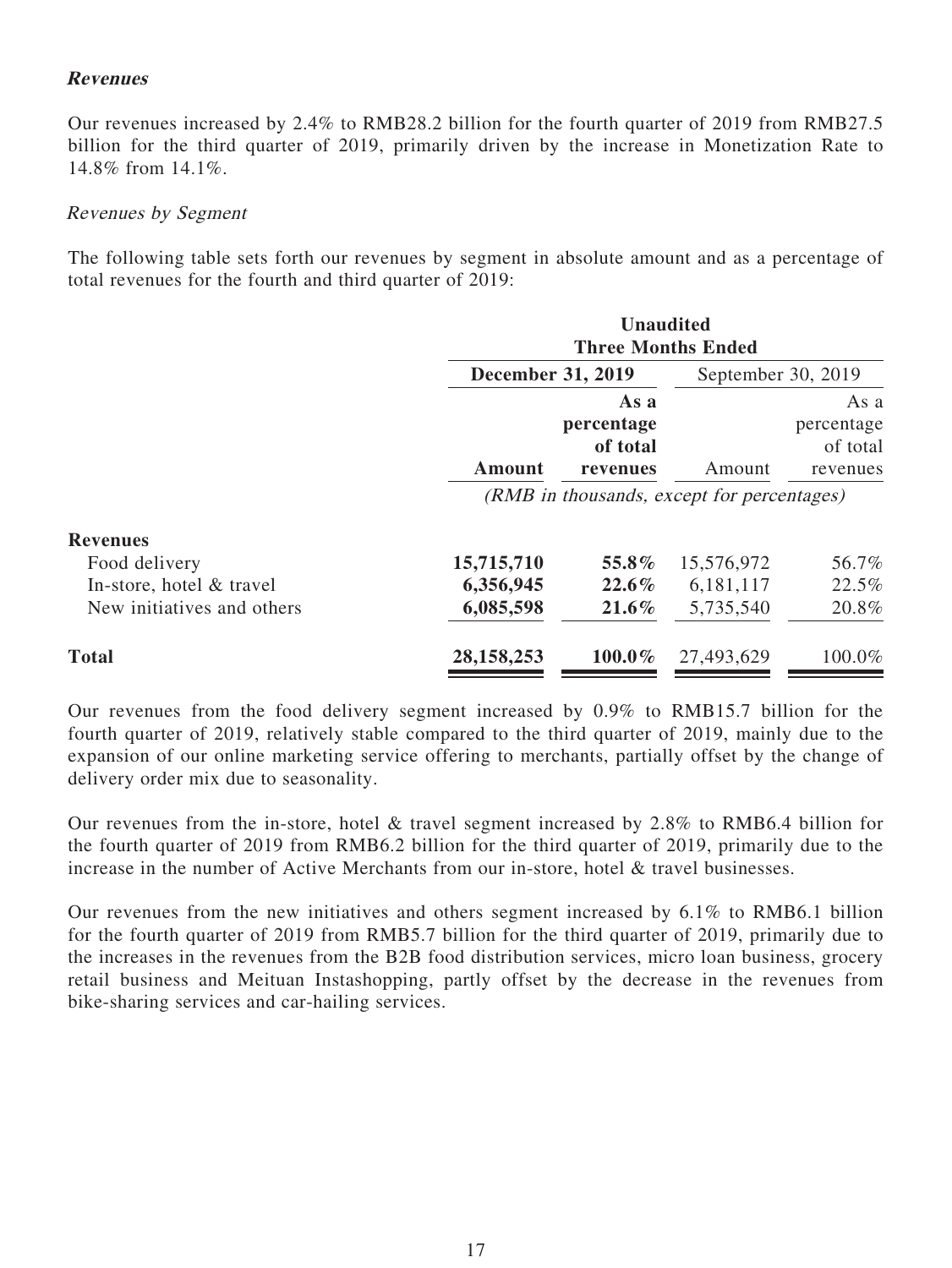# Revenues by Type

The following table sets forth our revenues by type in absolute amount and as a percentage of total revenues for the fourth and third quarter of 2019:

|                                                       | <b>Unaudited</b><br><b>Three Months Ended</b> |                                            |                                            |                                            |
|-------------------------------------------------------|-----------------------------------------------|--------------------------------------------|--------------------------------------------|--------------------------------------------|
|                                                       | <b>December 31, 2019</b>                      |                                            | September 30, 2019                         |                                            |
|                                                       | Amount                                        | As a<br>percentage<br>of total<br>revenues | Amount                                     | As a<br>percentage<br>of total<br>revenues |
|                                                       |                                               |                                            | (RMB in thousands, except for percentages) |                                            |
| <b>Revenues</b>                                       |                                               |                                            |                                            |                                            |
| Commission                                            | 18,357,737                                    | $65.2\%$                                   | 18,573,968                                 | 67.6%                                      |
| Online marketing services<br>Other services and sales | 4,937,769                                     | $17.5\%$                                   | 4,409,272                                  | 16.0%                                      |
| (including interest revenue)                          | 4,862,747                                     | $17.3\%$                                   | 4,510,389                                  | $16.4\%$                                   |
| <b>Total</b>                                          | 28, 158, 253                                  | $100.0\%$                                  | 27,493,629                                 | 100.0%                                     |

Our commission revenues decreased by 1.2% to RMB18.4 billion for the fourth quarter of 2019, mainly due to the change of food delivery order mix and a decrease in the demand for attraction ticketing, both caused by seasonality.

Our online marketing services revenues increased by 12.0% to RMB4.9 billion for the fourth quarter of 2019 from RMB4.4 billion for the third quarter of 2019, primarily due to the increases in the number of online marketing Active Merchants and the average revenue per online marketing Active Merchant.

Our other services and sales revenues increased by 7.8% to RMB4.9 billion for the fourth quarter of 2019 from RMB4.5 billion for the third quarter of 2019, primarily due to the revenues growth of our B2B food distribution services, micro loan business and grocery retail business, partially offset by the decrease in the revenues from bike-sharing services.

# **Cost of Revenues**

Our cost of revenues increased by 3.0% to RMB18.4 billion for the fourth quarter of 2019 from RMB17.9 billion for the third quarter of 2019, attributable to higher delivery rider costs in the winter season and the growth of our new initiatives and others businesses.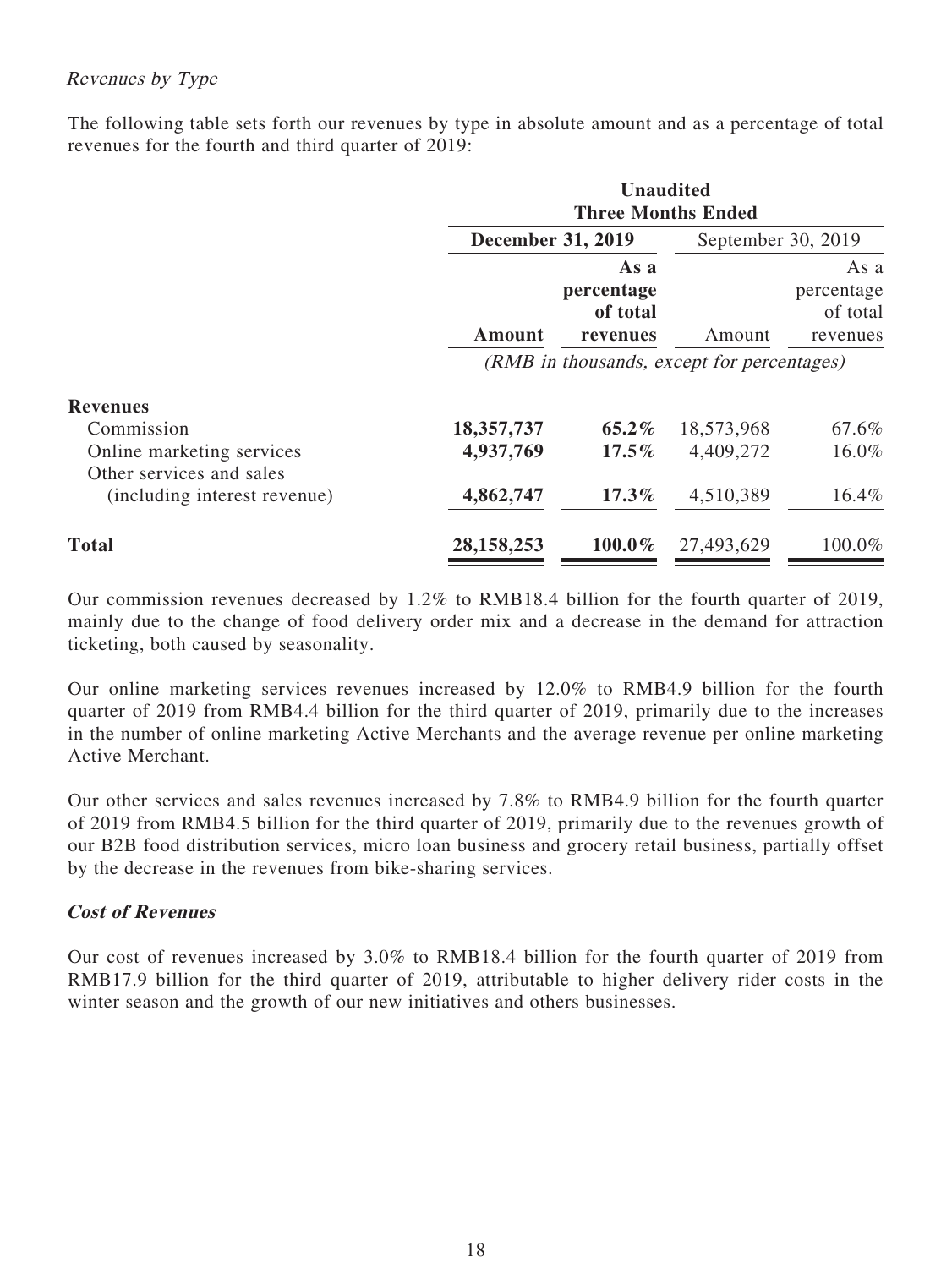The following table sets forth our cost of revenues by segment for the fourth and third quarter of 2019:

|                                                                                                     | <b>Unaudited</b><br><b>Three Months Ended</b> |                                                    |                                    |                                                    |
|-----------------------------------------------------------------------------------------------------|-----------------------------------------------|----------------------------------------------------|------------------------------------|----------------------------------------------------|
|                                                                                                     | <b>December 31, 2019</b>                      |                                                    |                                    | September 30, 2019                                 |
|                                                                                                     | Amount                                        | As a<br>percentage<br>of total cost<br>of revenues | Amount                             | As a<br>percentage<br>of total cost<br>of revenues |
|                                                                                                     | (RMB in thousands, except for percentages)    |                                                    |                                    |                                                    |
| <b>Cost of revenues:</b><br>Food delivery<br>In-store, hotel & travel<br>New initiatives and others | 12,928,774<br>714,450<br>4,796,900            | $70.1\%$<br>$3.9\%$<br>$26.0\%$                    | 12,531,750<br>704,900<br>4,664,695 | 70.0%<br>$3.9\%$<br>$26.1\%$                       |
| <b>Total</b>                                                                                        | 18,440,124                                    | 100.0%                                             | 17,901,345                         | 100.0%                                             |

Cost of revenues for our food delivery business increased by 3.2% to RMB12.9 billion for the fourth quarter of 2019 from RMB12.5 billion for the third quarter of 2019, primarily attributable to the increase in food delivery rider costs as a result of the increase of winter subsidies paid to delivery riders for working during the cold weather conditions.

Cost of revenues for our in-store, hotel & travel businesses slightly increased by 1.4% to RMB714.5 million for the fourth quarter of 2019 from RMB704.9 million for the third quarter of 2019, mainly in line with revenues growth.

Cost of revenues for the new initiatives and others businesses increased by 2.8% to RMB4.8 billion for the fourth quarter of 2019 from RMB4.7 billion for the third quarter of 2019, mainly due to the increase in cost of goods sold resulting from the growth of our B2B food distribution services and grocery retail business, partially offset by the decrease in depreciation expenses in our bike-sharing services and car-hailing driver-related costs.

#### **Gross Profit and Gross Margin**

The following table sets forth our gross profit both in absolute amount and as a percentage of revenues, or gross margin, by segment for the periods indicated:

|                                           | <b>Unaudited</b><br><b>Three Months Ended</b> |                    |                        |                                   |
|-------------------------------------------|-----------------------------------------------|--------------------|------------------------|-----------------------------------|
|                                           | <b>December 31, 2019</b>                      |                    | September 30, 2019     |                                   |
|                                           | <b>Amount</b> of revenues                     | As a<br>percentage | Amount                 | As a<br>percentage<br>of revenues |
|                                           | (RMB in thousands, except for percentages)    |                    |                        |                                   |
| Gross profit:                             |                                               |                    |                        |                                   |
| Food delivery<br>In-store, hotel & travel | 2,786,936<br>5,642,495                        | $17.7\%$<br>88.8%  | 3,045,222<br>5,476,217 | 19.5%<br>88.6%                    |
| New initiatives and others                | 1,288,698                                     | 21.2%              | 1,070,845              | 18.7%                             |
| <b>Total</b>                              | 9,718,129                                     | $34.5\%$           | 9,592,284              | 34.9%                             |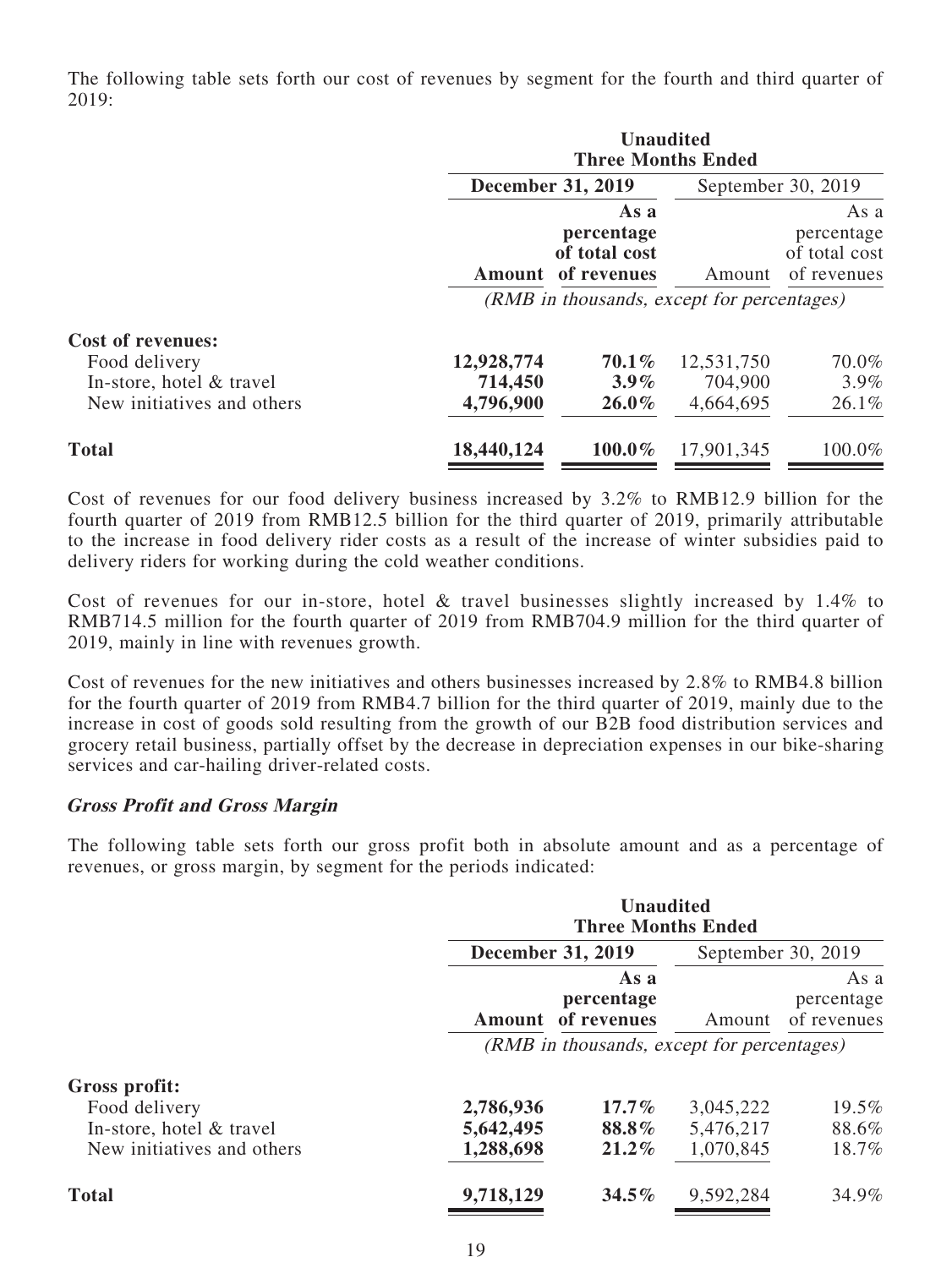As a result of the foregoing, our gross profit for the fourth quarter of 2019 and the third quarter of 2019 was RMB9.7 billion and RMB9.6 billion, respectively. The gross margin of our food delivery business reduced by 1.8 points on a quarter-over-quarter basis, due to seasonality as we paid more subsidies to delivery riders in the winter season. The gross margin of our in-store, hotel & travel businesses remained relatively stable on a quarter-over-quarter basis. The gross margin of our new initiatives and others businesses improved by 2.5 points on a quarter-over-quarter basis, mainly due to product and service mix change.

### **Selling and Marketing Expenses**

Our selling and marketing expenses decreased to RMB5.3 billion for the fourth quarter of 2019 from RMB5.6 billion for the third quarter of 2019 and decreased to 19.0% from 20.4% as a percentage of revenues. This decrease was primarily attributable to (i) a decrease of RMB416.5 million in Transacting User incentives, mainly driven by the reduction of subsidies for the food delivery business, as our Food Delivery Membership Program yielded better marketing efficiency, and (ii) a decrease of RMB56.6 million in employee benefits expenses, which was partially offset by an increase of RMB171.0 million in promotion and advertising expenses as we invested more in promotional and branding campaigns at year end.

### **Research and Development Expenses**

Our research and development expenses increased to RMB2.2 billion for the fourth quarter of 2019 from RMB2.1 billion for the third quarter of 2019 and increased to 8.0% from 7.8% as a percentage of revenues. This increase was primarily attributable to an increase of RMB67.1 million in employee benefits expenses.

#### **General and Administrative Expenses**

Our general and administrative expenses increased to RMB1.2 billion for the fourth quarter of 2019 from RMB1.1 billion for the third quarter of 2019 and increased to 4.4% from 3.8% as a percentage of revenues. This increase was primarily attributable to the increase in share-based compensation expenses.

#### **Net Provision for Impairment Losses on Financial Assets**

Our net provision for impairment losses on financial assets was RMB332.0 million for the fourth quarter of 2019, compared to RMB112.0 million for the third quarter of 2019 and increased by 0.8 points to 1.2% as a percentage of revenues quarter-over-quarter, primarily due to the increase in loan loss provision and impairment of certain financial instruments.

#### **Fair Value Changes on Investments Measured at Fair Value Through Profit or Loss**

Our fair value changes on investments measured at fair value through profit or loss for the fourth quarter of 2019 decreased by RMB91.2 million compared to the third quarter of 2019, primarily due to less fair value gain from certain investments.

# **Other Gains, Net**

Our other gains, net for the fourth quarter of 2019 increased by RMB175.5 million compared to the third quarter of 2019, mainly attributable to an increase in subsidies and tax preference.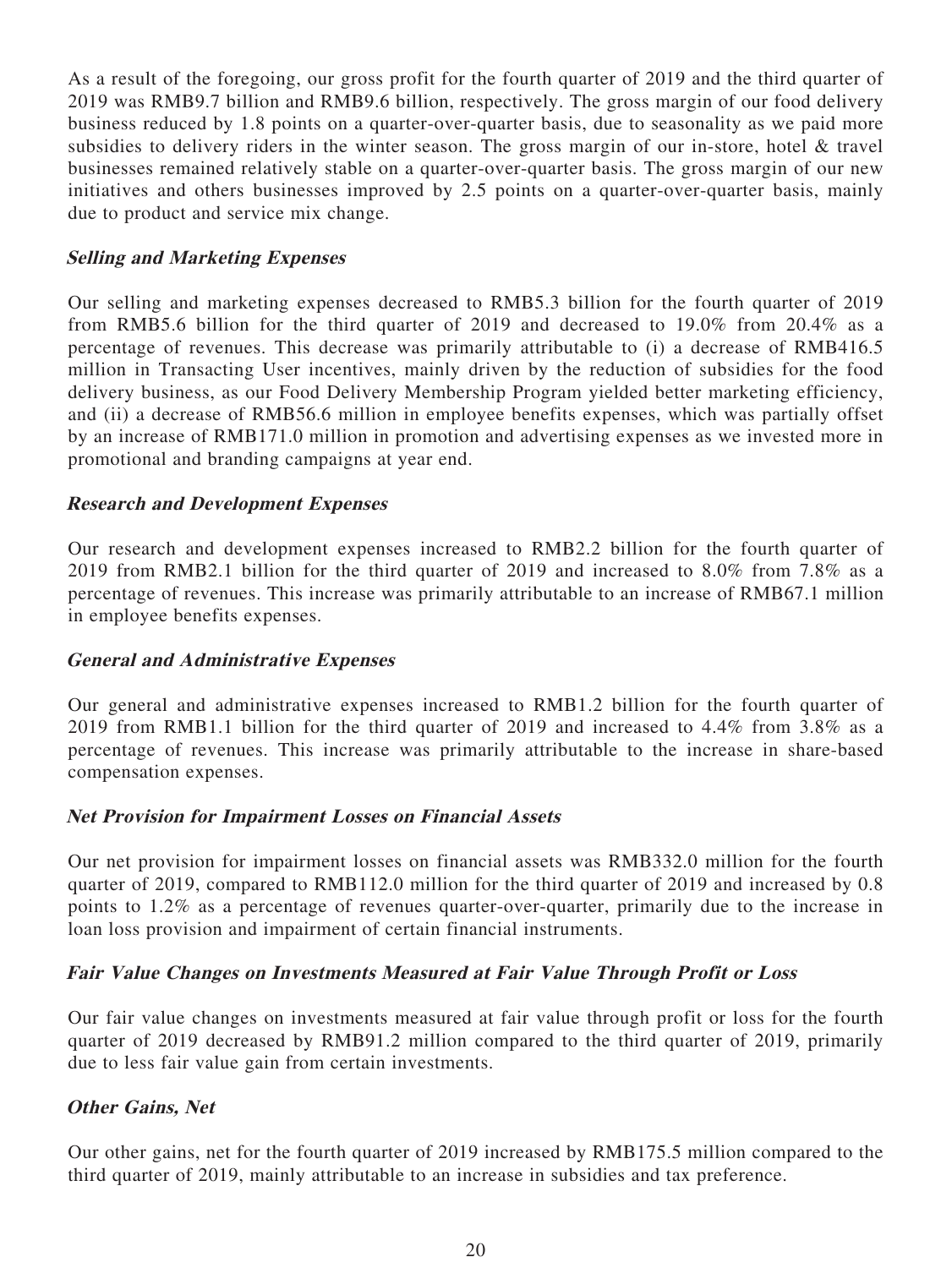# **Operating Profit**

As a result of the foregoing, our operating profit for the fourth quarter of 2019 was RMB1.4 billion, compared to an operating profit of RMB1.4 billion for the third quarter of 2019.

### **Profit before Income Tax**

Primarily as a result of the foregoing, our profit before income tax for the fourth quarter of 2019 was RMB1.5 billion, compared to a profit of RMB1.5 billion for the third quarter of 2019.

#### **Income Tax Expenses**

We had income tax expenses of RMB29.6 million for the fourth quarter of 2019, compared to income tax expenses of RMB127.2 million for the third quarter of 2019, primarily due to the recognition of deferred tax assets arising from a previously unrecognized temporary difference with the change of certain entities' profit position.

### **Profit for the Period**

As a result of the foregoing, we had profits of RMB1.5 billion and RMB1.3 billion for the fourth and third quarter of 2019, respectively.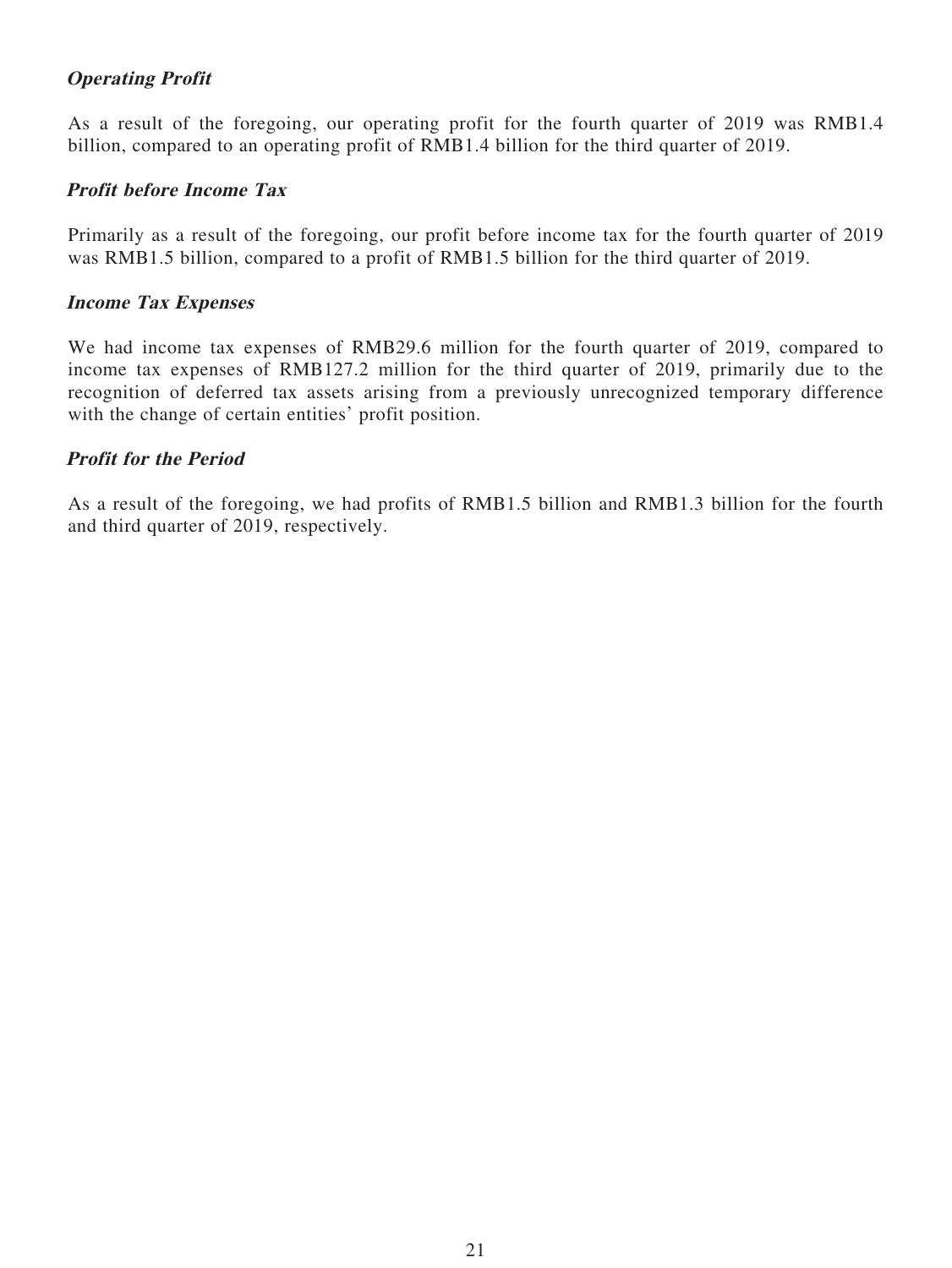# **Year ended December 31, 2019 Compared to Year ended December 31, 2018**

The following table sets forth the comparative figures for the years ended December 31, 2019 and 2018:

|                                                                                                                       | <b>Year Ended</b>    |                      |  |
|-----------------------------------------------------------------------------------------------------------------------|----------------------|----------------------|--|
|                                                                                                                       | December 31,<br>2019 | December 31,<br>2018 |  |
|                                                                                                                       | (RMB in thousands)   |                      |  |
| <b>Revenues</b>                                                                                                       |                      |                      |  |
| Commission                                                                                                            | 65,525,997           | 47,012,249           |  |
| Online marketing services                                                                                             | 15,840,078           | 9,391,406            |  |
| Interest revenue                                                                                                      | 786,032              | 456,077              |  |
| Other services and sales                                                                                              | 15,376,424           | 8,367,546            |  |
|                                                                                                                       | 97,528,531           | 65,227,278           |  |
| Cost of revenues                                                                                                      | (65,208,143)         | (50, 122, 320)       |  |
| <b>Gross profit</b>                                                                                                   | 32,320,388           | 15,104,958           |  |
| Selling and marketing expenses                                                                                        | (18, 819, 067)       | (15,871,901)         |  |
| Research and development expenses                                                                                     | (8,445,664)          | (7,071,900)          |  |
| General and administrative expenses                                                                                   | (4,338,954)          | (5,546,037)          |  |
| Net provision for impairment losses on financial assets<br>Fair value changes on investments measured                 | (645, 685)           | (285, 655)           |  |
| at fair value through profit or loss                                                                                  | 77,699               | 1,836,382            |  |
| Other gains, net                                                                                                      | 2,531,143            | 748,356              |  |
| <b>Operating profit/(loss)</b>                                                                                        | 2,679,860            | (11,085,797)         |  |
| Finance income                                                                                                        | 166,217              | 294,047              |  |
| Finance costs                                                                                                         | (191, 042)           | (44, 732)            |  |
| Fair value changes of convertible redeemable preferred shares<br>Share of gains/(losses) of investments accounted for |                      | (104, 606, 058)      |  |
| using equity method                                                                                                   | 107,353              | (48, 267)            |  |
| Profit/(loss) before income tax                                                                                       | 2,762,388            | (115, 490, 807)      |  |
| Income tax expenses                                                                                                   | (526, 223)           | (1,888)              |  |
| Profit/(loss) for the year                                                                                            | 2,236,165            | (115, 492, 695)      |  |
| <b>Non-IFRS measures:</b>                                                                                             |                      |                      |  |
| <b>Adjusted EBITDA</b>                                                                                                | 7,253,634            | (4,733,831)          |  |
| Adjusted net profit/(loss)                                                                                            | 4,656,685            | (8,345,621)          |  |
|                                                                                                                       |                      |                      |  |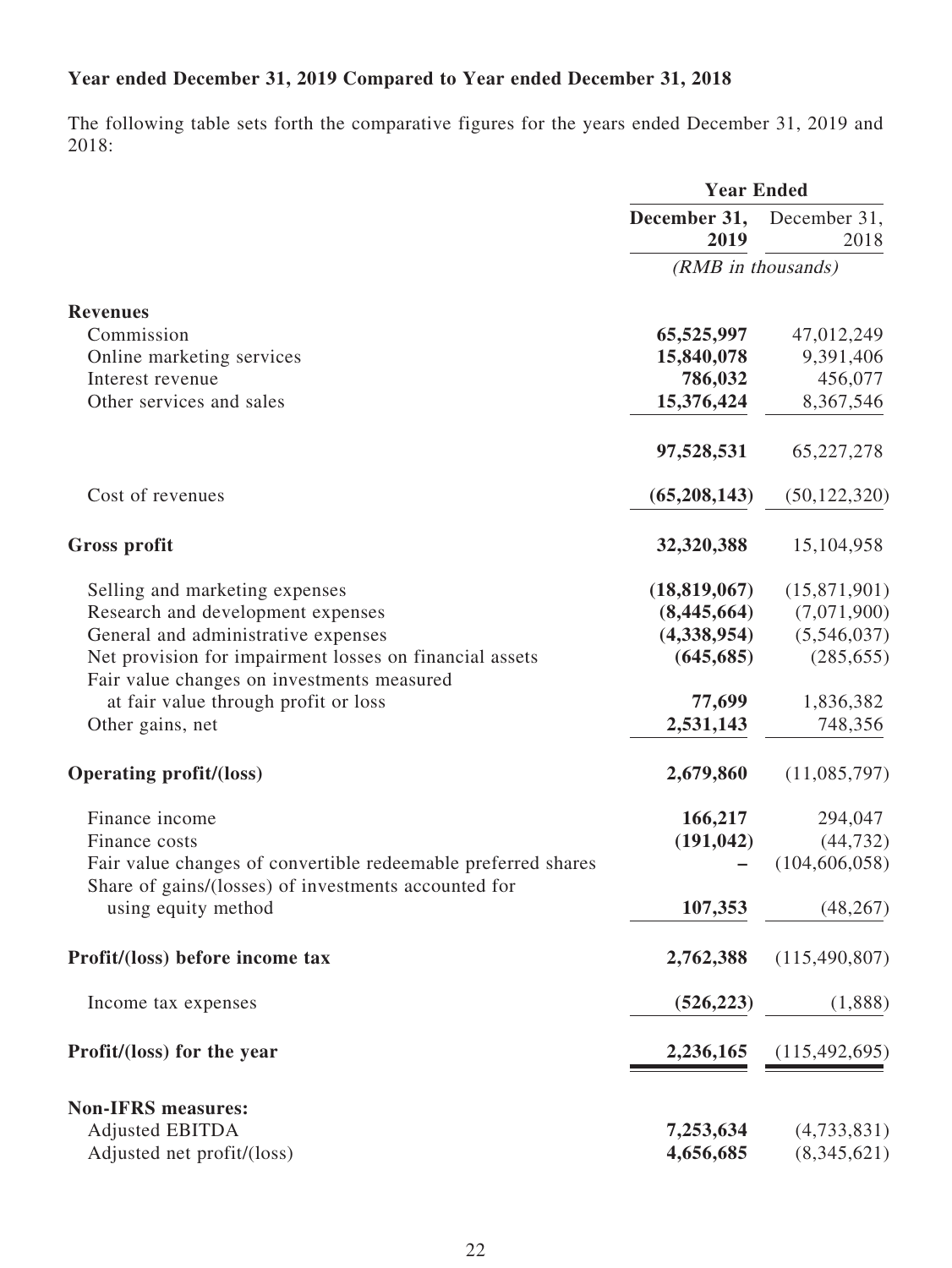### **Revenues**

Our revenues increased by 49.5% to RMB97.5 billion in 2019 from RMB65.2 billion in 2018. The increase was primarily driven by (i) the increase in Gross Transaction Volume on our platform to RMB682.1 billion in 2019 from RMB515.6 billion in 2018, which was in turn driven by the increase in the number of Transacting Users and their purchase frequency, (ii) the increase in Monetization Rate to 14.3% in 2019 from 12.6% in 2018, and (iii) our exploration of new initiatives.

#### Revenues by Segment

The following table sets forth our revenues by segment in absolute amount and as a percentage of total revenues in 2019 and 2018:

|                            | <b>Year Ended</b>        |                                            |                                            |                                            |
|----------------------------|--------------------------|--------------------------------------------|--------------------------------------------|--------------------------------------------|
|                            | <b>December 31, 2019</b> |                                            | December 31, 2018                          |                                            |
|                            | <b>Amount</b>            | As a<br>percentage<br>of total<br>revenues | Amount                                     | As a<br>percentage<br>of total<br>revenues |
|                            |                          |                                            | (RMB in thousands, except for percentages) |                                            |
| <b>Revenues:</b>           |                          |                                            |                                            |                                            |
| Food delivery              | 54,843,205               | 56.2%                                      | 38, 143, 083                               | 58.5%                                      |
| In-store, hotel & travel   | 22, 275, 472             | 22.8%                                      | 15,840,361                                 | 24.3%                                      |
| New initiatives and others | 20,409,854               | $21.0\%$                                   | 11,243,834                                 | 17.2%                                      |
| <b>Total</b>               | 97,528,531               | 100.0%                                     | 65, 227, 278                               | 100.0%                                     |

Our revenues from the food delivery segment increased by 43.8% to RMB54.8 billion in 2019 from RMB38.1 billion in 2018, primarily due to (i) the increase in GTV, which was driven by the increase in the number of food delivery transactions as a result of the increase in food delivery user base and their purchase frequency, and the increase in average order value, and (ii) the increase in Monetization Rate.

Our revenues from the in-store, hotel & travel segment increased by 40.6% to RMB22.3 billion in 2019 from RMB15.8 billion in 2018, primarily due to (i) the increase in the average revenue per Active Merchant of our in-store and travel businesses, and (ii) the increase in the number of domestic room nights consumed on our platform.

Our revenues from the new initiatives and others segment increased by 81.5% to RMB20.4 billion in 2019 from RMB11.2 billion in 2018, primarily due to the increases in the revenues from the B2B food distribution services, micro loan business, Meituan Instashopping and integrated payment services.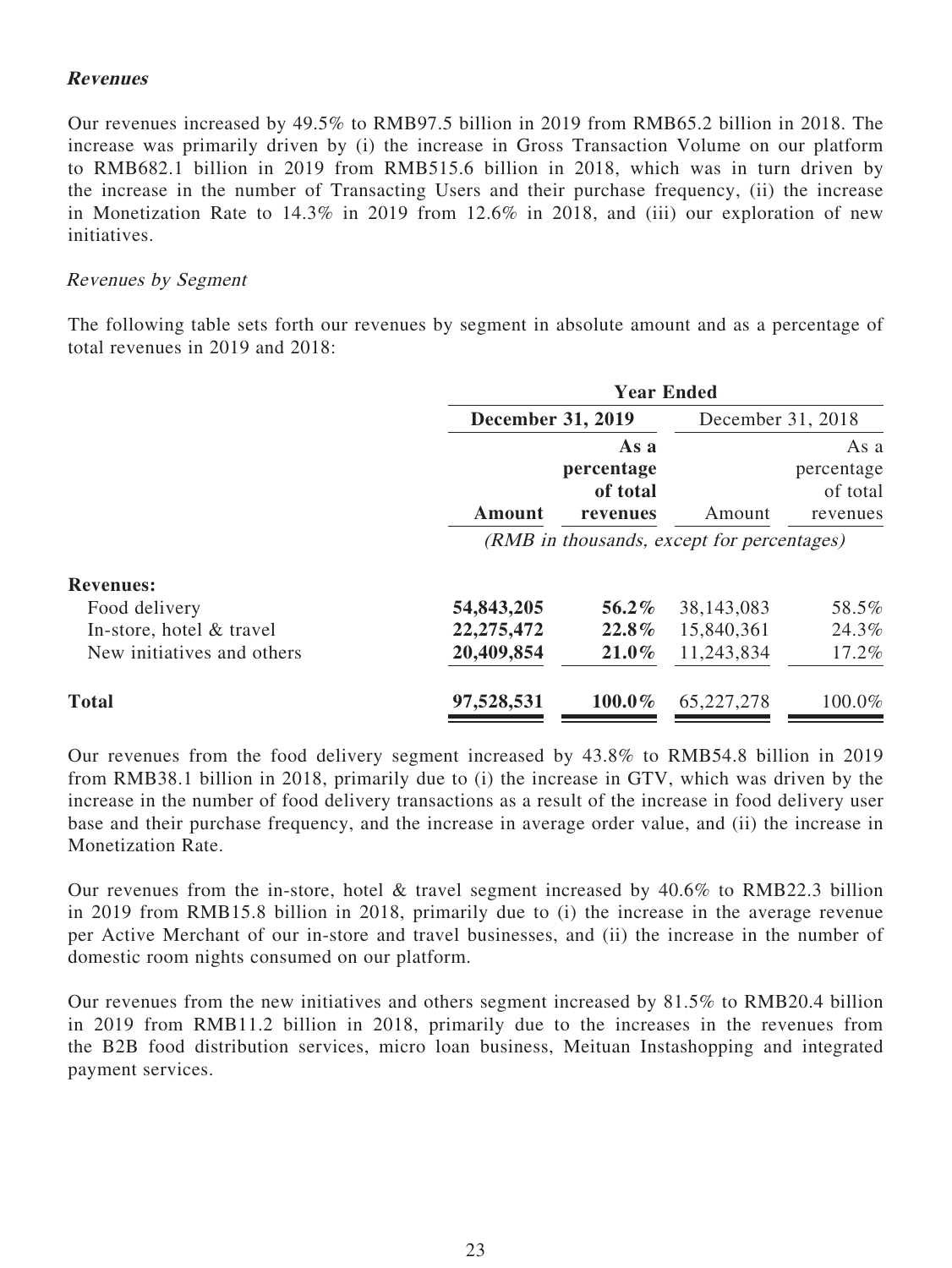# Revenues by Type

The following table sets forth our revenues by type in absolute amount and as a percentage of total revenues in 2019 and 2018:

|                                                          | <b>Year Ended</b>                          |                                |                   |                                |
|----------------------------------------------------------|--------------------------------------------|--------------------------------|-------------------|--------------------------------|
|                                                          | <b>December 31, 2019</b>                   |                                | December 31, 2018 |                                |
|                                                          |                                            | As a<br>percentage<br>of total |                   | As a<br>percentage<br>of total |
|                                                          | Amount                                     | revenues                       | Amount            | revenues                       |
|                                                          | (RMB in thousands, except for percentages) |                                |                   |                                |
| <b>Revenues:</b>                                         |                                            |                                |                   |                                |
| Commission                                               | 65,525,997                                 | $67.2\%$                       | 47,012,249        | 72.1%                          |
| Online marketing services                                | 15,840,078                                 | $16.2\%$                       | 9,391,406         | 14.4%                          |
| Other services and sales<br>(including interest revenue) | 16,162,456                                 | $16.6\%$                       | 8,823,623         | 13.5%                          |
|                                                          |                                            |                                |                   |                                |
| <b>Total</b>                                             | 97,528,531                                 | $100.0\%$                      | 65,227,278        | 100.0%                         |

Our commission revenues increased by 39.4% to RMB65.5 billion in 2019 from RMB47.0 billion in 2018, primarily due to the substantial growth of our GTV, especially from our food delivery business.

Our online marketing services revenues increased by 68.7% to RMB15.8 billion in 2019 from RMB9.4 billion in 2018, primarily due to the increase in the number of online marketing Active Merchants and the average revenue per online marketing Active Merchant.

Our other services and sales revenues increased by 83.2% to RMB16.2 billion in 2019 from RMB8.8 billion in 2018, primarily due to the growth of revenues from our B2B food distribution services, micro loan business, grocery retail business, bike-sharing services and car-hailing services.

#### **Cost of Revenues**

Our cost of revenues increased by 30.1% to RMB65.2 billion in 2019 from RMB50.1 billion in 2018. This increase was attributable to our revenues growth in 2019, especially the strong growth of our food delivery segment and our new initiatives and others segment.

The following table sets forth our cost of revenues by segment in 2019 and 2018:

|                                                                                                     | <b>Year Ended</b>                     |                                                    |                                       |                                                    |
|-----------------------------------------------------------------------------------------------------|---------------------------------------|----------------------------------------------------|---------------------------------------|----------------------------------------------------|
|                                                                                                     | <b>December 31, 2019</b>              |                                                    |                                       | December 31, 2018                                  |
|                                                                                                     | Amount                                | As a<br>percentage<br>of total cost<br>of revenues | Amount                                | As a<br>percentage<br>of total cost<br>of revenues |
|                                                                                                     |                                       | (RMB in thousands, except for percentages)         |                                       |                                                    |
| <b>Cost of revenues:</b><br>Food delivery<br>In-store, hotel & travel<br>New initiatives and others | 44,610,017<br>2,529,117<br>18,069,009 | 68.4%<br>$3.9\%$<br>$27.7\%$                       | 32,874,886<br>1,745,006<br>15,502,428 | 65.6%<br>$3.5\%$<br>30.9%                          |
| <b>Total</b>                                                                                        | 65,208,143                            | $100.0\%$                                          | 50,122,320                            | 100.0%                                             |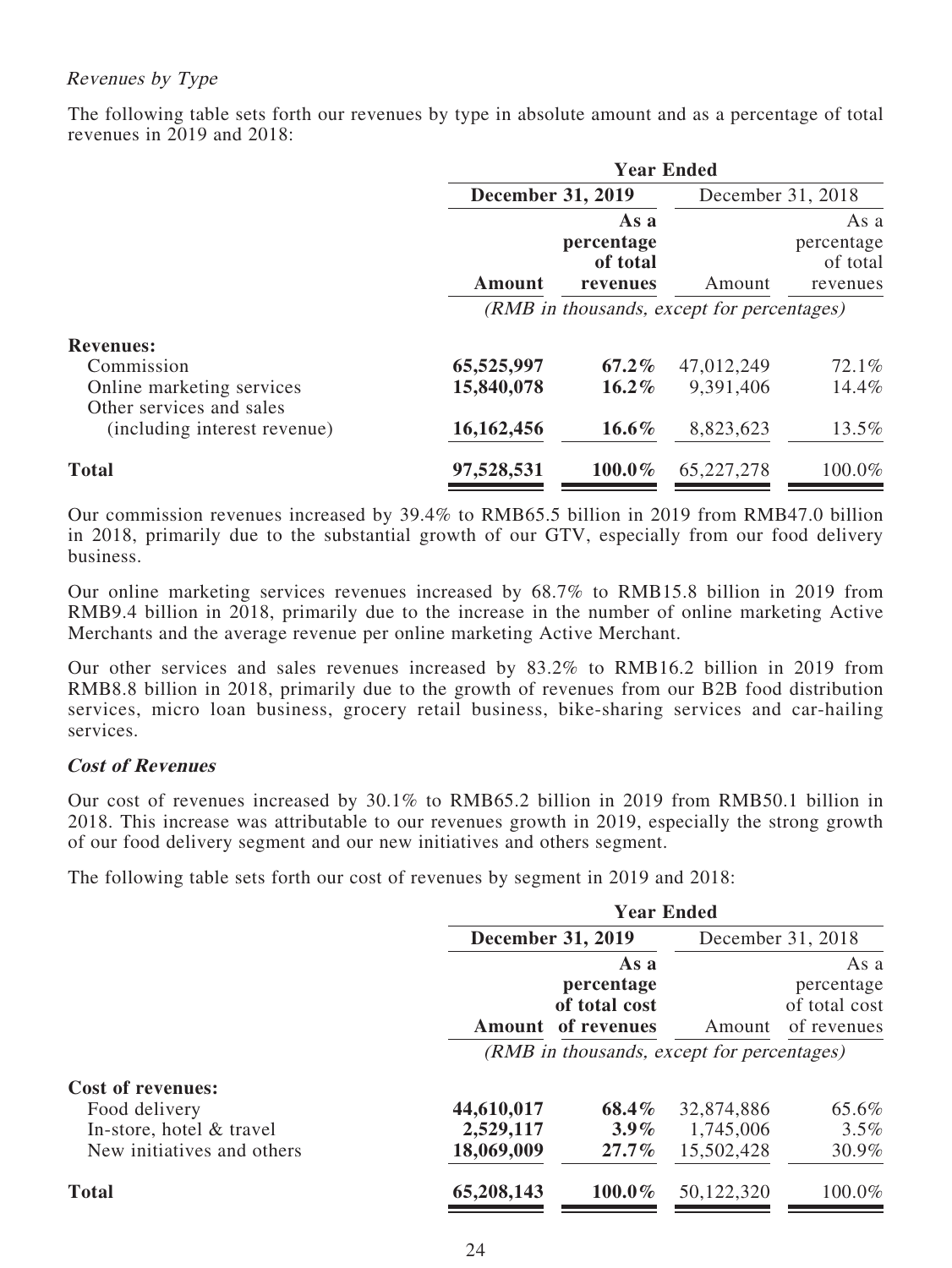Cost of revenues for our food delivery business increased by 35.7% to RMB44.6 billion in 2019 from RMB32.9 billion in 2018, primarily attributable to the increase in food delivery rider costs as a result of the increase in the volume of orders delivered.

Cost of revenues for our in-store, hotel & travel businesses increased by 44.9% to RMB2.5 billion in 2019 from RMB1.7 billion in 2018. This increase was primarily attributable to the increases in online traffic costs, which was in line with the growth of our online marketing revenues, depreciation of property, plant and equipment, bandwidth and server custody fees relating to our data storage improvement project, and payment processing costs.

Cost of revenues for our new initiatives and others businesses increase by 16.6% to RMB18.1 billion in 2019 from RMB15.5 billion in 2018, mainly attributable to the increases in cost of goods sold, resulting from the growth of our B2B food distribution services and grocery retail business, delivery rider costs relating to the growth of Meituan Instashopping, and payment processing costs from our integrated payment services, partially offset by the decrease in depreciation expenses in our bike-sharing services and car-hailing driver-related costs.

### **Gross Profit and Gross Margin**

The following table sets forth our gross profit both in absolute amount and as a percentage of revenues, or gross margin, by segment in 2019 and 2018:

|                            | <b>Year Ended</b>                          |                                   |                   |                                   |
|----------------------------|--------------------------------------------|-----------------------------------|-------------------|-----------------------------------|
|                            | <b>December 31, 2019</b>                   |                                   | December 31, 2018 |                                   |
|                            | Amount                                     | As a<br>percentage<br>of revenues | Amount            | As a<br>percentage<br>of revenues |
|                            | (RMB in thousands, except for percentages) |                                   |                   |                                   |
| Gross profit/(loss):       |                                            |                                   |                   |                                   |
| Food delivery              | 10,233,188                                 | $18.7\%$                          | 5,268,197         | 13.8%                             |
| In-store, hotel & travel   | 19,746,355                                 | 88.6%                             | 14,095,355        | 89.0%                             |
| New initiatives and others | 2,340,845                                  | $11.5\%$                          | (4,258,594)       | $(37.9\%)$                        |
| <b>Total</b>               | 32,320,388                                 | $33.1\%$                          | 15,104,958        | 23.2%                             |

As a result of the foregoing, our gross profit in 2019 and 2018 was RMB32.3 billion and RMB15.1 billion, respectively. The gross margin of our food delivery business improved by 4.9 points on a year-over-year basis as we enhanced our delivery network efficiency through economy of scale and expanded our service offering to merchants, including online marketing services. The gross margin of our in-store, hotel & travel businesses remained relatively stable on a year-over-year basis. The gross margin of our new initiatives and others businesses turned to positive 11.5% in 2019, representing an improvement of 49.4 points on a year-over-year basis, mainly due to (i) improved gross margin of our bike-sharing services as we phased out the old bikes and replaced them with new Meituan Bikes with longer useful lives, (ii) narrowed losses of our car-hailing services as we reduced the incentives paid to drivers, (iii) positive gross margin of Meituan Instashopping benefiting from the improvement of our delivery network efficiency, and (iv) change in product and service mix.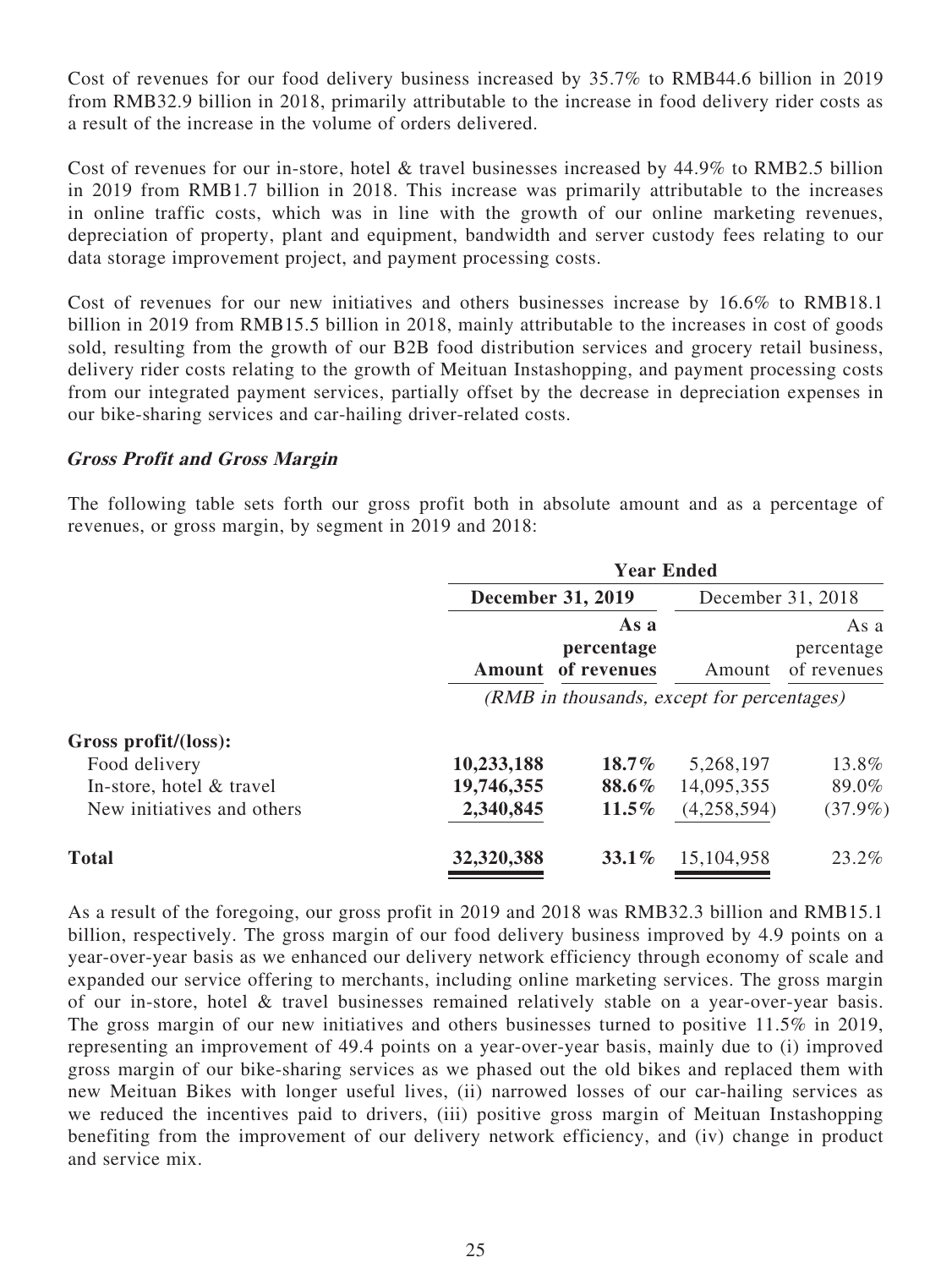### **Selling and Marketing Expenses**

Our selling and marketing expenses increased to RMB18.8 billion in 2019 from RMB15.9 billion in 2018, and decreased to 19.3% from 24.3% as a percentage of total revenues. This increase in amount was primarily attributable to (i) an increase of RMB2.7 billion in Transacting User incentives, as we extended more subsidies to support business growth, especially for hotel booking and food delivery businesses, (ii) an increase of RMB755.1 million in employee benefits expenses, due to the increase in both average salaries and benefits and share-based compensation expenses of our selling and marketing personnel, and (iii) an increase of RMB240.4 million in depreciation and rental expenses, mainly driven by the growth of our grocery retail and B2B food supply chain businesses. Promotion and advertising expenses decreased by RMB1.1 billion on a year-over-year basis, mainly resulting from our efforts on exploring more effective marketing channels. The decrease in percentage of total revenues was attributable to our improved sales productivity and marketing efficiency.

### **Research and Development Expenses**

Our research and development expenses increased to RMB8.4 billion in 2019 from RMB7.1 billion in 2018, and decreased to 8.7% from 10.8% as a percentage of revenues. This increase was primarily attributable to an increase of RMB1.2 billion in employee benefits expenses.

#### **General and Administrative Expenses**

Our general and administrative expenses decreased to RMB4.3 billion in 2019 from RMB5.5 billion in 2018 and decreased to 4.4% from 8.5% as a percentage of revenues. Excluding the effect of RMB1.3 billion of impairment provision of intangible assets, which resulted from the change in our branding strategy for the bike-sharing services, and RMB132.0 million and RMB14.9 million of impairment provision for Mobike's overseas restructuring in 2018 and 2019, respectively, our general and administrative expenses increased by RMB256.0 million on a year-over-year basis, primarily attributable to an increase of RMB398.2 million in employee benefits expenses.

# **Net Provision for Impairment Losses on Financial Assets**

Our net provision for impairment losses on financial assets was RMB645.7 million in 2019, compared to RMB285.7 million in 2018, primarily due to the increase in loan loss provision as our micro loan business grew.

# **Fair Value Changes on Investments Measured at Fair Value Through Profit or Loss**

Our fair value changes on investments measured at fair value through profit or loss in 2019 decreased by RMB1.8 billion compared to 2018, primarily due to less fair value gain from our investee companies.

# **Other Gains, Net**

Our other gains, net in 2019 increased by RMB1.8 billion compared to 2018, primarily attributable to (i) an increase of RMB980.8 million in gains from investments in term deposits with initial terms of over three months and wealth management products, (ii) an increase of RMB391.2 million in subsidies and tax preference, (iii) gains of RMB176.9 million from the remeasurement of investments, and (iv) an increase of RMB131.5 million in gains from the disposal of investments.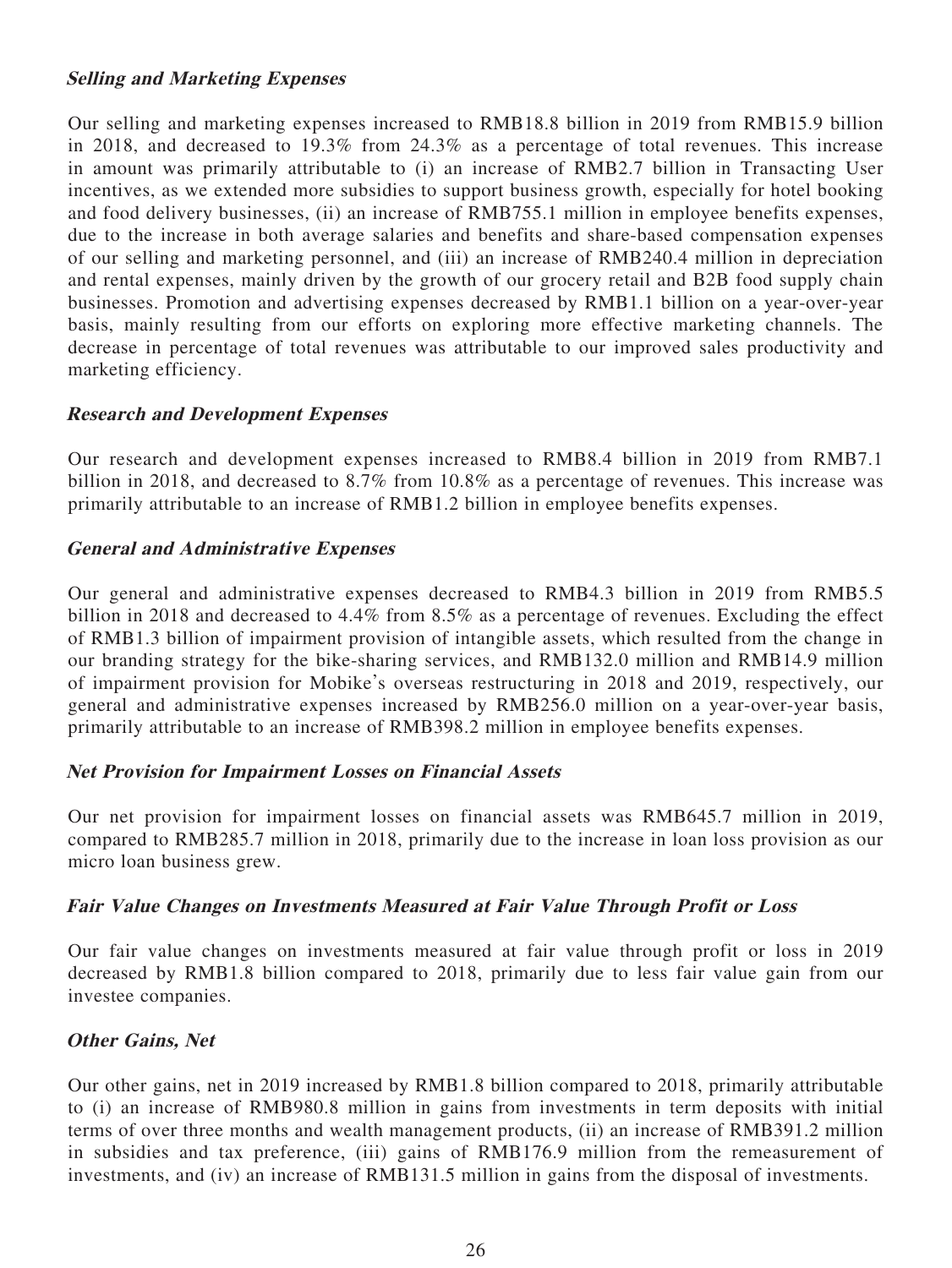# **Operating Profit/(Loss)**

As a result of the foregoing, our operating profit in 2019 was RMB2.7 billion, compared to an operating loss of RMB11.1 billion in 2018.

### **Fair Value Changes of Convertible Redeemable Preferred Shares**

Fair value changes of convertible redeemable preferred shares were nil in 2019 as a result of the completion of our initial public offering in September 2018, compared to a loss of RMB104.6 billion in the same period of 2018.

### **Profit/(Loss) before Income Tax**

Primarily as a result of the foregoing, our profit before income tax in 2019 was RMB2.8 billion, compared to a loss of RMB115.5 billion in 2018.

#### **Income Tax Expenses**

We had income tax expenses of RMB526.2 million in 2019, compared to income tax expenses of RMB1.9 million in 2018, primarily due to the increase in net profits from some of our taxable entities.

### **Profit/(Loss) for the Year**

As a result of the foregoing, we had a profit of RMB2.2 billion in 2019, compared to a loss of RMB115.5 billion in 2018.

#### **Important Events after Reporting Date**

Other than the coronavirus outbreak previously disclosed in this document, there were no important events affecting the Company and its subsidiaries which occurred after December 31, 2019 and up to the date of this announcement.

#### **Reconciliation of Non-IFRS Measures to the Nearest IFRS Measures**

To supplement our consolidated results which are prepared and presented in accordance with IFRS, we also use adjusted EBITDA and adjusted net profit/(loss) as additional financial measures, which are not required by, or presented in accordance with IFRS. We believe that these non-IFRS measures facilitate comparisons of operating performance from period to period and company to company by eliminating potential impacts of items that our management does not consider to be indicative of our operating performance such as certain non-cash items and certain impact of investment transactions. The use of these non-IFRS measures have limitations as an analytical tool, and one should not consider them in isolation from, or as a substitute for analysis of, our results of operations or financial conditions as reported under IFRS. In addition, these non-IFRS financial measures may be defined differently from similar terms used by other companies.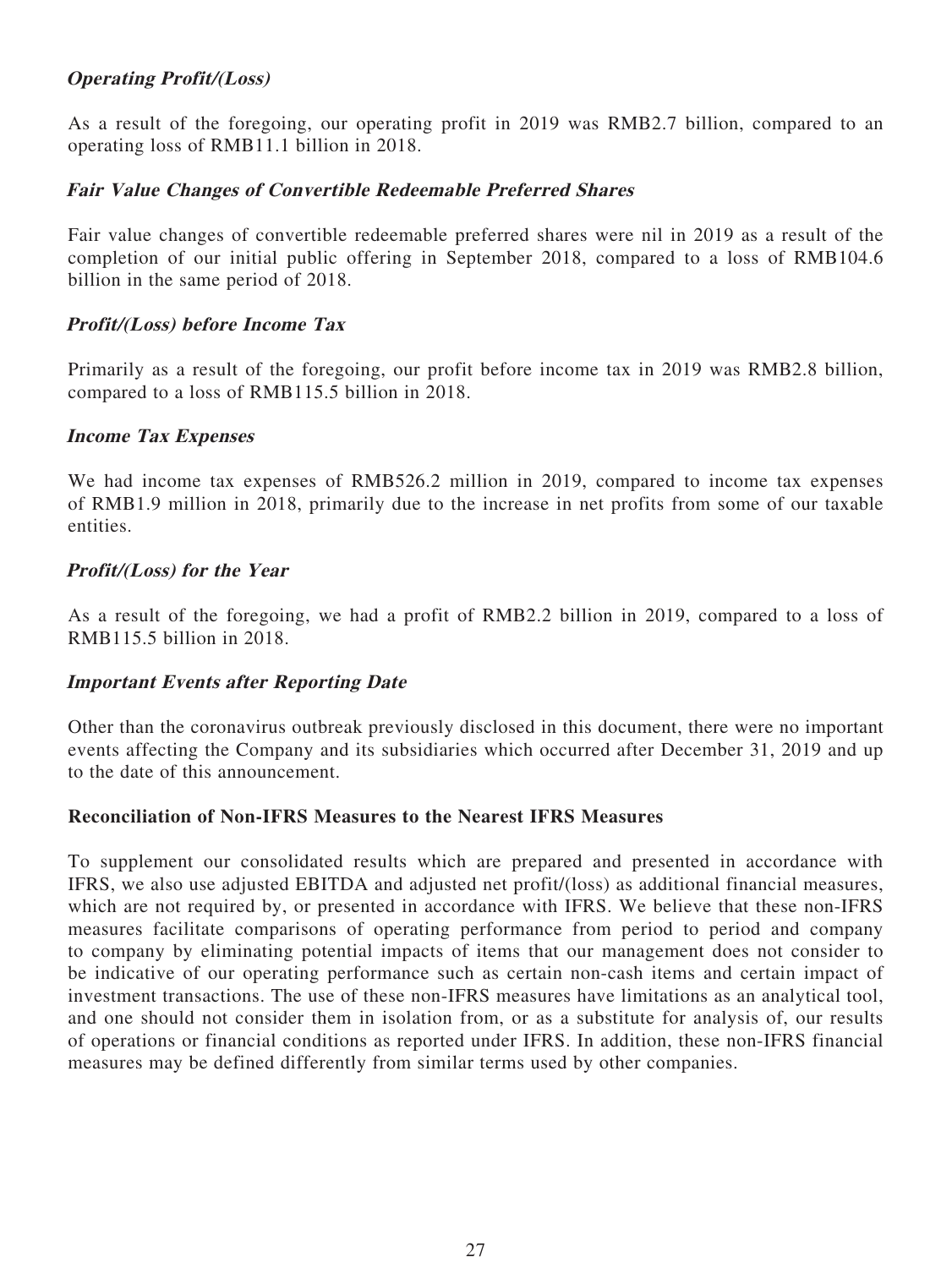The following tables set forth the reconciliations of our non-IFRS financial measures for the fourth quarter of 2019 and 2018, the third quarter of 2019 and the years ended December 31, 2019 and 2018, to the nearest measures prepared in accordance with IFRS.

|                                                                           | <b>Unaudited</b><br><b>Three Months Ended</b> |                      |                       |  |
|---------------------------------------------------------------------------|-----------------------------------------------|----------------------|-----------------------|--|
|                                                                           | December 31,<br>2019                          | December 31,<br>2018 | September 30,<br>2019 |  |
|                                                                           |                                               | (RMB in thousands)   |                       |  |
| Profit/(loss) for the period                                              | 1,460,285                                     | (3,414,252)          | 1,333,382             |  |
| Adjusted for:                                                             |                                               |                      |                       |  |
| Share-based compensation expenses                                         | 700,133                                       | 643,223              | 537,169               |  |
| Fair value (gains) on investments $(1)$                                   | (72, 443)                                     | (984, 359)           | (163, 615)            |  |
| (Gains)/losses on disposal of                                             |                                               |                      |                       |  |
| investments and subsidiaries <sup>(2)</sup>                               | (43, 889)                                     |                      | 2,222                 |  |
| Amortization of intangible assets                                         |                                               |                      |                       |  |
| resulting from acquisitions                                               | 165,547                                       | 188,742              | 165,547               |  |
| Impairment and expense provision for                                      |                                               |                      |                       |  |
| Mobike restructuring plan                                                 | 7,977                                         | 358,790              | 85,759                |  |
| Impairment of intangible assets <sup>(3)</sup>                            |                                               | 1,346,000            |                       |  |
| Net provision for impairment losses on                                    |                                               |                      |                       |  |
| financial assets                                                          | 57,333                                        |                      |                       |  |
| Tax effects on non-IFRS adjustments <sup>(4)</sup>                        | (4, 724)                                      | 280,174              | (18, 415)             |  |
| Adjusted net profit/(loss)                                                | 2,270,219                                     | (1,581,682)          | 1,942,049             |  |
| Adjusted for:                                                             |                                               |                      |                       |  |
| Income tax expenses/(credits), except for                                 |                                               |                      |                       |  |
| tax effects on non-IFRS adjustments                                       | 34,369                                        | (556, 295)           | 145,650               |  |
| Share of (gains)/losses of investments                                    |                                               |                      |                       |  |
| accounted for using equity method                                         | (57, 646)                                     | 56,875               | (24, 329)             |  |
| Finance income                                                            | (53, 519)                                     | (116, 427)           | (38, 235)             |  |
| Finance costs                                                             | 45,095                                        | 15,407               | 49,011                |  |
| Other (gains) except for (gains)/losses                                   |                                               |                      |                       |  |
| related to fair value change,                                             |                                               |                      |                       |  |
| disposal and remeasurement of                                             |                                               |                      |                       |  |
| investments and subsidiaries                                              | (742, 857)                                    | (163,086)            | (613, 445)            |  |
| Amortization of software and others                                       | 135,776                                       | 128,795              | 131,037               |  |
| Depreciation on property, plant and equipment <sup><math>(5)</math></sup> | 547,213                                       | 1,361,812            | 693,563               |  |
| <b>Adjusted EBITDA</b>                                                    | 2,178,650                                     | (854, 601)           | 2,285,301             |  |

(1) Represents gains or losses from fair value changes on investments, including (i) fair value changes on investments measured at fair value through profit or loss and (ii) dilution gain.

(2) Represents gains or losses from disposal of investments and subsidiaries.

(3) Represents impairment provision of intangible assets resulting from the change in the branding strategy for our bike-sharing services.

(4) Represents income tax effects on non-IFRS adjustments.

(5) The RMB547.2 million depreciation on property, plant and equipment for the fourth quarter of 2019 included RMB194.6 million depreciation of right-of-use assets as a result of the adoption of IFRS16 Leases. This expense was used to be recognized as rental, facilities and utilities in prior years.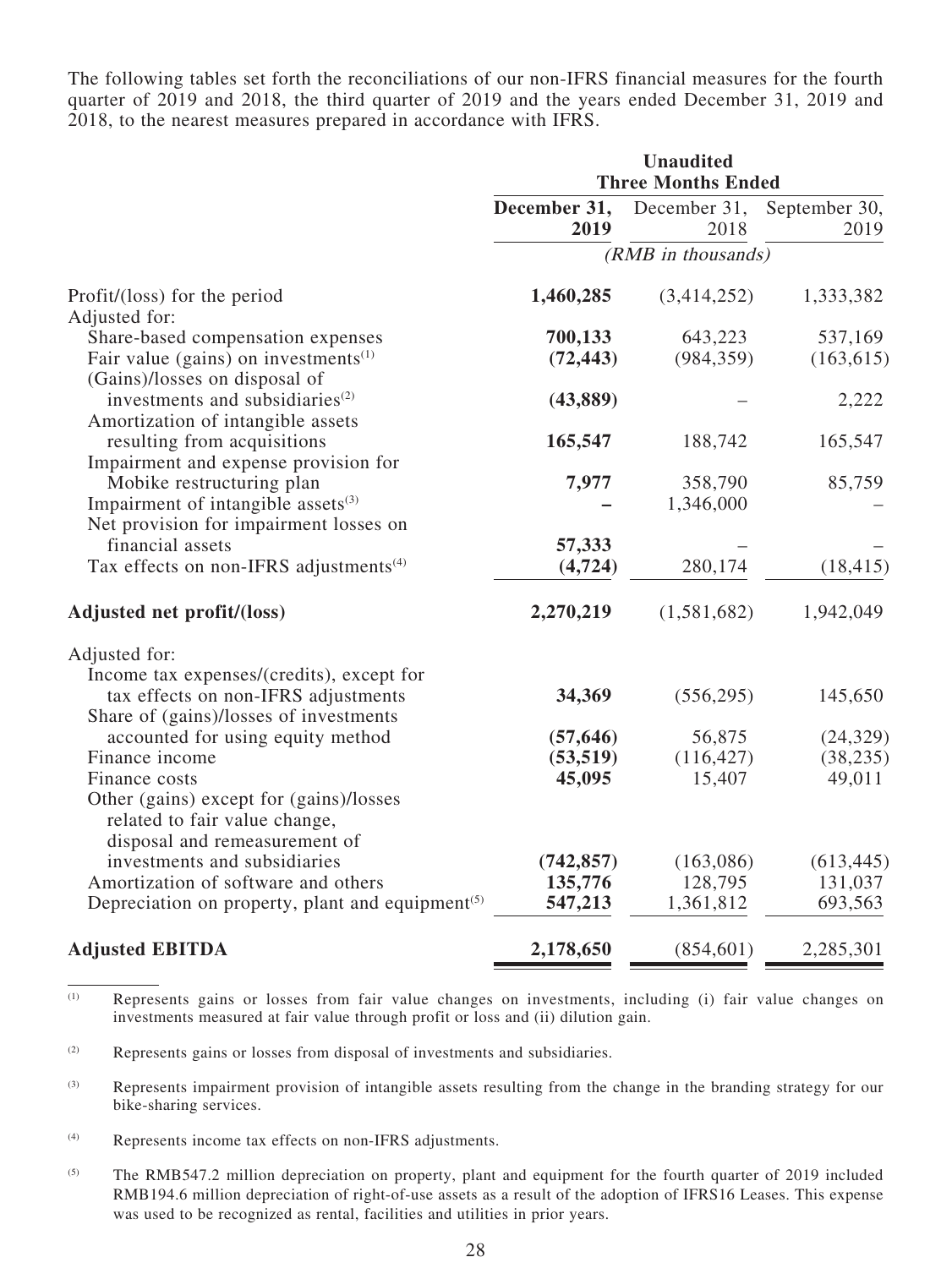|                                                                           | <b>Year Ended</b>    |                      |
|---------------------------------------------------------------------------|----------------------|----------------------|
|                                                                           | December 31,<br>2019 | December 31,<br>2018 |
|                                                                           | (RMB in thousands)   |                      |
| Profit/(loss) for the year                                                | 2,236,165            | (115, 492, 695)      |
| Adjusted for:                                                             |                      |                      |
| Fair value changes of convertible redeemable preferred shares             |                      | 104,606,058          |
| Share-based compensation expenses                                         | 2,190,871            | 1,865,113            |
| Fair value (gains) on investments $(1)$                                   | (169, 059)           | (1,834,296)          |
| (Gains) on disposal of investments and subsidiaries <sup>(2)</sup>        | (201, 061)           | (29, 426)            |
| (Gains) from the remeasurement of investments <sup>(3)</sup>              | (176, 880)           |                      |
| Amortization of intangible assets resulting from acquisitions             | 662,190              | 663,268              |
| Impairment and expense provision for                                      |                      |                      |
| Mobike restructuring plan                                                 | 88,612               | 358,790              |
| Impairment of intangible assets <sup>(4)</sup>                            |                      | 1,346,000            |
| Net provision for impairment losses on financial assets                   | 57,333               |                      |
| Tax effects on non-IFRS adjustments <sup>(5)</sup>                        | (31, 486)            | 171,567              |
| Adjusted net profit/(loss)                                                | 4,656,685            | (8,345,621)          |
| Adjusted for:                                                             |                      |                      |
| Income tax expenses/(credits), except for                                 |                      |                      |
| tax effects on non-IFRS adjustments                                       | 557,709              | (169, 679)           |
| Share of (gains)/losses of investments accounted for                      |                      |                      |
| using equity method                                                       | (107, 353)           | 48,267               |
| Finance income                                                            | (166, 217)           | (294, 047)           |
| Finance costs                                                             | 191,042              | 44,732               |
| Other (gains) except for (gains)/losses related to                        |                      |                      |
| fair value change, disposal and remeasurement of                          |                      |                      |
| investments and subsidiaries                                              | (2,061,842)          | (721, 016)           |
| Amortization of software and others                                       | 528,817              | 451,241              |
| Depreciation on property, plant and equipment <sup><math>(6)</math></sup> | 3,654,793            | 4,252,292            |
| <b>Adjusted EBITDA</b>                                                    | 7,253,634            | (4,733,831)          |

(1) Represents gains or losses from fair value changes on investments, including (i) fair value changes on investments measured at fair value through profit or loss and (ii) dilution gain.

(2) Represents gains or losses from disposal of investments and subsidiaries.

(3) Certain contractual rights attached to an investment previously classified as investment accounted for using equity method have been changed, so we remeasured the investment with RMB176.9 million gains and re-designated the investment to financial assets at fair value through profit or loss in 2019.

(4) Represents impairment provision of intangible assets resulting from the change in the branding strategy for our bike-sharing services.

- (5) Represents income tax effects on non-IFRS adjustments.
- (6) The RMB3.7 billion depreciation on property, plant and equipment in 2019 included RMB820.9 million depreciation of right-of-use assets as a result of the adoption of IFRS16 Leases. This expense was used to be recognized as rental, facilities and utilities in prior years.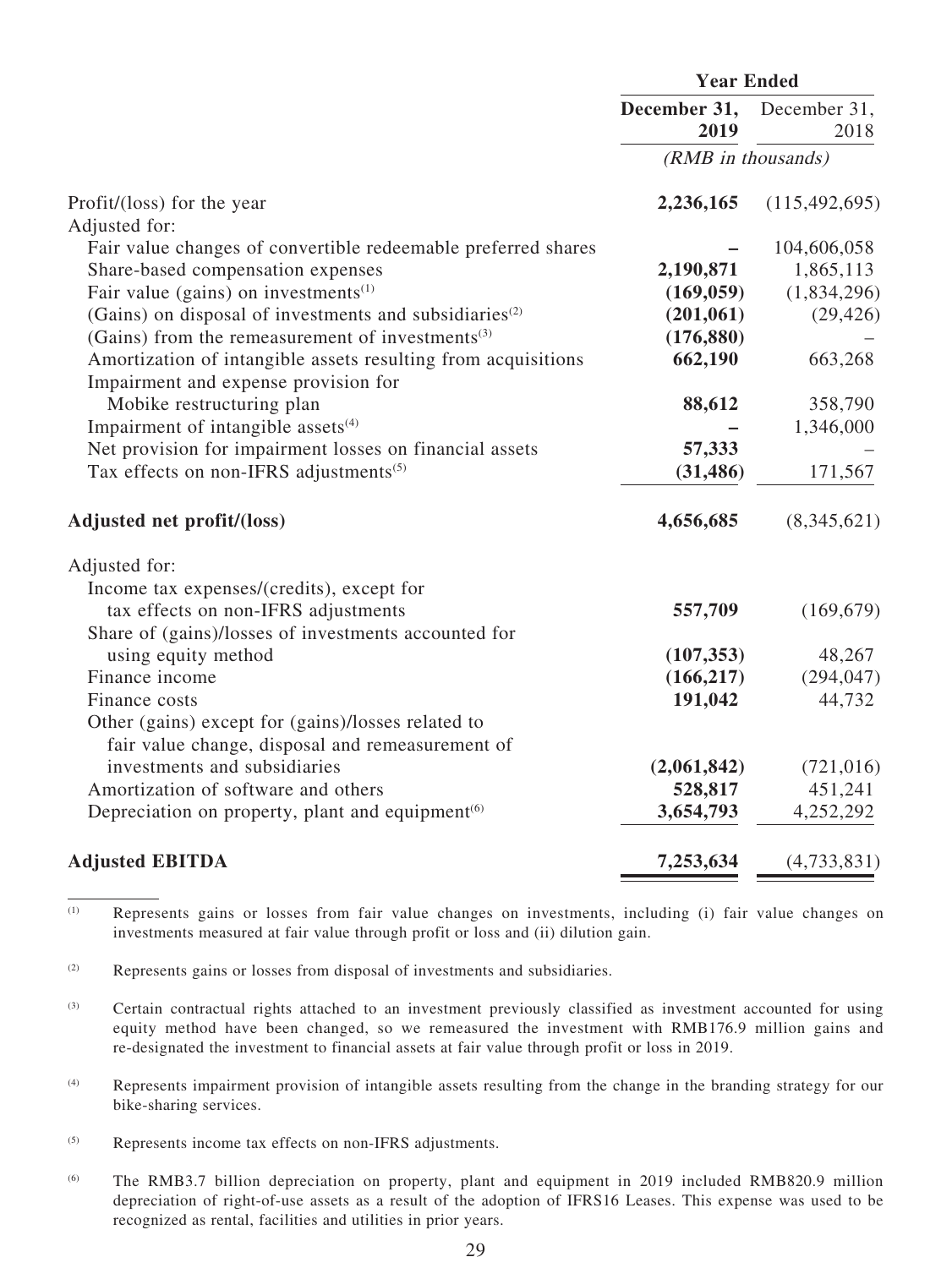# **Liquidity and Capital Resources**

We had historically funded our cash requirements principally from capital contribution from shareholders and financing through issuance and sale of equity securities. We had cash and cash equivalents of RMB13.4 billion and short-term investments of RMB49.4 billion as of December 31, 2019, compared to the balance of RMB17.0 billion and RMB41.8 billion as of December 31, 2018.

The following table sets forth our cash flows for the years indicated:

|                                                                                                      | <b>Year Ended</b>    |                      |
|------------------------------------------------------------------------------------------------------|----------------------|----------------------|
|                                                                                                      | December 31,<br>2019 | December 31,<br>2018 |
|                                                                                                      | (RMB in thousands)   |                      |
| Net cash generated from/(used in) operating activities                                               | 5,574,220            | (9,179,818)          |
| Net cash used in investing activities                                                                | (10, 174, 018)       | (23, 438, 686)       |
| Net cash generated from financing activities                                                         | 1,114,267            | 29, 295, 294         |
| Net decrease in cash and cash equivalents                                                            | (3,485,531)          | (3,323,210)          |
| Cash and cash equivalents at the beginning of the year                                               | 17,043,692           | 19,408,839           |
| Exchange (loss)/gain on cash and cash equivalents<br>Cash and cash equivalents reclassified from the | (173, 442)           | 1,009,587            |
| assets classified as held for sale/<br>(included in the assets classified as held for sale)          | 11,466               | (51, 524)            |
| Cash and cash equivalents at the end of the year                                                     | 13,396,185           | 17,043,692           |

# **Net Cash Generated from/(Used in) Operating Activities**

Net cash generated from/(used in) operating activities primarily consists of our profit for the year and non-cash items, such as depreciation and amortization, share based payments, and adjusted by changes in working capital.

For the year ended December 31, 2019, net cash generated from operating activities was RMB5.6 billion, which was primarily attributable to our profit before income tax of RMB2.8 billion, as adjusted by (i) non-cash items, which primarily comprised depreciation and amortization of RMB4.8 billion and share-based payments of RMB2.2 billion, partially offset by dividend income and interest classified as investing cash flows of RMB1.5 billion, and (ii) changes in working capital, which primarily comprised an increase in restricted cash of RMB4.5 billion, an increase in prepayments, deposits and other assets of RMB1.7 billion, a decrease in deposit from transacting users of RMB866.0 million, and an increase in trade receivables of RMB273.0 million, partially offset by an increase in other payables and accruals of RMB1.5 billion, an increase in trade payables of RMB1.3 billion, an increase in deferred revenues of RMB1.2 billion, and an increase in advance from transacting users of RMB640.9 million.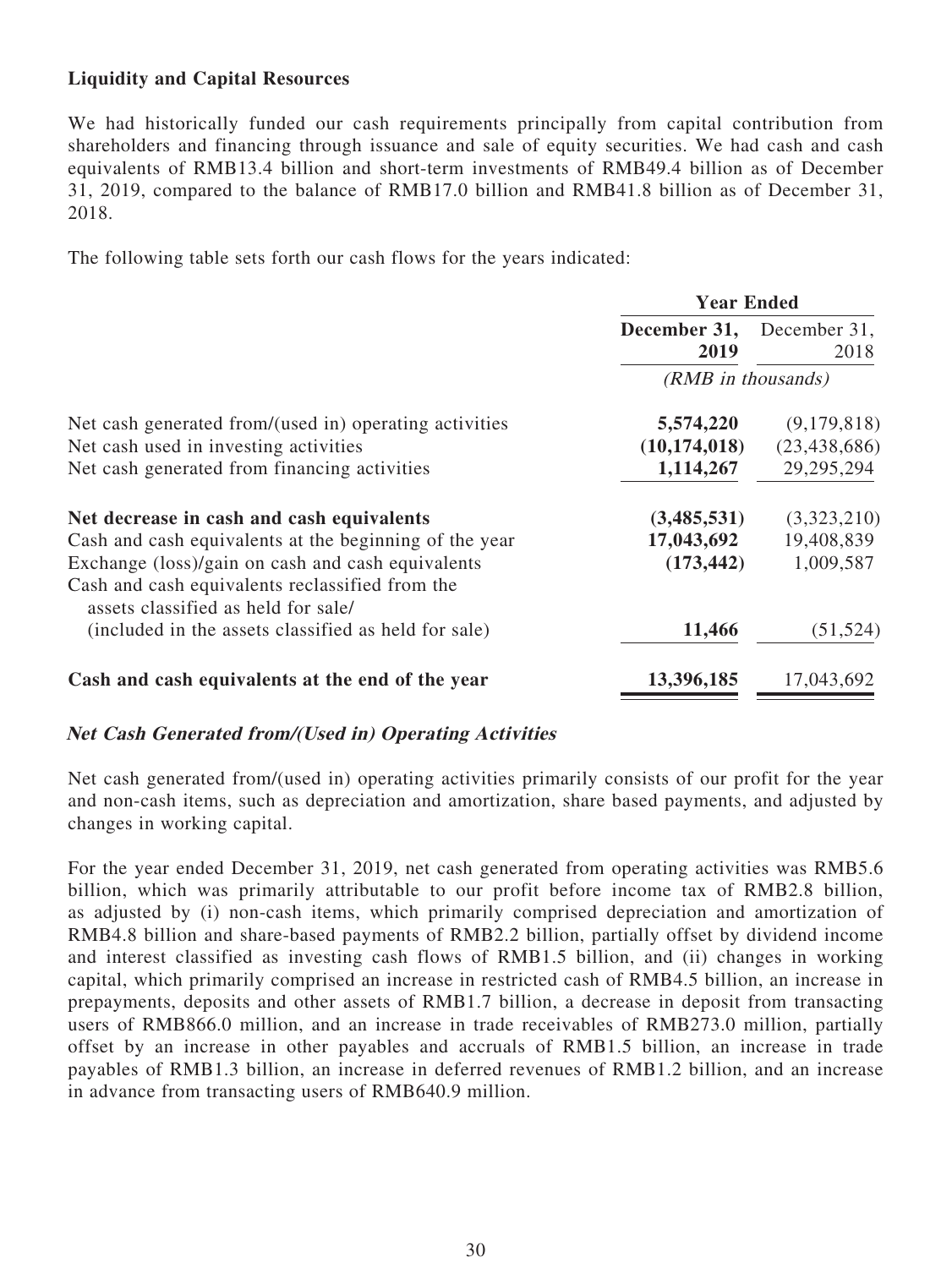### **Net Cash Used in Investing Activities**

For the year ended December 31, 2019, net cash used in investing activities was RMB10.2 billion, which was mainly attributable to purchase of short-term investments of RMB177.2 billion, purchase of property, plant and equipment of RMB3.0 billion and payments for business combinations, net of cash acquired of RMB1.4 billion, partially offset by proceeds from disposals of short-term investments of RMB170.2 billion, and interest income received of RMB1.3 billion.

#### **Net Cash Generated from Financing Activities**

For the year ended December 31, 2019, net cash generated from financing activities was RMB1.1 billion, which was mainly attributable to proceeds from borrowings of RMB4.1 billion and proceeds from the exercise of options and vested RSUs of RMB444.9 million, partially offset by repayments of borrowings of RMB2.4 billion, lease payments of RMB785.8 million and finance costs paid of RMB218.7 million.

### **Gearing ratio**

As of December 31, 2019, our gearing ratio, calculated as total borrowings divided by total equity attributable to equity holders of the Company was approximately 4.4%.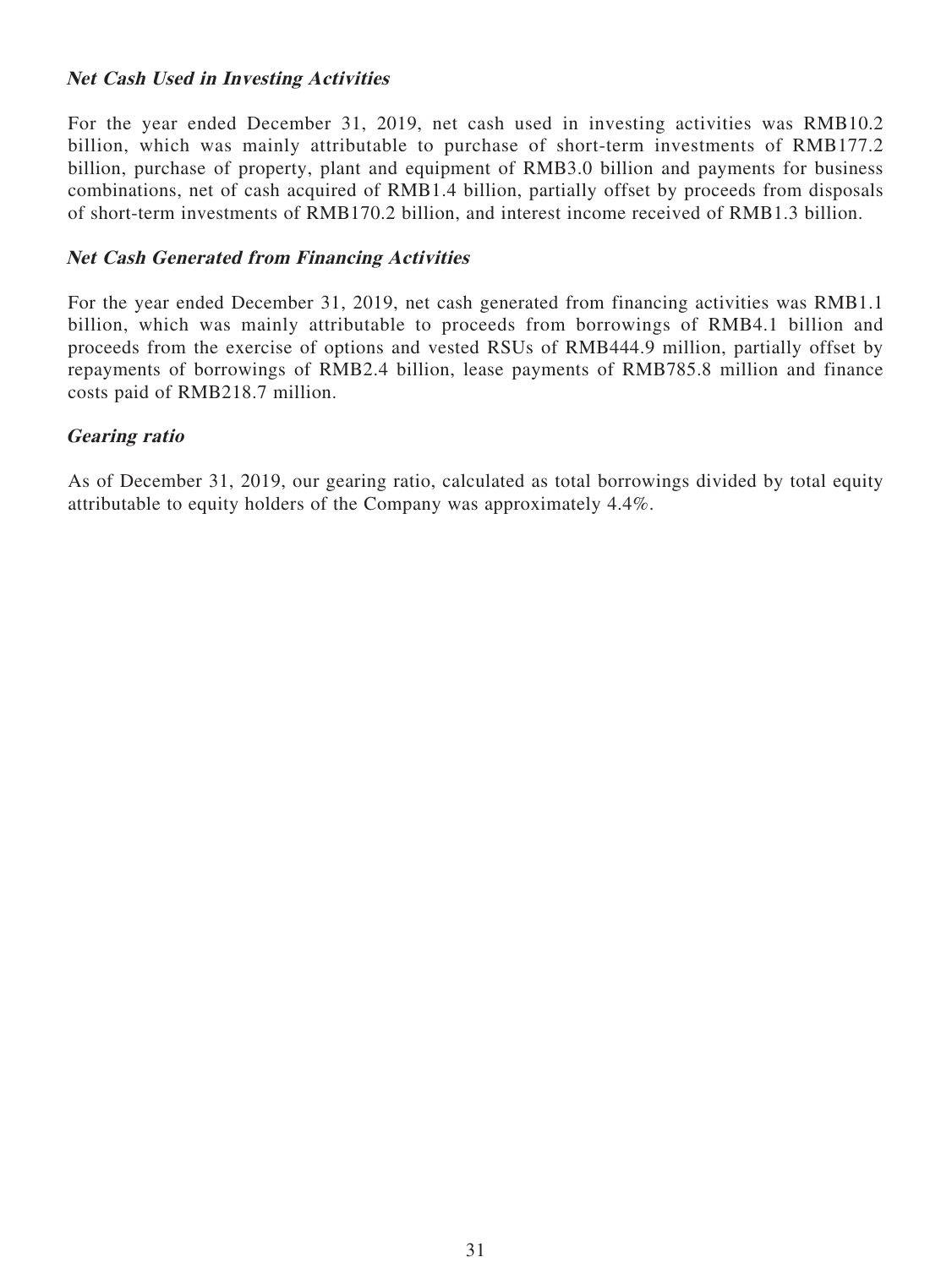# **FINANCIAL INFORMATION**

### **CONSOLIDATED INCOME STATEMENT FOR THE YEAR ENDED DECEMBER 31, 2019**

|                                                                                                                                                                                                                                                                                 |                                                                              | Year ended December 31,                                                           |                                                                                  |  |
|---------------------------------------------------------------------------------------------------------------------------------------------------------------------------------------------------------------------------------------------------------------------------------|------------------------------------------------------------------------------|-----------------------------------------------------------------------------------|----------------------------------------------------------------------------------|--|
|                                                                                                                                                                                                                                                                                 | <b>Note</b>                                                                  | 2019                                                                              | 2018                                                                             |  |
|                                                                                                                                                                                                                                                                                 |                                                                              | (RMB in thousands)                                                                |                                                                                  |  |
| <b>Revenues</b><br>Commission<br>Online marketing services<br>Interest revenue<br>Other services and sales                                                                                                                                                                      | $\mathfrak{Z}$<br>$\overline{\mathbf{3}}$<br>$\frac{3}{3}$<br>$\overline{3}$ | 65,525,997<br>15,840,078<br>786,032<br>15,376,424                                 | 47,012,249<br>9,391,406<br>456,077<br>8,367,546                                  |  |
|                                                                                                                                                                                                                                                                                 |                                                                              | 97,528,531                                                                        | 65,227,278                                                                       |  |
| Cost of revenues                                                                                                                                                                                                                                                                | 3 & 4                                                                        | (65, 208, 143)                                                                    | (50, 122, 320)                                                                   |  |
| <b>Gross profit</b>                                                                                                                                                                                                                                                             |                                                                              | 32,320,388                                                                        | 15,104,958                                                                       |  |
| Selling and marketing expenses<br>Research and development expenses<br>General and administrative expenses<br>Net provision for impairment losses on financial assets<br>Fair value changes on investments measured<br>at fair value through profit or loss<br>Other gains, net | $\overline{4}$<br>$\overline{4}$<br>4<br>5                                   | (18, 819, 067)<br>(8,445,664)<br>(4,338,954)<br>(645, 685)<br>77,699<br>2,531,143 | (15,871,901)<br>(7,071,900)<br>(5,546,037)<br>(285, 655)<br>1,836,382<br>748,356 |  |
| <b>Operating profit/(loss)</b>                                                                                                                                                                                                                                                  |                                                                              | 2,679,860                                                                         | (11,085,797)                                                                     |  |
| Finance income<br>Finance costs<br>Fair value changes of convertible redeemable preferred<br>shares<br>Share of gains/(losses) of investments accounted for<br>using equity method                                                                                              |                                                                              | 166,217<br>(191, 042)<br>107,353                                                  | 294,047<br>(44, 732)<br>(104, 606, 058)<br>(48, 267)                             |  |
| Profit/(loss) before income tax                                                                                                                                                                                                                                                 |                                                                              | 2,762,388                                                                         | (115, 490, 807)                                                                  |  |
| Income tax expenses                                                                                                                                                                                                                                                             | 7                                                                            | (526, 223)                                                                        | (1,888)                                                                          |  |
| Profit/(loss) for the year                                                                                                                                                                                                                                                      |                                                                              | 2,236,165                                                                         | (115, 492, 695)                                                                  |  |
| Profit/(loss) for the year attributable to:<br>Equity holders of the Company<br>Non-controlling interests                                                                                                                                                                       |                                                                              | 2,238,769<br>(2,604)                                                              | (115, 477, 171)<br>(15, 524)                                                     |  |
|                                                                                                                                                                                                                                                                                 |                                                                              | 2,236,165                                                                         | (115, 492, 695)                                                                  |  |
| Earnings/(loss) per share for profit/(loss) for the year                                                                                                                                                                                                                        |                                                                              | <b>RMB</b>                                                                        | <b>RMB</b>                                                                       |  |
| attributable to the equity holders of the Company<br>Basic earnings/(loss) per share<br>Diluted earnings/(loss) per share                                                                                                                                                       | 6<br>6                                                                       | 0.39<br>0.38                                                                      | (42.40)<br>(42.40)                                                               |  |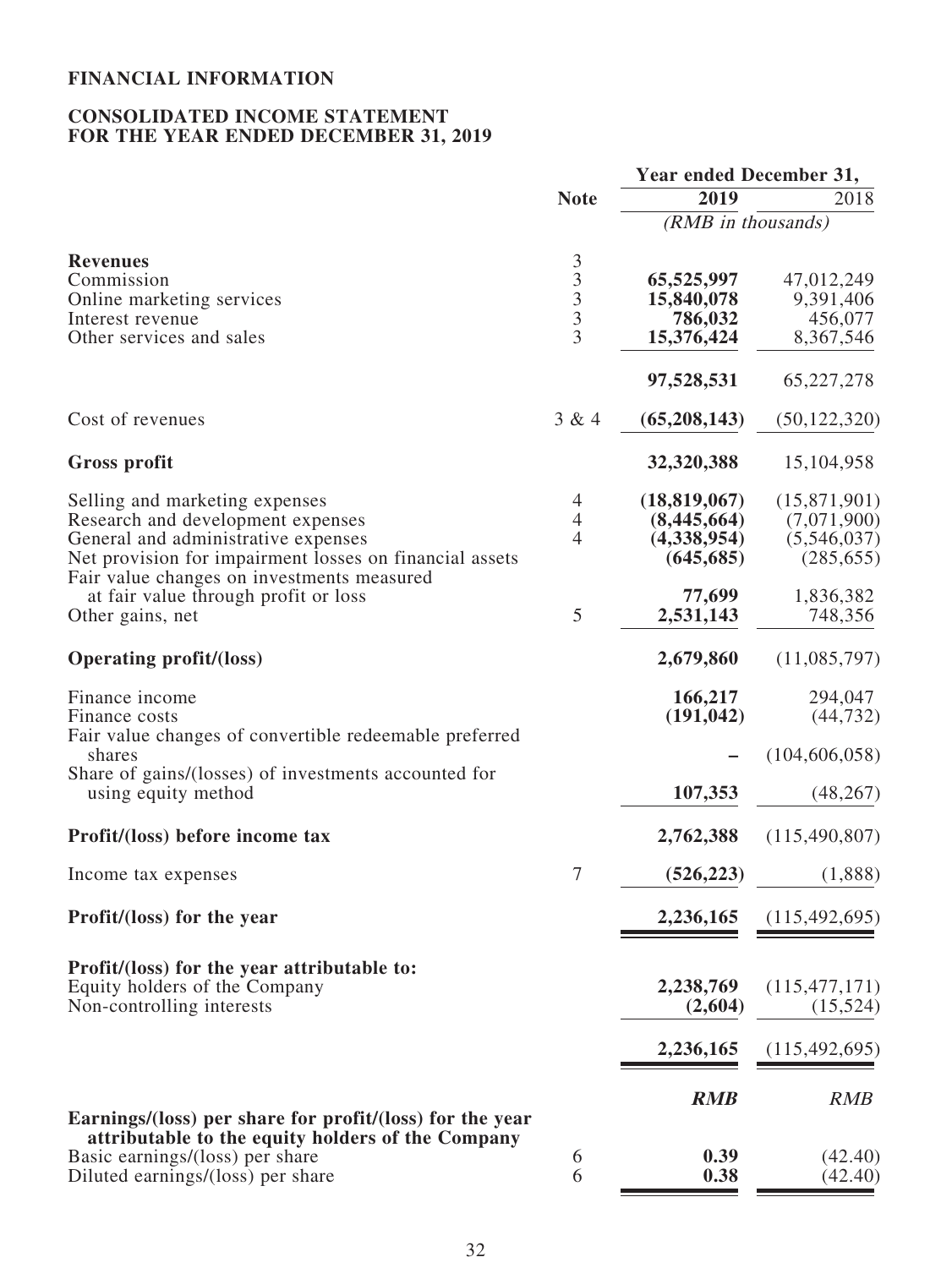# **CONSOLIDATED STATEMENT OF COMPREHENSIVE INCOME/(LOSS) FOR THE YEAR ENDED DECEMBER 31, 2019**

|                                                                    | <b>Note</b> | Year ended December 31, |                 |  |
|--------------------------------------------------------------------|-------------|-------------------------|-----------------|--|
|                                                                    |             | 2019                    | 2018            |  |
|                                                                    |             | (RMB in thousands)      |                 |  |
| Other comprehensive income/(loss):                                 |             |                         |                 |  |
| Items that may be reclassified to profit or loss                   |             |                         |                 |  |
| Share of other comprehensive income of                             |             |                         |                 |  |
| investments accounted for using the equity method                  |             | 3,905                   |                 |  |
| Items that may not be reclassified to profit or loss               |             |                         |                 |  |
| Currency translation differences                                   |             | 678,973                 | (7,617,689)     |  |
| Preferred shares fair value change due to own credit risk          |             |                         | (186, 013)      |  |
| Other comprehensive income/(loss)                                  |             |                         |                 |  |
| for the year, net of tax                                           |             | 682,878                 | (7,803,702)     |  |
| Total comprehensive income/(loss) for the year                     |             | 2,919,043               | (123, 296, 397) |  |
| Total comprehensive income/(loss)<br>for the year attributable to: |             |                         |                 |  |
| Equity holders of the Company                                      |             | 2,921,721               | (123, 281, 091) |  |
| Non-controlling interests                                          |             | (2,678)                 | (15,306)        |  |
|                                                                    |             |                         |                 |  |
|                                                                    |             | 2,919,043               | (123, 296, 397) |  |
|                                                                    |             |                         |                 |  |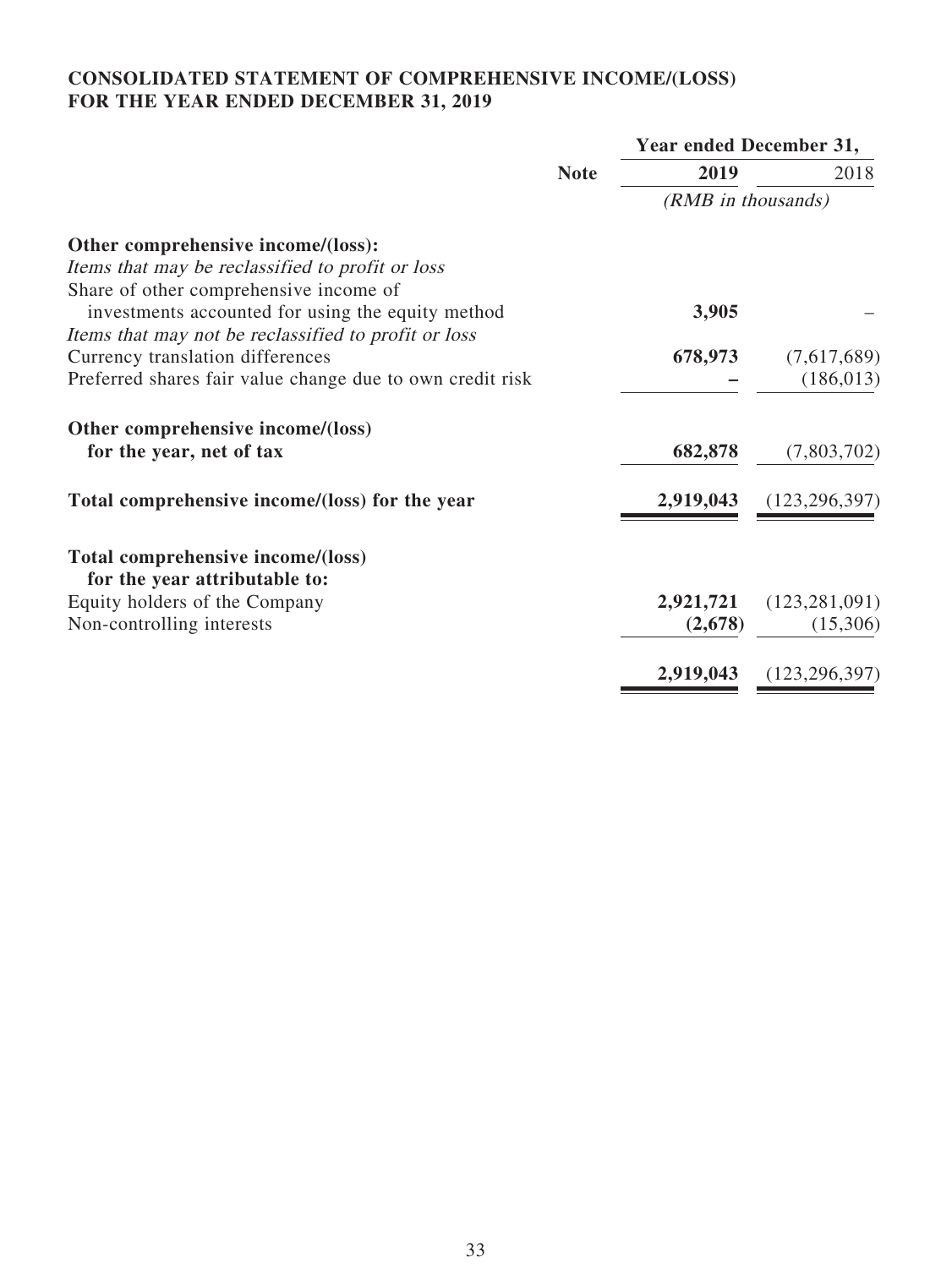# **CONSOLIDATED STATEMENT OF FINANCIAL POSITION AS OF DECEMBER 31, 2019**

|                                                       |             | As of December 31, |                 |
|-------------------------------------------------------|-------------|--------------------|-----------------|
|                                                       | <b>Note</b> | 2019               | 2018            |
|                                                       |             | (RMB in thousands) |                 |
| <b>ASSETS</b>                                         |             |                    |                 |
| <b>Non-current assets</b>                             |             |                    |                 |
| Property, plant and equipment                         | 9           | 5,376,217          | 3,978,815       |
| Intangible assets                                     |             | 32,699,575         | 33,876,004      |
| Deferred tax assets                                   |             | 590,054            | 445,041         |
| Investments accounted for using the equity method     |             | 2,283,590          | 2,103,403       |
| Financial assets at fair value through profit or loss | 8           | 7,166,122          | 6,241,972       |
| Prepayments, deposits and other assets                |             | 1,762,312          | 866,884         |
|                                                       |             | 49,877,870         | 47,512,119      |
| <b>Current assets</b>                                 |             |                    |                 |
| Inventories                                           |             | 275,227            | 400,244         |
| Trade receivables                                     | 10          | 676,762            | 466,340         |
| Prepayments, deposits and other assets                |             | 9,591,157          | 9,064,945       |
| Short-term investments                                |             | 49,435,599         | 41,829,964      |
| Restricted cash                                       |             | 8,760,115          | 4,256,120       |
| Cash and cash equivalents                             |             | 13,396,185         | 17,043,692      |
| Assets classified as held for sale                    |             |                    | 88,087          |
|                                                       |             | 82,135,045         | 73,149,392      |
| <b>Total assets</b>                                   |             | 132,012,915        | 120,661,511     |
| <b>EQUITY</b>                                         |             |                    |                 |
| Share capital                                         |             | 389                | 384             |
| Share premium                                         |             | 260,359,929        | 258,284,687     |
| Other reserves                                        |             | (4, 447, 252)      | (5,741,347)     |
| <b>Accumulated losses</b>                             |             | (163,800,621)      | (166, 039, 390) |
| Equity attributable to equity holders of the Company  |             | 92,112,445         | 86,504,334      |
| <b>Non-controlling interests</b>                      |             | (58, 051)          | 5,438           |
| <b>Total equity</b>                                   |             | 92,054,394         | 86,509,772      |
|                                                       |             |                    |                 |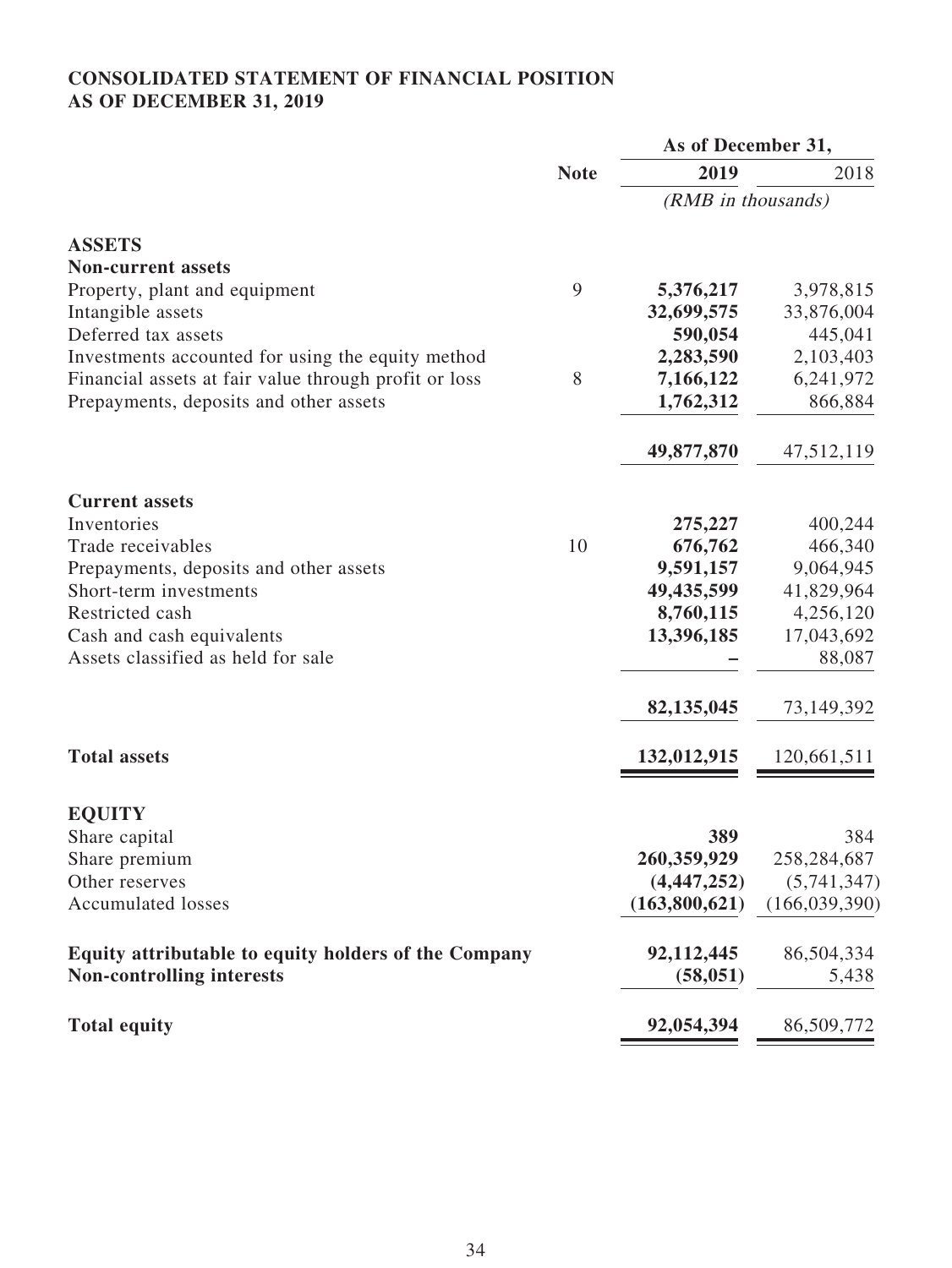# **CONSOLIDATED STATEMENT OF FINANCIAL POSITION (CONTINUED) AS OF DECEMBER 31, 2019**

|                                                                            |             | As of December 31, |              |
|----------------------------------------------------------------------------|-------------|--------------------|--------------|
|                                                                            | <b>Note</b> | 2019               | 2018         |
|                                                                            |             | (RMB in thousands) |              |
| <b>LIABILITIES</b>                                                         |             |                    |              |
| <b>Non-current liabilities</b>                                             |             |                    |              |
| Deferred tax liabilities                                                   |             | 1,388,469          | 1,195,869    |
| Deferred revenues                                                          | 11          | 389,028            | 624,999      |
| <b>Borrowings</b>                                                          |             | 466,676            | 470,056      |
| Lease liabilities                                                          |             | 992,233            |              |
| Other non-current liabilities                                              |             | 129,552            | 35,759       |
|                                                                            |             | 3,365,958          | 2,326,683    |
| <b>Current liabilities</b>                                                 |             |                    |              |
| Trade payables                                                             | 12          | 6,766,253          | 5,340,963    |
| Payables to merchants                                                      |             | 7,495,262          | 7,596,388    |
| Advance from transacting users                                             |             | 3,855,559          | 3,226,407    |
| Deposit from transacting users                                             |             | 2,491,947          | 3,341,276    |
| Other payables and accruals                                                |             | 7,237,412          | 7,303,407    |
| <b>Borrowings</b>                                                          |             | 3,552,587          | 1,800,000    |
| Deferred revenues                                                          | 11          | 4,567,171          | 3,102,882    |
| Lease liabilities                                                          |             | 534,566            |              |
| Income tax liabilities                                                     |             | 91,806             | 58,223       |
| Liabilities directly associated with assets classified as<br>held for sale |             |                    | 55,510       |
|                                                                            |             | 36,592,563         | 31,825,056   |
| <b>Total liabilities</b>                                                   |             | 39,958,521         | 34, 151, 739 |
| <b>Total equity and liabilities</b>                                        |             | 132,012,915        | 120,661,511  |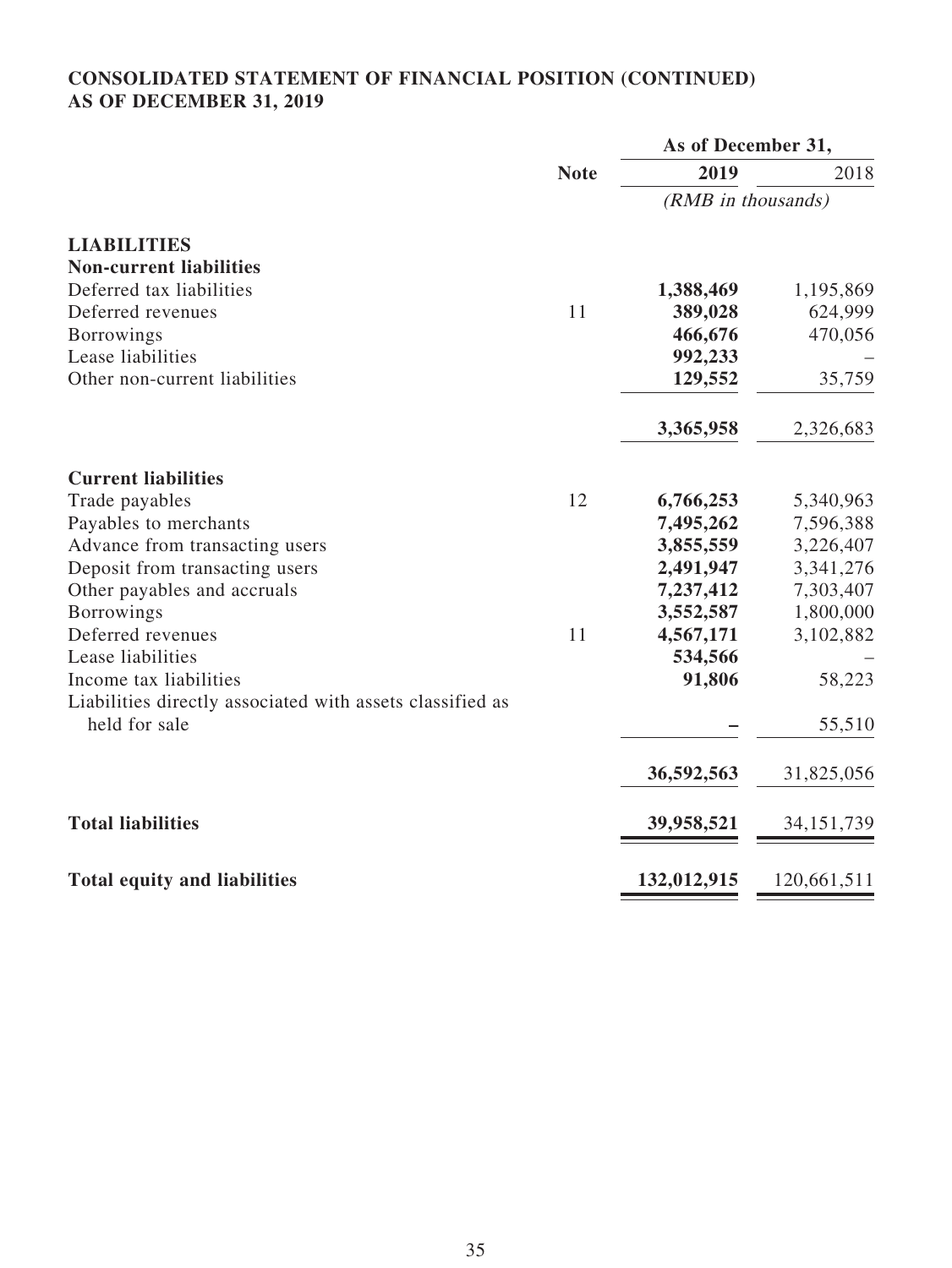# **CONSOLIDATED STATEMENT OF CHANGES IN EQUITY FOR THE YEAR ENDED DECEMBER 31, 2019**

| <b>Share</b><br>capital | <b>Share</b><br>premium | <b>Other</b><br>reserves | Accumulated<br>losses                                 | Sub-total                                     | Non-<br>controlling<br>interests     | <b>Total</b>     |
|-------------------------|-------------------------|--------------------------|-------------------------------------------------------|-----------------------------------------------|--------------------------------------|------------------|
| <b>RMB'000</b>          | <b>RMB'000</b>          | <b>RMB'000</b>           | <b>RMB'000</b>                                        | <b>RMB'000</b>                                | <b>RMB'000</b>                       | <b>RMB'000</b>   |
| 384                     | 258,284,687             | (5,741,347)              | (166, 039, 390)                                       | 86,504,334                                    | 5,438                                | 86,509,772       |
|                         |                         |                          |                                                       |                                               |                                      |                  |
|                         |                         |                          | 2,238,769                                             | 2,238,769                                     | (2,604)                              | 2,236,165        |
|                         |                         |                          |                                                       |                                               |                                      |                  |
|                         |                         |                          |                                                       |                                               |                                      |                  |
|                         |                         |                          |                                                       |                                               |                                      | 3,905            |
|                         |                         | 679,047                  |                                                       | 679,047                                       | (74)                                 | 678,973          |
|                         |                         |                          |                                                       |                                               |                                      |                  |
|                         |                         | 682,952                  | 2,238,769                                             | 2,921,721                                     | (2,678)                              | 2,919,043        |
|                         |                         |                          |                                                       |                                               |                                      |                  |
|                         |                         |                          |                                                       |                                               |                                      |                  |
|                         |                         |                          |                                                       | 2,181,436                                     |                                      | 2,181,436        |
|                         |                         |                          |                                                       |                                               |                                      | 460,290          |
|                         |                         |                          |                                                       |                                               |                                      |                  |
|                         |                         |                          |                                                       |                                               |                                      | (27, 150)        |
|                         |                         |                          |                                                       |                                               |                                      | 11,003           |
|                         |                         |                          |                                                       |                                               |                                      |                  |
| 5                       | 2,075,242               | 611,143                  |                                                       | 2,686,390                                     | (60, 811)                            | 2,625,579        |
| 389                     | 260,359,929             | (4, 447, 252)            | (163,800,621)                                         | 92,112,445                                    | (58, 051)                            | 92,054,394       |
|                         | 5                       | 2,075,242                | 3,905<br>2,181,436<br>(1,614,957)<br>34,047<br>10,617 | Attributable to equity holders of the Company | 3,905<br>460,290<br>34,047<br>10,617 | (61, 197)<br>386 |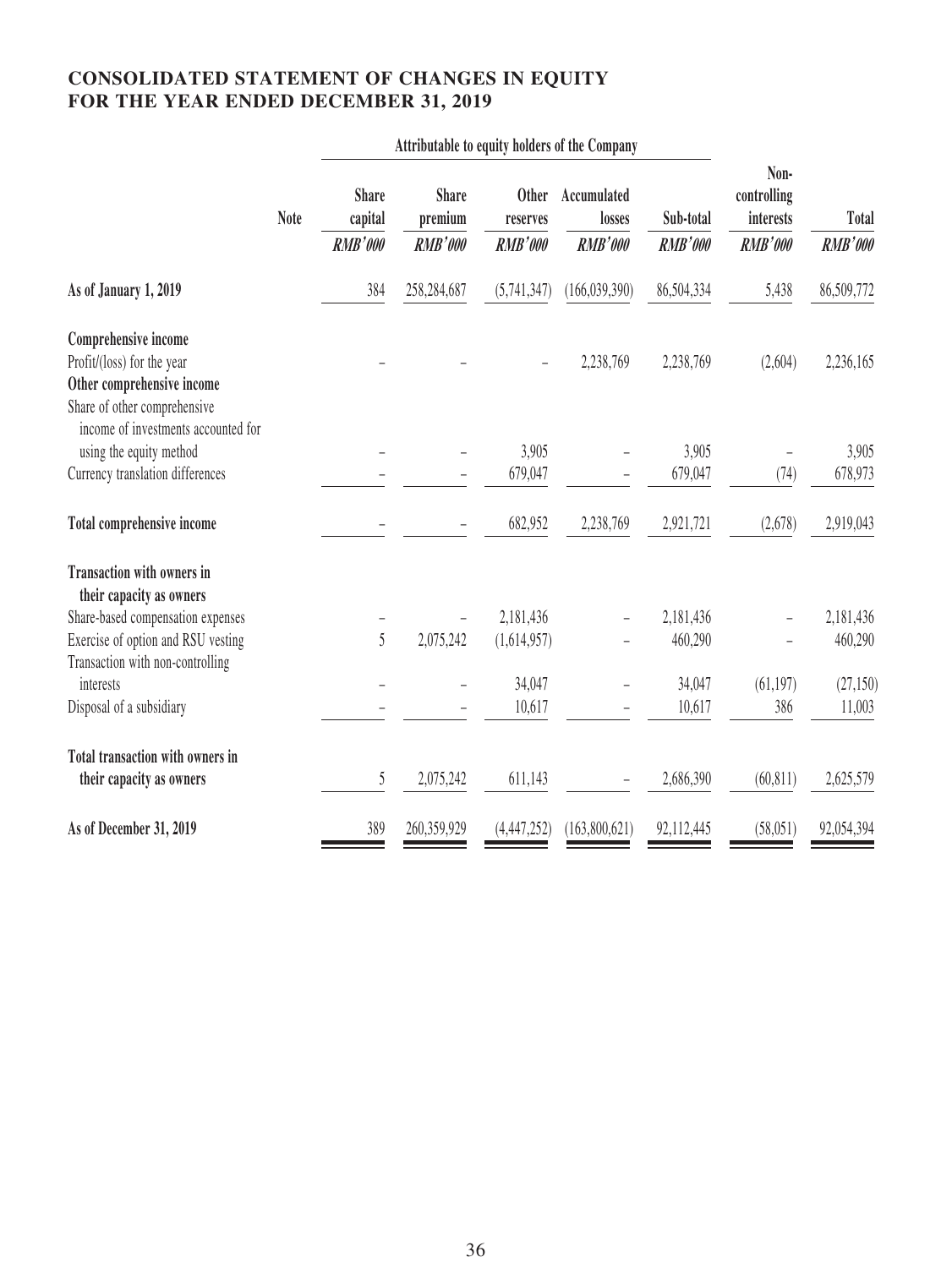# **CONSOLIDATED STATEMENT OF CHANGES IN EQUITY (CONTINUED) FOR THE YEAR ENDED DECEMBER 31, 2019**

| Attributable to equity holders of the Company                                       |                                           |                                           |                                            |                                         |                             |                                                    |                         |
|-------------------------------------------------------------------------------------|-------------------------------------------|-------------------------------------------|--------------------------------------------|-----------------------------------------|-----------------------------|----------------------------------------------------|-------------------------|
| <b>Note</b>                                                                         | <b>Share</b><br>capital<br><b>RMB'000</b> | <b>Share</b><br>premium<br><b>RMB'000</b> | <b>Other</b><br>reserves<br><b>RMB'000</b> | Accumulated<br>losses<br><b>RMB'000</b> | Sub-total<br><b>RMB'000</b> | Non-<br>controlling<br>interests<br><b>RMB'000</b> | Total<br><b>RMB'000</b> |
|                                                                                     |                                           |                                           |                                            |                                         |                             |                                                    |                         |
| As of January 1, 2018<br>Adjustment on adoption of                                  | 98                                        | 9,338,529                                 | 466,103                                    | (50, 363, 846)                          | (40, 559, 116)              | 57,734                                             | (40, 501, 382)          |
| IFRS9, net of tax                                                                   |                                           |                                           | (423, 731)                                 | 411,371                                 | (12,360)                    |                                                    | (12,360)                |
| As of January 1, 2018                                                               | 98                                        | 9,338,529                                 | 42,372                                     | (49, 952, 475)                          | (40, 571, 476)              | 57,734                                             | (40,513,742)            |
| <b>Comprehensive loss</b>                                                           |                                           |                                           |                                            |                                         |                             |                                                    |                         |
| Loss for the year<br>Other comprehensive loss<br>Preferred shares fair value change |                                           |                                           |                                            | (115, 477, 171)                         | (115, 477, 171)             | (15,524)                                           | (115, 492, 695)         |
| due to own credit risk                                                              |                                           |                                           | (186, 013)                                 |                                         | (186, 013)                  |                                                    | (186, 013)              |
| Currency translation differences                                                    |                                           |                                           | (7,617,907)                                |                                         | (7,617,907)                 | 218                                                | (7,617,689)             |
| <b>Total comprehensive loss</b>                                                     |                                           |                                           | (7,803,920)                                | (115, 477, 171)                         | (123, 281, 091)             | (15,306)                                           | (123, 296, 397)         |
| <b>Transaction with owners in</b>                                                   |                                           |                                           |                                            |                                         |                             |                                                    |                         |
| their capacity as owners                                                            |                                           |                                           |                                            |                                         |                             |                                                    |                         |
| Issue of shares                                                                     | 283                                       | 248,944,408                               | 609,744                                    | (609, 744)                              | 248,944,691                 |                                                    | 248,944,691             |
| <b>Business combination</b>                                                         | $\qquad \qquad -$                         |                                           | 231,736                                    |                                         | 231,736                     |                                                    | 231,736                 |
| Repurchase of ordinary shares                                                       | (2)                                       | (811, 142)                                |                                            | -                                       | (811, 144)                  |                                                    | (811, 144)              |
| Share-based compensation expenses<br>Exercise of option and RSU vesting             | 5                                         | -<br>842,199                              | 1,816,453<br>(685,701)                     | $\qquad \qquad -$                       | 1,816,453<br>156,503        | $\overline{a}$                                     | 1,816,453<br>156,503    |
| Cancellation of ordinary shares                                                     |                                           | (29, 307)                                 |                                            | $\overline{\phantom{0}}$                | (29, 307)                   |                                                    | (29, 307)               |
| Dividends                                                                           |                                           |                                           |                                            |                                         |                             | (4,000)                                            | (4,000)                 |
| Transaction with non-controlling                                                    |                                           |                                           |                                            |                                         |                             |                                                    |                         |
| interests                                                                           |                                           |                                           | 47,969                                     |                                         | 47,969                      | (32,990)                                           | 14,979                  |
| <b>Total transaction with owners in</b>                                             |                                           |                                           |                                            |                                         |                             |                                                    |                         |
| their capacity as owners                                                            | 286                                       | 248,946,158                               | 2,020,201                                  | (609, 744)                              | 250,356,901                 | (36,990)                                           | 250,319,911             |
| As of December 31, 2018                                                             | 384                                       | 258,284,687                               | (5,741,347)                                | (166, 039, 390)                         | 86,504,334                  | 5,438                                              | 86,509,772              |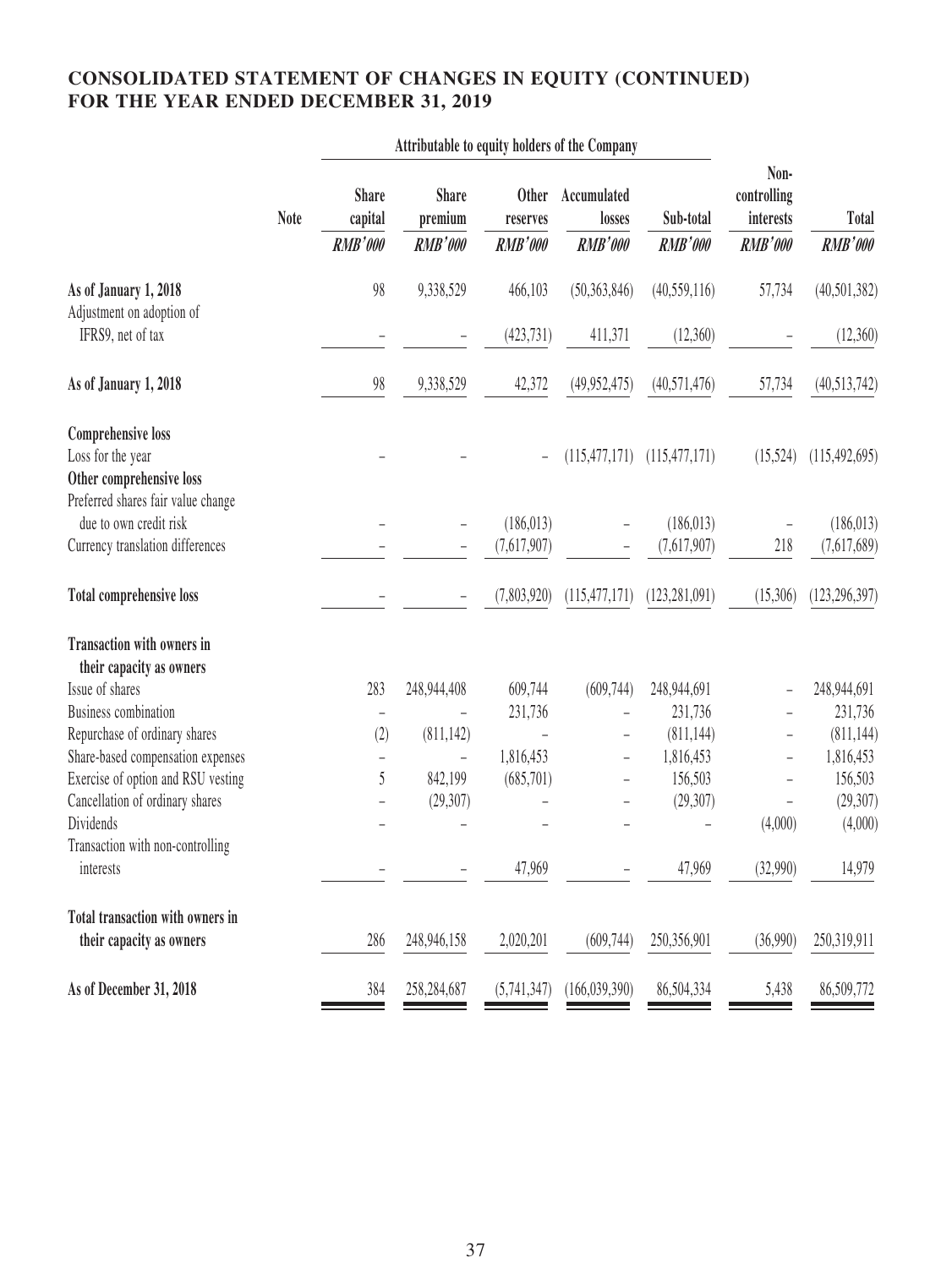# **CONDENSED CONSOLIDATED STATEMENT OF CASH FLOWS FOR THE YEAR ENDED DECEMBER 31, 2019**

|                                                                                        | Year ended December 31, |                |  |
|----------------------------------------------------------------------------------------|-------------------------|----------------|--|
|                                                                                        | 2019                    | 2018           |  |
|                                                                                        | (RMB in thousand)       |                |  |
| Net cash flows generated from/(used in) operating activities                           | 5,574,220               | (9,179,818)    |  |
| Net cash flows used in investing activities                                            | (10, 174, 018)          | (23, 438, 686) |  |
| Net cash flows generated from financing activities                                     | 1,114,267               | 29, 295, 294   |  |
| Net decrease in cash and cash equivalents                                              | (3,485,531)             | (3,323,210)    |  |
| Cash and cash equivalents at the beginning of the year                                 | 17,043,692              | 19,408,839     |  |
| Exchange (loss)/gain on cash and cash equivalents                                      | (173, 442)              | 1,009,587      |  |
| Cash and cash equivalents reclassified from the<br>assets classified as held for sale/ |                         |                |  |
| (included in the assets classified as held for sale)                                   | 11,466                  | (51, 524)      |  |
| Cash and cash equivalents at the end of the year                                       | 13,396,185              | 17,043,692     |  |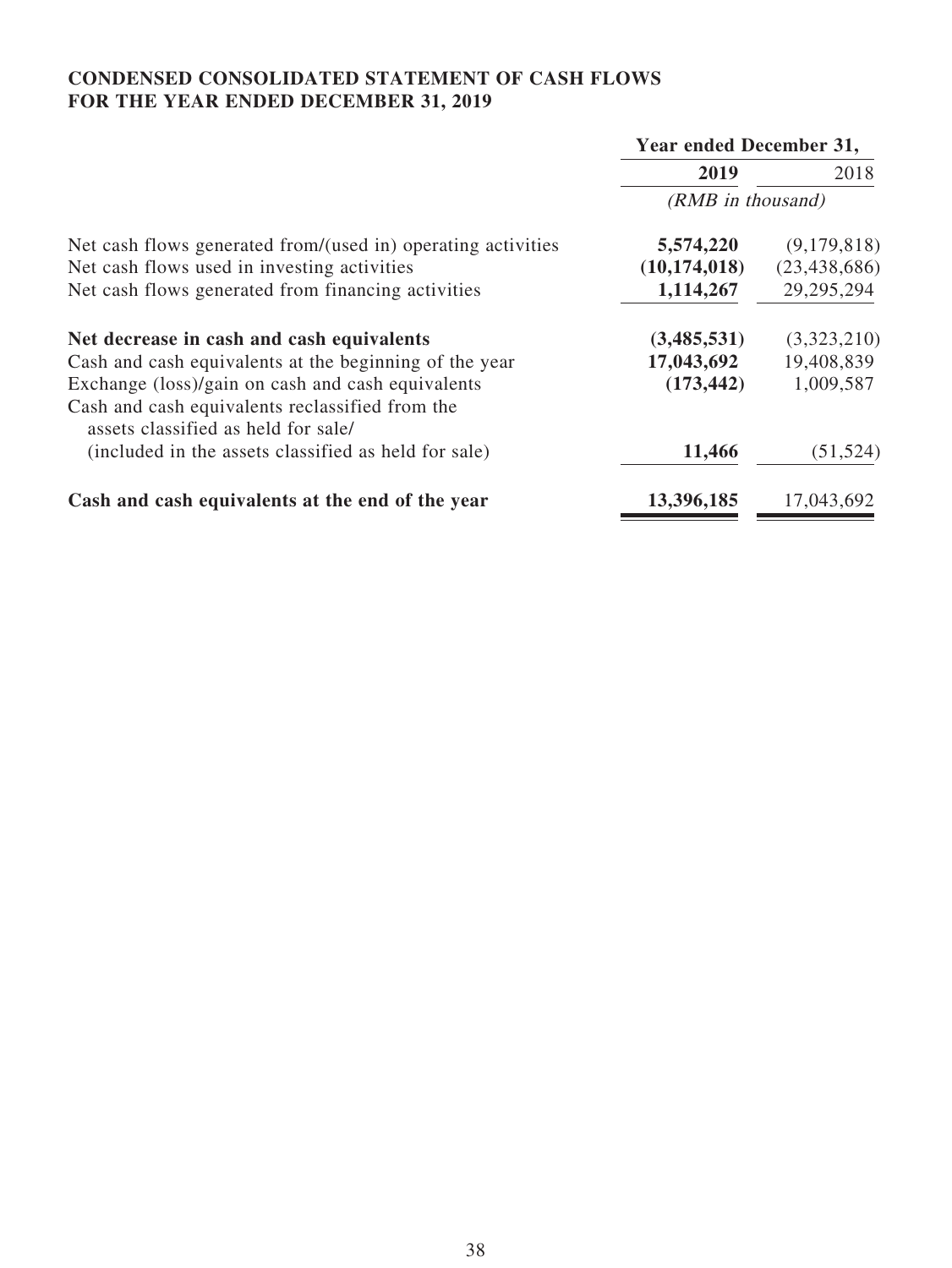#### **NOTES TO THE FINANCIAL INFORMATION FOR THE YEAR ENDED DECEMBER 31, 2019**

#### **1 General information, basis of preparation and presentation**

The Company was incorporated in the Cayman Islands on September 25, 2015 as an exempted company with limited liability. The Company's Class B shares have been listed on the Main Board of the Hong Kong Stock Exchange since September 20, 2018 (the "Listing").

The Company provides platform which uses technology to connect consumers and merchants and offer diversified daily services, including food delivery, in-store dining, hotel and travel booking and other services.

The financial information of our Company has been prepared in accordance with applicable International Financial Reporting Standards ("IFRS"), issued by the International Accounting Standards Board. The financial information has been prepared under the historical cost convention, as modified by the revaluation of financial assets and financial liabilities at fair value through profit or loss, which are carried at fair value.

#### **2 Changes in accounting policy and disclosures**

#### **(a) New and amended standards adopted by the Company**

The Company has adopted the following new and amended standards which are relevant to the Company's operations and are mandatory for the financial year beginning on or after January 1, 2019:

| IFRS 16                       | Leases                                                |
|-------------------------------|-------------------------------------------------------|
| IFRIC 23                      | Uncertainty over income tax treatments                |
| IFRS 9 (Amendment)            | Prepayment features with negative compensation        |
| IAS 28 (Amendment)            | Long-term Interests in Associates and Joint Ventures  |
| IAS 19 (Amendment)            | Plan amendment, curtailment or settlement             |
| IFRS <sub>s</sub> (Amendment) | Annual Improvements to IFRS Standards 2015-2017 Cycle |

The adoption of the above new and amended standards did not have any significant financial impact on these consolidated financial statements except for IFRS 16.

The Company has adopted IFRS 16 retrospectively from January 1, 2019, but has not restated comparatives for the 2018 reporting period, as permitted under the specific transitional provisions in the standard. The reclassifications and the adjustments arising from the new leasing rules are therefore recognised in the opening balance sheet on January 1, 2019.

#### (i) Adjustments recognised on adoption of IFRS 16

Upon adoption of IFRS 16, the Company recognised lease liabilities in relation to leases which had previously been classified as 'operating leases' under the principles of IAS 17 Leases. These liabilities were measured at the present value of the remaining lease payments, discounted using the lessee's incremental borrowing rate as of January 1, 2019. The weighted average lessee's incremental borrowing rate applied to the lease liabilities on January 1, 2019 was 5.7%.

 $(DMD \text{ in } \text{thoucond})$ 

|                                                                                                                                          | $(NNID)$ III UIUUSAIIUS J |
|------------------------------------------------------------------------------------------------------------------------------------------|---------------------------|
| Operating lease commitments disclosed as of December 31, 2018<br>Discounted using the lessee's incremental borrowing rate at the date of | 2,111,477                 |
| initial application                                                                                                                      | 1,846,656                 |
| Lease liability recognised as of January 1, 2019                                                                                         | 1,846,656                 |
| Of which are:                                                                                                                            |                           |
| Current lease liabilities                                                                                                                | 512,833                   |
| Non-current lease liabilities                                                                                                            | 1.333.823                 |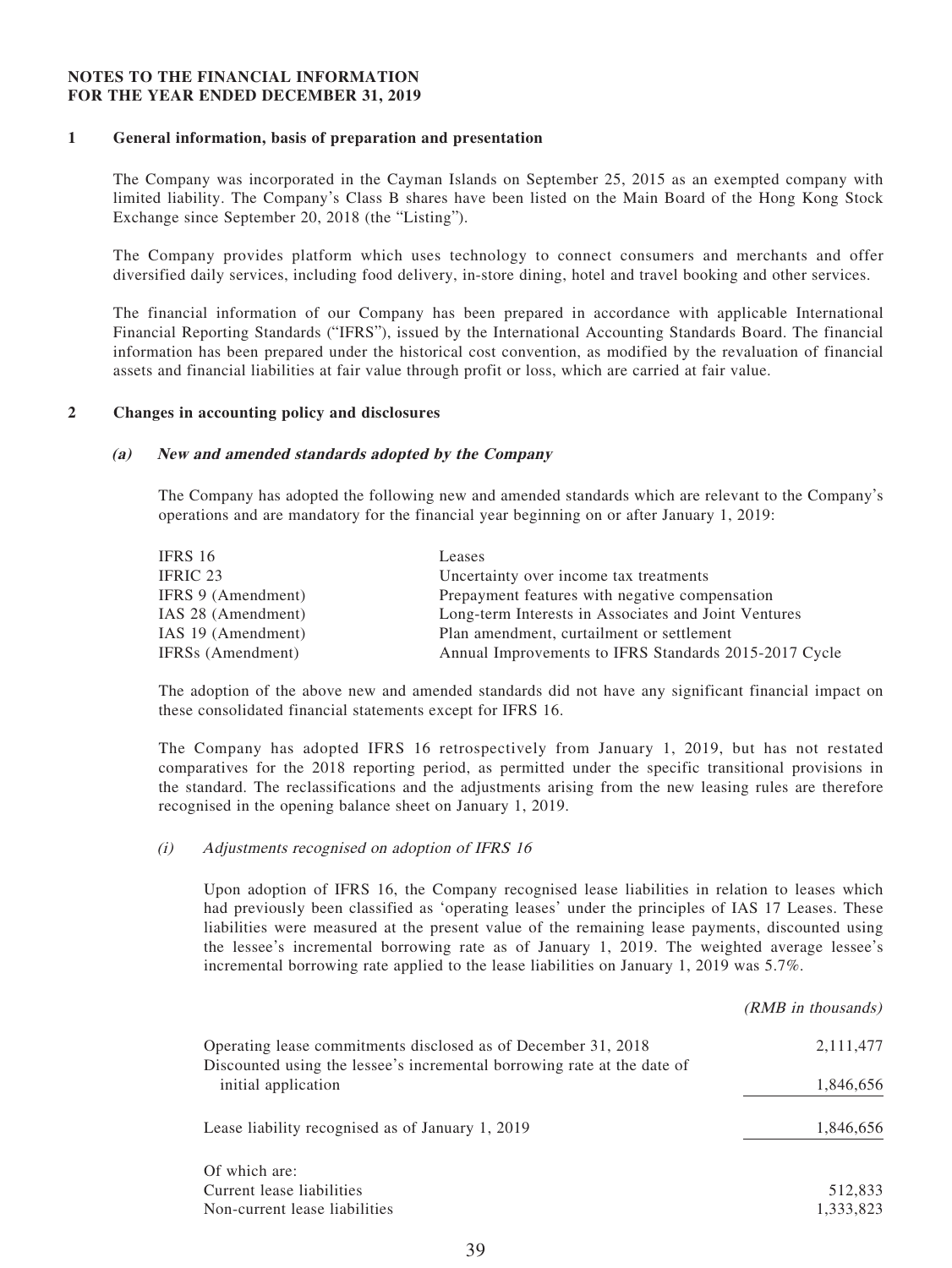The right-of-use assets were measured on a simplified transition approach without restating comparative amounts, and were measured at the amount equal to the lease liability, adjusted by the amount of any prepaid or accrued lease payments relating to that lease recognised in the consolidated statement of financial position as of December 31, 2018. There were no onerous lease contracts that would have required an adjustment to the right-of-use assets at the date of initial application.

The change in accounting policy affected the following items in the consolidated balance sheet on January 1, 2019:

- right-of-use assets increase by RMB2.0 billion
- prepayments decrease by RMB174.5 million
- lease liabilities increase by RMB1.8 billion

The net impact on retained earnings on January 1, 2019 was nil.

Practical expedients applied

In applying IFRS 16 for the first time, the Company has used the following practical expedients permitted by the standard:

• the use of a single discount rate to a portfolio of leases with reasonably similar characteristics.

The Company has also elected not to reassess whether a contract is, or contains a lease at the date of initial application. Instead, for contracts entered into before the transition date the group relied on its assessment made applying IAS 17 and Interpretation 4 Determining whether an Arrangement contains a Lease.

#### (ii) The Company's leasing activities and how these are accounted for

The Company leases various offices, warehouses, retail stores. Rental contracts are typically made for fixed periods of 1 to 10 years. Lease terms are negotiated on an individual basis and contain a wide range of different terms and conditions. The lease agreements do not impose any covenants other than the security interests in the leased assets that are held by the lessor. Leased assets may not be used as security for borrowing purposes.

Until the end of 2018, leases of property, plant and equipment were classified as either finance or operating leases. Payments made under operating leases were charged to profit or loss on a straight-line basis over the period of the lease.

From January 1, 2019, leases are recognised as a right-of-use asset and a corresponding liability at the date at which the leased asset is available for use by the Company. Each lease payment is allocated between the liability and finance cost. The finance cost is charged to profit or loss over the lease period so as to produce a constant periodic rate of interest on the remaining balance of the liability for each period. The right-of-use asset is depreciated over the shorter of the asset's useful life and the lease term on a straight-line basis.

Assets and liabilities arising from a lease are initially measured on a present value basis.

Lease liabilities include the net present value of the fixed payments (including in-substance fixed payments).

The lease payments are discounted using the interest rate implicit in the lease. If that rate cannot be determined, the lessee's incremental borrowing rate is used, being the rate that the lessee would have to pay to borrow the funds necessary to obtain an asset of similar value in a similar economic environment with similar terms and conditions.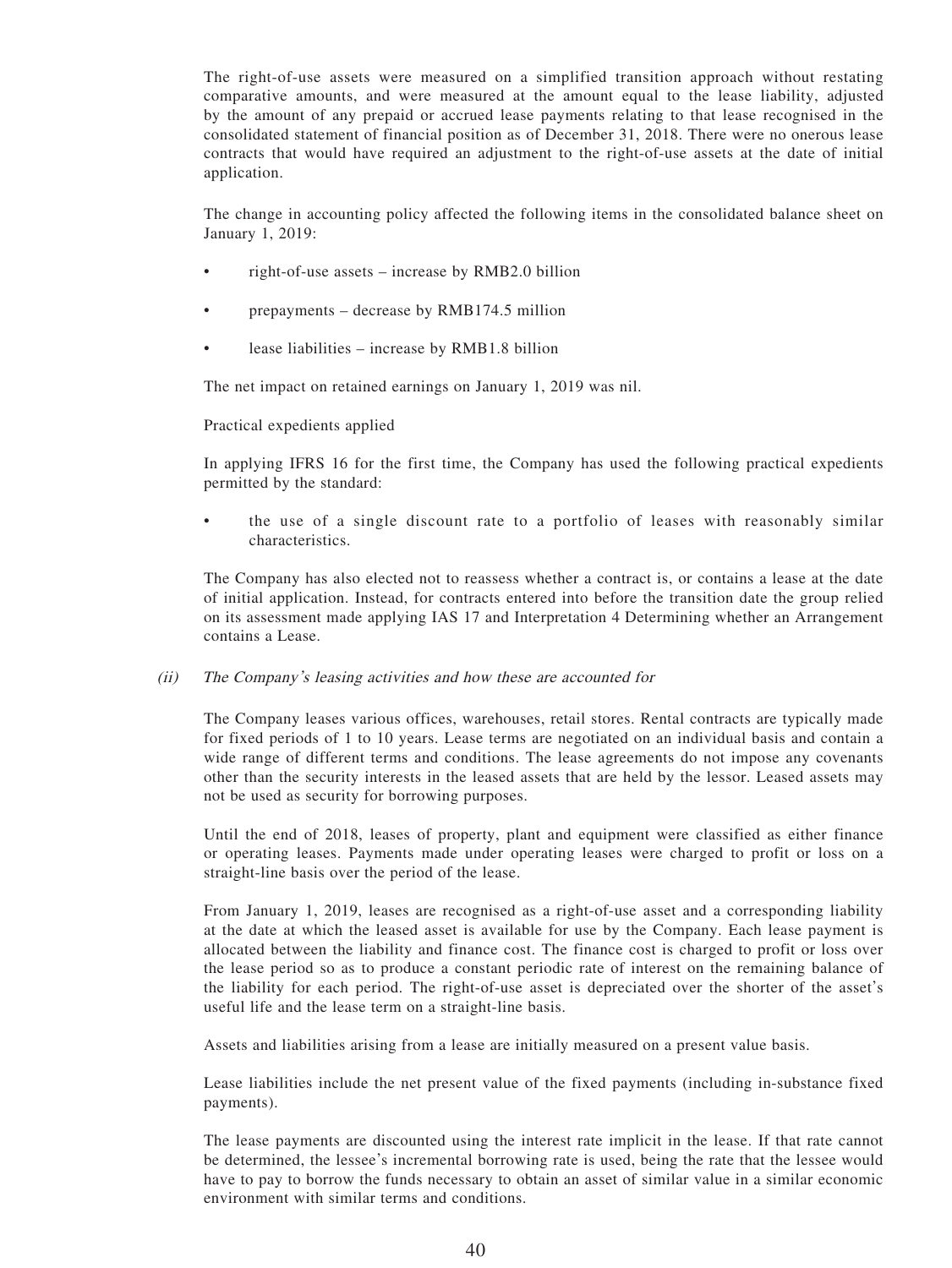Right-of-use assets are measured at cost comprising the following:

- the amount of the initial measurement of lease liability;
- any lease payments made at or before the commencement date;
- any initial direct costs; and
- restoration costs.

#### **(b) New and amended standards that have been issued but are not effective**

The following new and amended standards have been issued, but are not effective for the Company's financial year beginning on January 1, 2019 and have not been early adopted:

|                                |                                                    | <b>Effective for</b><br>accounting year<br>beginning on or after |
|--------------------------------|----------------------------------------------------|------------------------------------------------------------------|
| IAS 28 and IFRS 10 (Amendment) | Sale or Contribution of Assets Between an Investor | A date to be determined by                                       |
|                                | and its Associate or Joint Venture                 | the IASB                                                         |
| IAS 1 and IAS 8 (Amendment)    | Definition of material                             | January 1, 2020                                                  |
| IFRS 3 (Amendment)             | Definition of a business                           | January 1, 2020                                                  |
| Revised Conceptual Framework   | Revised Conceptual Framework for                   | January 1, 2020                                                  |
|                                | Financial Reporting                                |                                                                  |
| <b>IFRS 17</b>                 | <b>Insurance Contracts</b>                         | January 1, 2021                                                  |
| IAS 1 (Amendment)              | Classification of liabilities as current or        | January 1, 2022                                                  |
|                                | non-current                                        |                                                                  |

The Company will apply the above new and amended standards when they become effective. The rest of the new standards, interpretations and amendments to standards are not expected to have a significant effect on the financial information of the Company.

#### **3 Segment information**

The segment information provided to the Company's CODM for the reportable segments for the years ended December 31, 2019 and 2018 is as follows:

|                                                              | Year ended December 31, 2019 |                                |                                            |              |  |
|--------------------------------------------------------------|------------------------------|--------------------------------|--------------------------------------------|--------------|--|
|                                                              | Food<br>delivery             | In-store,<br>hotel &<br>travel | <b>New</b><br>initiatives<br>and others    | <b>Total</b> |  |
|                                                              |                              |                                | (RMB in thousands, except for percentages) |              |  |
| Commission                                                   | 49,646,589                   | 11,679,344                     | 4,200,064                                  | 65,525,997   |  |
| Online marketing services                                    | 5, 103, 794                  | 10,516,428                     | 219,856                                    | 15,840,078   |  |
| Other services and sales <i>(including interest revenue)</i> | 92,822                       | 79,700                         | 15,989,934                                 | 16,162,456   |  |
| Revenues in total                                            | 54,843,205                   | 22, 275, 472                   | 20,409,854                                 | 97,528,531   |  |
| Cost of revenues                                             | (44, 610, 017)               | (2,529,117)                    | (18,069,009)                               | (65,208,143) |  |
| Gross profit                                                 | 10,233,188                   | 19,746,355                     | 2,340,845                                  | 32,320,388   |  |
| Gross margin                                                 | 18.7%                        | 88.6%                          | 11.5%                                      | 33.1%        |  |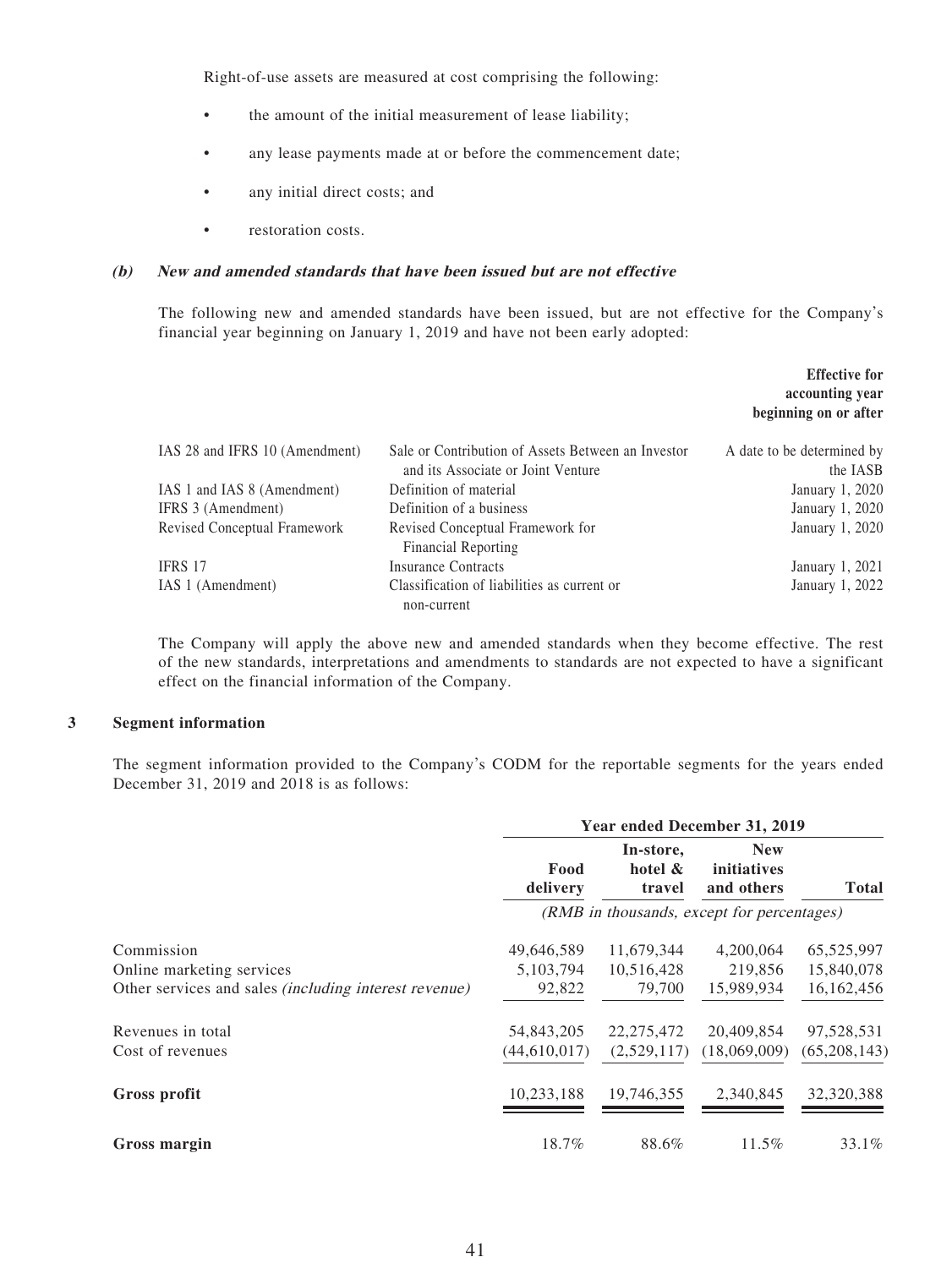|                                                              | Year ended December 31, 2018 |                                |                                            |                |
|--------------------------------------------------------------|------------------------------|--------------------------------|--------------------------------------------|----------------|
|                                                              | Food<br>delivery             | In-store,<br>hotel &<br>travel | <b>New</b><br>initiatives<br>and others    | <b>Total</b>   |
|                                                              |                              |                                | (RMB in thousands, except for percentages) |                |
| Commission                                                   | 35,719,208                   | 9,042,303                      | 2,250,738                                  | 47,012,249     |
| Online marketing services                                    | 2,334,999                    | 6,734,901                      | 321,506                                    | 9,391,406      |
| Other services and sales <i>(including interest revenue)</i> | 88,876                       | 63,157                         | 8,671,590                                  | 8,823,623      |
| Revenues in total                                            | 38, 143, 083                 | 15,840,361                     | 11,243,834                                 | 65, 227, 278   |
| Cost of revenues                                             | (32,874,886)                 | (1,745,006)                    | (15,502,428)                               | (50, 122, 320) |
| Gross profit/(loss)                                          | 5,268,197                    | 14.095.355                     | (4,258,594)                                | 15.104.958     |
| <b>Gross margin</b>                                          | 13.8%                        | 89.0%                          | $(37.9\%)$                                 | 23.2%          |

#### **4 Expenses by nature**

|                                                                      | Year ended December 31, |            |
|----------------------------------------------------------------------|-------------------------|------------|
|                                                                      | 2019                    | 2018       |
|                                                                      | (RMB in thousands)      |            |
| Food delivery rider costs                                            | 41,041,513              | 30,516,055 |
| Employee benefits expenses                                           | 17,754,642              | 15,226,535 |
| Transacting User incentives                                          | 8,149,976               | 5,400,781  |
| Cost of goods sold                                                   | 7,492,322               | 3,133,770  |
| Depreciation of property, plant and equipment                        | 3,654,793               | 4,252,292  |
| Car-hailing driver related costs                                     | 3,119,491               | 4,463,320  |
| Other outsourcing labor costs                                        | 2,991,197               | 2,087,398  |
| Payment processing costs                                             | 2,189,646               | 1,524,853  |
| Promotion and advertising                                            | 2,126,910               | 3,272,934  |
| Amortization of intangible assets                                    | 1,191,007               | 1,114,509  |
| Bandwidth and server custody fees                                    | 726,443                 | 484,494    |
| Online traffic costs                                                 | 509,581                 | 215,215    |
| Rental, facility and utilities                                       | 271,012                 | 970,058    |
| Tax surcharge expenses                                               | 247,989                 | 215,178    |
| Professional fees                                                    | 218,732                 | 340,714    |
| Impairment provision and restructuring expense                       |                         |            |
| for Mobike restructuring plan                                        | 88,612                  | 358,790    |
| Auditor's remuneration                                               |                         |            |
| - Audit and audit-related services                                   | 41,281                  | 48,770     |
| - Non-audit services                                                 | 4,108                   | 3,899      |
| Impairment provision on Mobike tradename (Note i)                    |                         | 1,346,000  |
| Others (Note ii)                                                     | 4,992,573               | 3,636,593  |
| Total cost of revenues, selling and marketing expenses, research and |                         |            |
| development expenses and general and administrative expenses         | 96,811,828              | 78,612,158 |

(i) Impairment loss on Mobike tradename has been recognized based on management's further business plan change.

(ii) Others mainly comprise travelling and entertainment expenses, bike maintenance and relocation fees, transportation fees and message and verification fees.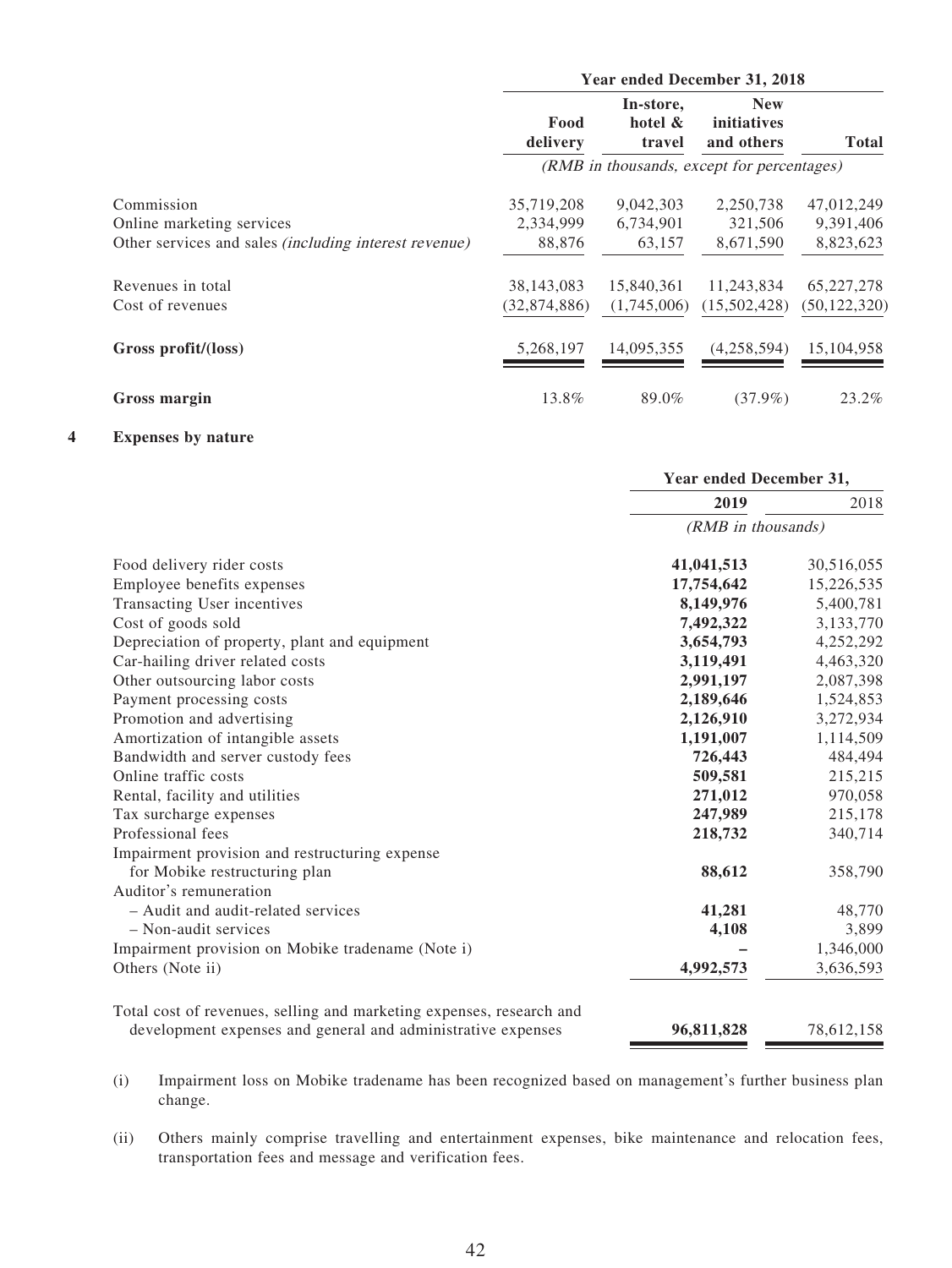|                                                             | Year ended December 31, |         |
|-------------------------------------------------------------|-------------------------|---------|
|                                                             | 2019                    | 2018    |
|                                                             | (RMB in thousands)      |         |
| Interest income from investments measured at amortized cost | 876,467                 | 226,114 |
| Fair value changes of short-term investments measured       |                         |         |
| at fair value through profit or loss                        | 637,410                 | 306,954 |
| Subsidies and tax preference                                | 589,912                 | 198,762 |
| Gains from remeasurement of investments                     | 176,880                 |         |
| Gains from the disposal of investments                      | 160,884                 | 29,426  |
| Dilution gain/(loss)                                        | 91,360                  | (6,294) |
| Foreign exchange loss, net                                  | (81, 872)               | (1,485) |
| Gains from the disposal of subsidiaries                     | 40,177                  |         |
| Change in fair value from contingent consideration          |                         | 4,208   |
| Others                                                      | 39,925                  | (9,329) |
|                                                             | 2,531,143               | 748,356 |

#### **6 Earnings/(loss) per share**

(a) Basic earnings/(loss) per share for the years ended December 31, 2019 and 2018 were calculated by dividing the earnings/(loss) attributable to the Company's equity holders by the weighted average number of ordinary shares in issue during the year.

|                                                                                                                                               | Year ended December 31, |                              |
|-----------------------------------------------------------------------------------------------------------------------------------------------|-------------------------|------------------------------|
|                                                                                                                                               | 2019                    | 2018                         |
| Earnings/(loss) attributable to equity holders of<br>the Company (RMB' 000)<br>Weighted average number of ordinary shares in issue (thousand) | 2,238,769<br>5,767,906  | (115, 477, 171)<br>2,723,795 |
| Basic earnings/(loss) per share (RMB)                                                                                                         | 0.39                    | (42.40)                      |

(b) Diluted earnings/(loss) per share is calculated by adjusting the weighted average number of ordinary shares outstanding to assume conversion of all dilutive potential ordinary shares. The Company has three categories of dilutive potential ordinary shares: preferred shares for 2018, share options and RSUs. As the Company incurred losses for the years ended December 31, 2018, the dilutive potential ordinary shares, which composed of preferred shares, share options and RSUs, were not included in the calculation of diluted loss per share as their inclusion would be anti-dilution. Accordingly, diluted loss per share for the years ended December 31, 2018 was the same as basic loss per share.

|                                                                                              | Year ended December 31, |                 |
|----------------------------------------------------------------------------------------------|-------------------------|-----------------|
|                                                                                              | 2019                    | 2018            |
| Earnings/(loss) attributable to equity holders of                                            |                         |                 |
| the Company (RMB' 000)                                                                       | 2,238,769               | (115, 477, 171) |
| Weighted average number of ordinary shares in issue (thousand)                               | 5,767,906               | 2,723,795       |
| Adjustments for RSUs and share options                                                       |                         |                 |
| granted to employees (thousand)                                                              | 155,004                 |                 |
| Weighted average number of ordinary shares used<br>as the denominator in calculating diluted |                         |                 |
| earnings/(loss) per share (thousand)                                                         | 5,922,910               | 2,723,795       |
| Diluted earnings/(loss) per share (RMB)                                                      | 0.38                    | (42.40)         |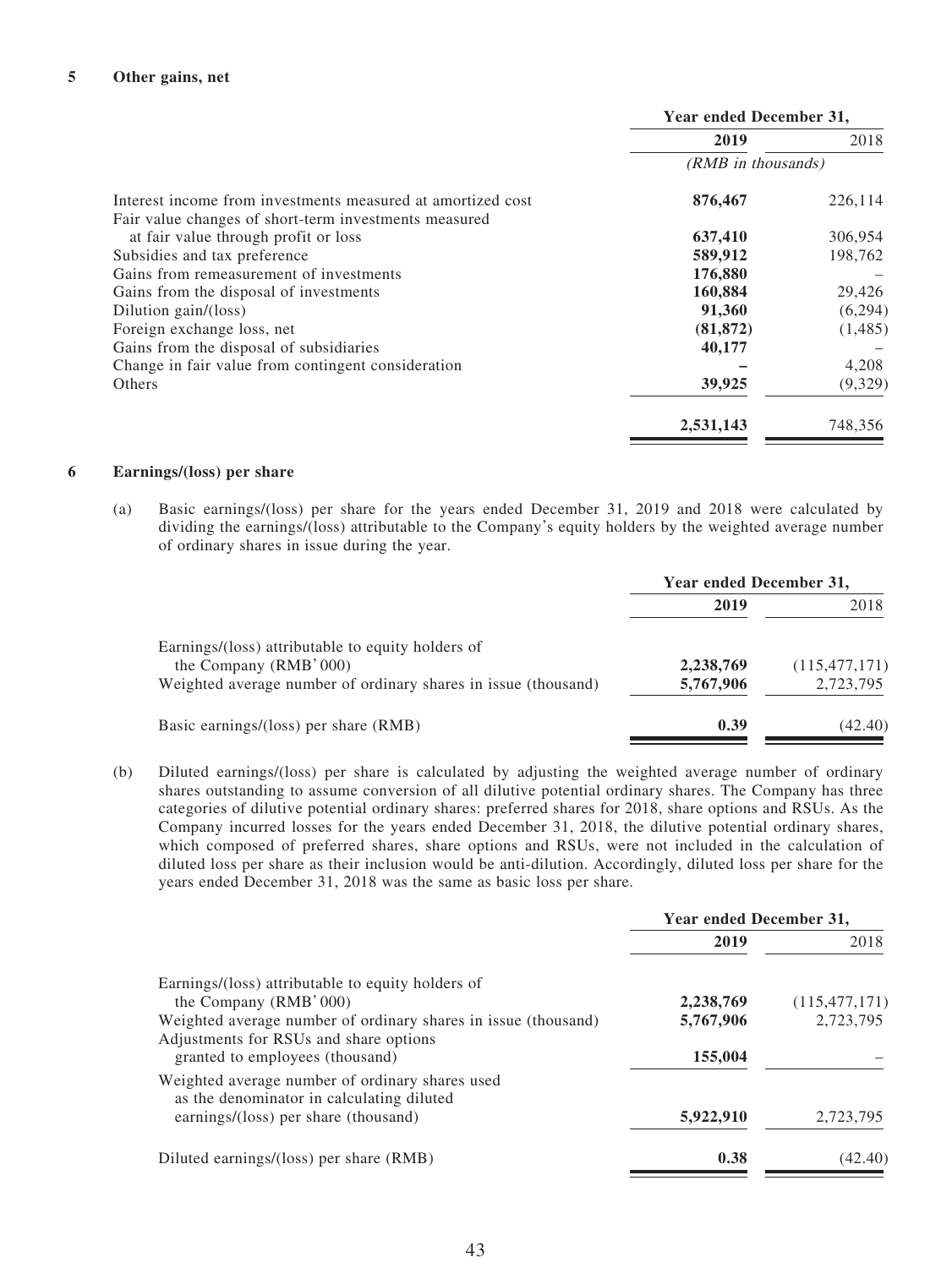#### **7 Income tax expenses**

We are subject to various rates of income tax under different jurisdictions. The following summarizes major factors affecting our applicable tax rates in the Cayman Islands, the British Virgin Islands, Hong Kong and China.

#### **Cayman Islands**

We are incorporated under the laws of the Cayman Islands as an exempted company with limited liability under the Companies Law and are not subject to tax on income or capital gain. Additionally, the Cayman Islands does not impose a withholding tax on payments of dividends to shareholders.

#### **British Virgin Islands**

Under the current laws of the British Virgin Islands, entities incorporated in British Virgin Islands are not subject to tax on their income or capital gains.

#### **Hong Kong**

Hong Kong profits tax rate is 16.5%. No provision for Hong Kong profits tax was made as we had no estimated assessable profit that was subject to Hong Kong profits tax for the years ended December 31, 2019 and 2018.

#### **China**

Under the EIT Law effective from January 1, 2008, our PRC subsidiaries, and controlled affiliated entities and their subsidiaries are subject to the statutory rate of 25%, subject to preferential tax treatments available to qualified enterprises in certain encouraged sectors of the economy.

Certain PRC subsidiaries of the Company that qualify as "high and new technology enterprises" under the EIT Law, and accordingly, are entitled to a preferential enterprise income tax rate of 15% for three years. In addition, certain PRC subsidiaries of the Company that qualify as "small and thin-profit enterprises" under the EIT Law, and accordingly, are entitled to a preferential enterprise income tax rate of 20%. As a result, such PRC subsidiaries were eligible for a preferential enterprise income tax rate for their respective tax holiday.

Our remaining PRC entities were subject to enterprise income tax at a rate of 25% in 2019. Pursuant to the EIT Law, a 10% withholding tax is levied on dividends declared to foreign investors from China effective from January 1, 2008. The withholding tax rate may be lowered to a minimum of 5% if there is a tax arrangement between China and the jurisdiction of the foreign investors. However, the 5% withholding tax rate does not automatically apply and certain requirements must be satisfied. For the years ended December 31, 2019 and 2018, we incurred accumulated net operating losses and did not have any profit distribution plan.

The following table sets forth our income tax expenses for the year indicated:

|                                        | Year ended December 31, |           |
|----------------------------------------|-------------------------|-----------|
|                                        | 2019                    | 2018      |
|                                        | (RMB in thousands)      |           |
| Current income tax expenses            | (482, 154)              | (251,390) |
| Deferred income tax (expenses)/credits | (44,069)                | 249,502   |
|                                        | (526, 223)              | (1,888)   |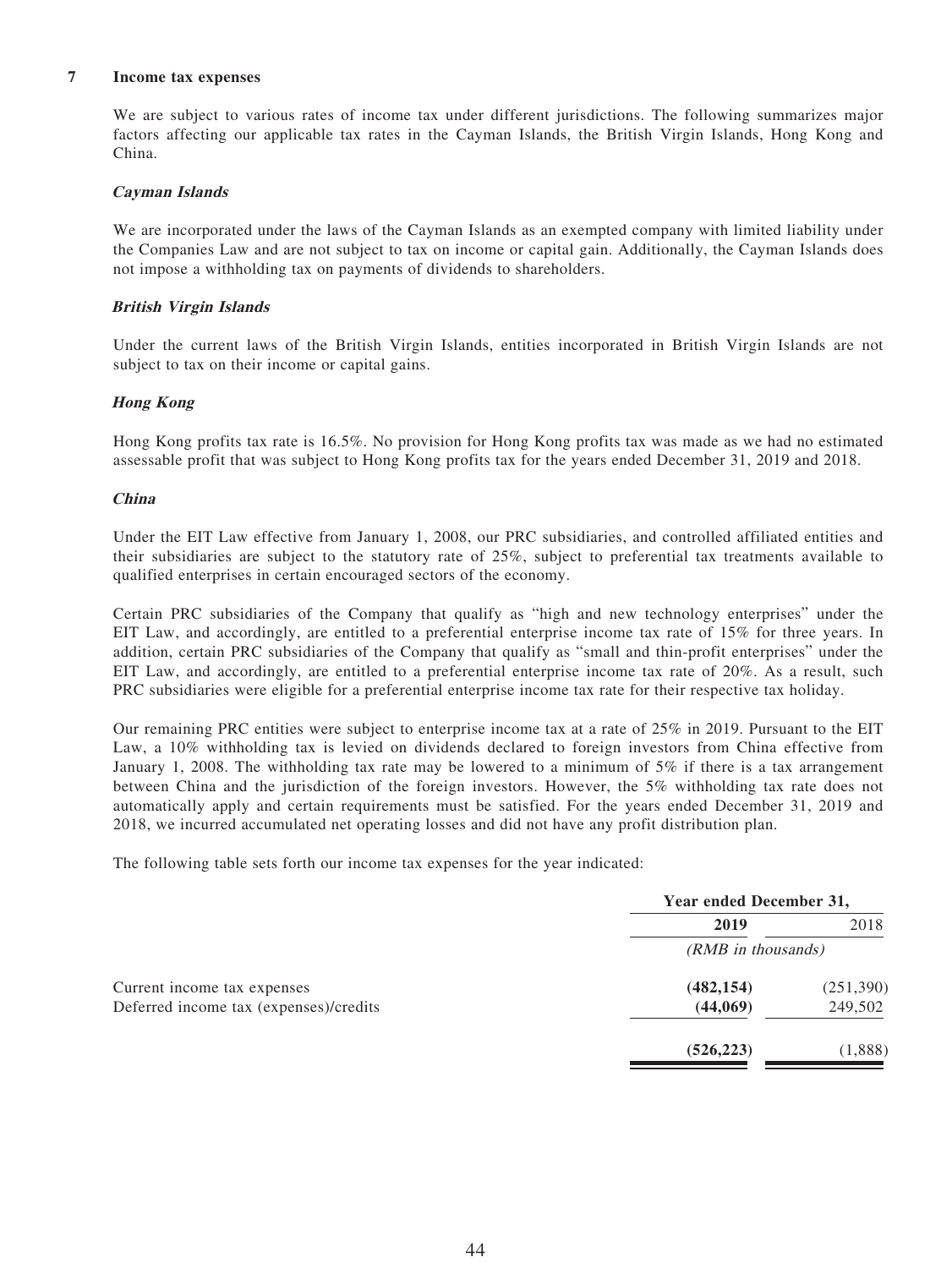#### **8 Financial assets at fair value through profit or loss**

We made investments in certain convertible redeemable preferred shares or ordinary shares with preferential rights issued by the investee companies. We maintained significant influence in these companies. We also have interests in certain investee companies in the form of ordinary shares without significant influence, which are managed and their performance are evaluated on a fair value basis. We designated the whole instruments as financial assets at fair value through profit or loss.

#### **9 Property, plant and equipment**

Our property, plant and equipment primarily consist of right-of-use assets, bikes and vehicles, computer equipment, furniture and appliances, leasehold improvements and assets under construction. Our property, plant and equipment increased by 35.1% from RMB4.0 billion as of December 31, 2018 to RMB5.4 billion as of December 31, 2019, primarily due to the increase in the carrying value of right-of-use assets in connection with our applying IFRS 16.

#### **10 Trade receivables**

Trade receivables represent amounts due from customers for services performed in the ordinary course of business. Trade receivables are generally due for settlement within one year and therefore are all classified as current. The following table sets forth our trade receivables as of the dates indicated:

|                                | As of December 31, |           |
|--------------------------------|--------------------|-----------|
|                                | 2019               | 2018      |
|                                | (RMB in thousands) |           |
| Trade receivables              | 832,616            | 590,409   |
| Less: allowance for impairment | (155, 854)         | (124,069) |
|                                | 676,762            | 466,340   |

We have applied the simplified approach permitted by IFRS 9, which requires expected lifetime losses to be recognised from initial recognition of the assets. The provision matrix is determined based on historical observed default rates over the expected life of the contract assets and trade receivables with similar credit risk characteristics and is adjusted for forward-looking estimates. At every reporting date the historical observed default rates are updated and changes in the forward-looking estimates are analyzed.

We allow a credit period of 30 to 150 days to our customers. Aging analysis of trade receivables (net off allowance for impairment of trade receivables) based on invoice date is as follows:

|                    | As of December 31, |         |
|--------------------|--------------------|---------|
|                    | 2019               | 2018    |
|                    | (RMB in thousands) |         |
| Trade receivables  |                    |         |
| Up to $3$ months   | 544,784            | 281,353 |
| 3 to 6 months      | 87,114             | 126,376 |
| 6 months to 1 year | 34,574             | 56,574  |
| Over 1 year        | 10,290             | 2,037   |
|                    | 676,762            | 466,340 |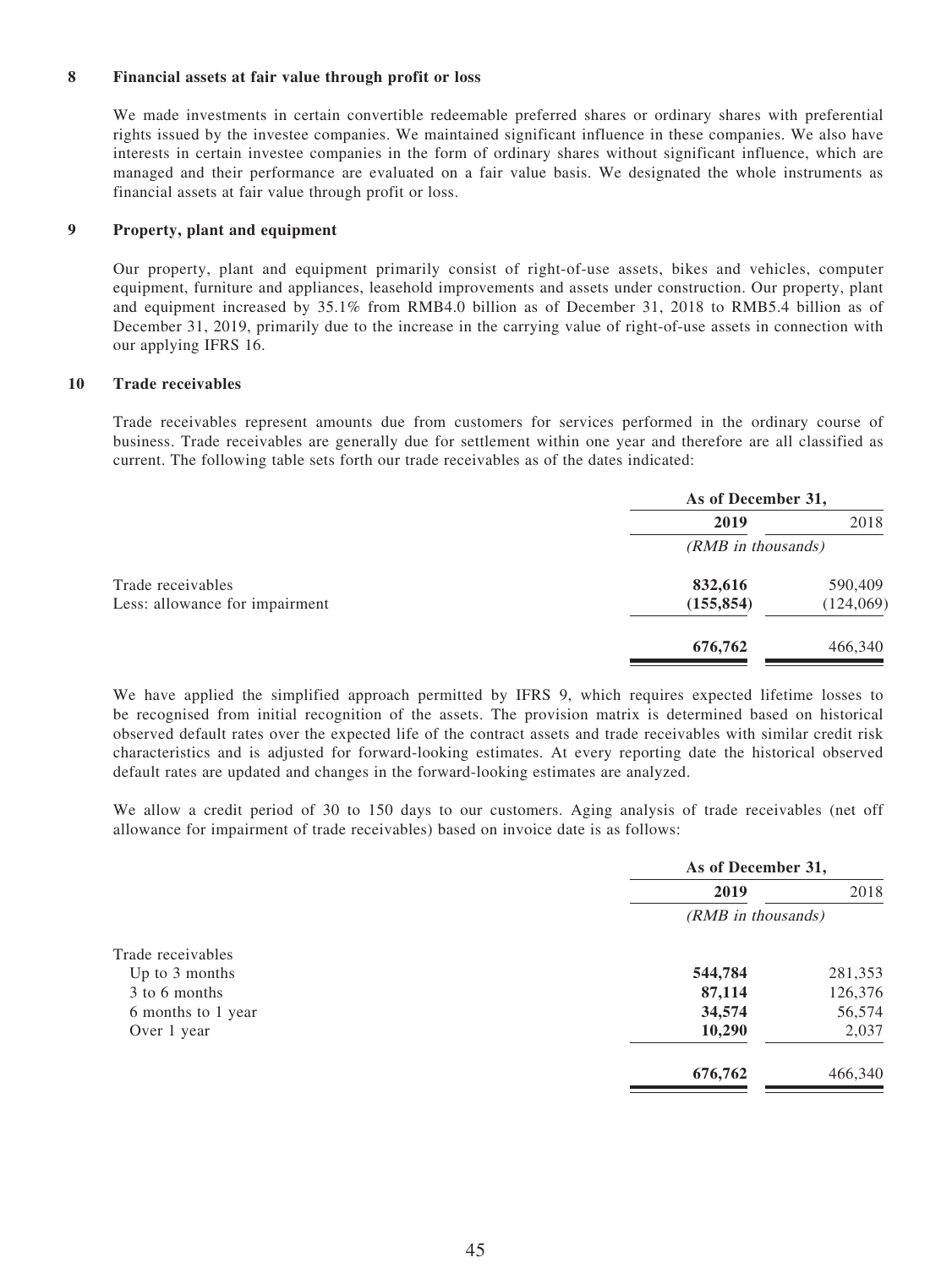#### **11 Deferred revenues**

The following table sets forth our deferred revenues as of the dates indicated:

|                                            | As of December 31, |           |
|--------------------------------------------|--------------------|-----------|
|                                            | 2019               | 2018      |
|                                            | (RMB in thousands) |           |
| Non-current                                |                    |           |
| Business cooperation agreement with Maoyan | 388,967            | 611,233   |
| Others                                     | 61                 | 13,766    |
|                                            | 389,028            | 624,999   |
| <b>Current</b>                             |                    |           |
| Online marketing services                  | 4,299,191          | 2,856,343 |
| Business cooperation agreement with Maoyan | 222,267            | 222,267   |
| Mobike monthly pass                        | 44,010             | 24,221    |
| Others                                     | 1,703              | 51        |
|                                            | 4,567,171          | 3,102,882 |
|                                            | 4,956,199          | 3,727,881 |

#### **12 Trade payables**

Trade payables represent liabilities for goods and services provided to us prior to the end of financial year which are unpaid. Trade payables are recognised initially at their fair value and are subsequently measured at amortized cost using the effective interest method. The following table sets forth our trade payables as of the dates indicated:

|                    | As of December 31, |  |
|--------------------|--------------------|--|
| 2019               | 2018               |  |
| (RMB in thousands) |                    |  |
| 6,766,253          | 5,340,963          |  |

As of December 31, 2019 and 2018, the aging analysis of the trade payables based on invoice date was as follows:

|                    | As of December 31, |           |
|--------------------|--------------------|-----------|
|                    | 2019               | 2018      |
|                    | (RMB in thousands) |           |
| Trade payables     |                    |           |
| Up to 3 months     | 6,353,368          | 5,067,050 |
| 3 to 6 months      | 237,151            | 168,162   |
| 6 months to 1 year | 119,630            | 102,764   |
| Over 1 year        | 56,104             | 2,987     |
|                    | 6,766,253          | 5,340,963 |

#### **13 Dividends**

No dividends have been paid or declared by the Company during each of the years ended December 31, 2019 and 2018.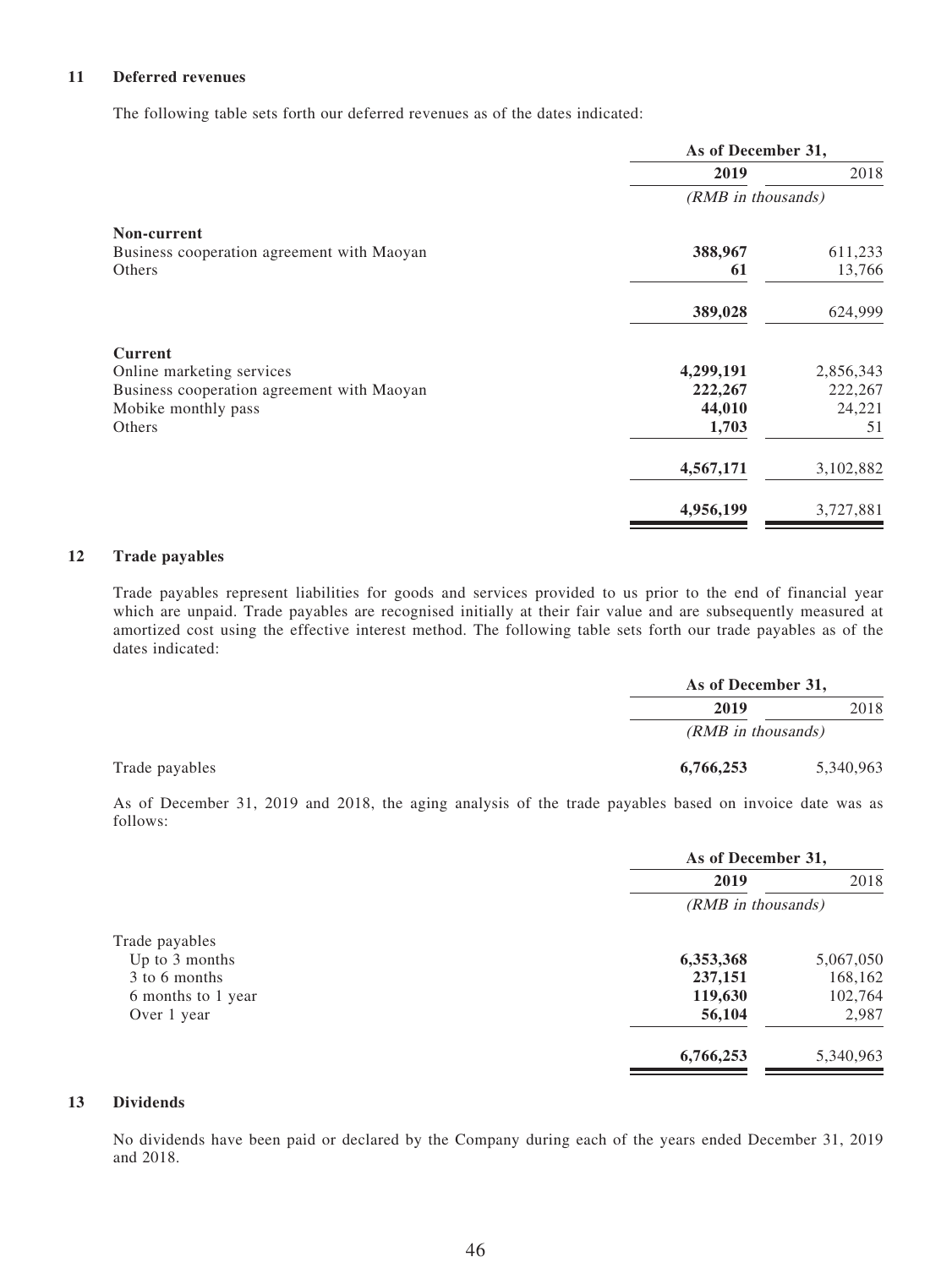#### **OTHER INFORMATION**

### **PURCHASE, SALE OR REDEMPTION OF THE COMPANY'S LISTED SECURITIES**

Neither the Company nor any of its subsidiaries has purchased, sold or redeemed any of the Company's securities listed on the Stock Exchange during the year ended December 31, 2019.

### **PRE-IPO EMPLOYEE STOCK INCENTIVE SCHEME**

Pursuant to the respective grant letters between the Company and the grantees under the pre-IPO employee stock incentive scheme adopted by the Company dated October 6, 2015 (the "**Pre-IPO ESOP**"), shares underlying the awards granted under the Pre-IPO ESOP, whether in the form of options or restricted share units, shall only be issued upon the Listing and the expiry of the lock-up period in connection with the Company's initial public offering. No shares were issued under the Pre-IPO ESOP prior to the date of listing of the Company.

### **CLOSURE OF THE REGISTER OF MEMBERS FOR ANNUAL GENERAL MEETING**

The Company will hold its annual general meeting (the "**AGM**") on May 20, 2020. The register of members of the Company will be closed from May 15, 2020 to May 20, 2020, both days inclusive, in order to determine the identity of the Shareholders who are entitled to attend the AGM, during which period no share transfers will be registered. To be eligible to attend the AGM, all properly completed transfer forms accompanied by the relevant share certificates must be lodged for registration with the Company's share registrar in Hong Kong, Computershare Hong Kong Investor Services Limited, at Shops 1712-1716, 17th Floor, Hopewell Centre, 183 Queen's Road East, Wanchai, Hong Kong not later than 4:30 p.m. on May 14, 2020.

#### **Audit Committee**

The Audit Committee, together with the Auditor, has reviewed the Company's audited consolidated financial statements for the year ended December 31, 2019. The Audit Committee has also reviewed the accounting principles and practices adopted by the Company and discussed auditing, risk management, internal control and financial reporting matters.

#### **Auditor's Procedures Performed on this Results Announcement**

The figures in respect of the announcement of the Company's results for the year ended December 31, 2019 have been agreed by the Auditor to the amounts as set out in the Company's audited consolidated financial statements for the year. The work performed by the Auditor in this respect did not constitute an audit, review or other assurance engagement, and consequently no assurance has been expressed by the Auditor on this announcement.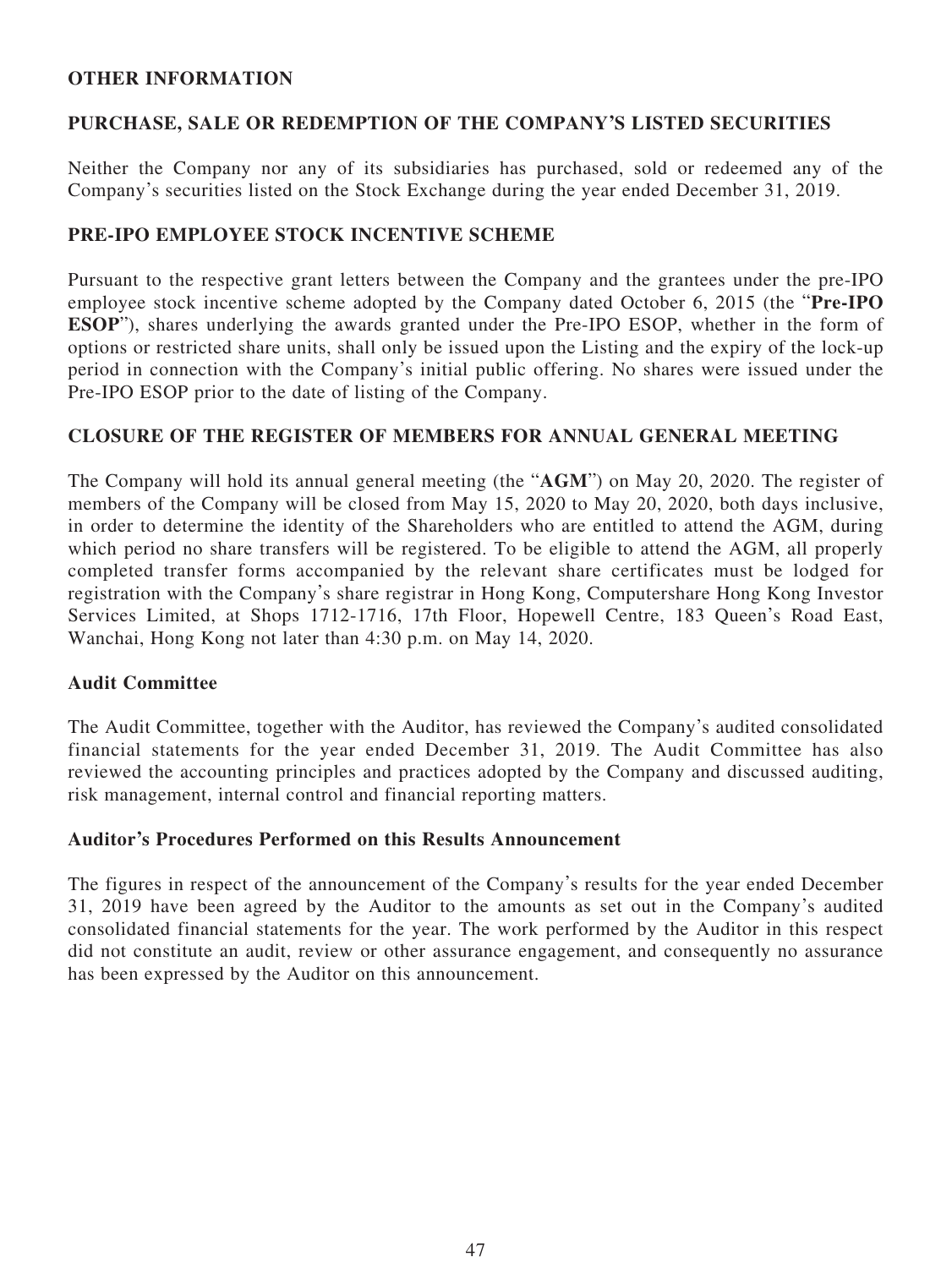# **Compliance with the Corporate Governance Code**

The Company is committed to maintaining and promoting stringent corporate governance standards. The principle of the Company's corporate governance is to promote effective internal control measures and to enhance the transparency and accountability of the Board to all **Shareholders**.

The Company has adopted the principles and code provisions of the CG Code as set out in Appendix 14 to the Listing Rules as the basis of the Company's corporate governance practices.

Save for code provision A.2.1, the Company has complied with all the code provisions as set out in the CG Code where applicable throughout the year ended December 31, 2019. Pursuant to code provision A.2.1 of the CG Code, companies listed on the Stock Exchange are expected to comply with, but may choose to deviate from the requirement that the responsibilities between the chairman and the chief executive officer should be segregated and should not be performed by the same individual. The Company does not have separate chairman and chief executive officer and Mr. Wang Xing currently performs these two roles. The Board believes that vesting the roles of both chairman and chief executive officer in the same person has the benefit of ensuring consistent leadership within the Company and enables more effective and efficient overall strategic planning for the Company. The Board considers that the balance of power and authority for the present arrangement will not be impaired and this structure will enable the Company to make and implement decisions promptly and effectively. The Board will continue to review and consider segregating the roles of chairman of the Board and the chief executive officer of the Company at an appropriate time by taking into account the circumstances of the Company as a whole.

### **Compliance with the Model Code for Securities Transactions by Directors**

The Company has adopted the Model Code for Securities Transactions by Directors of Listed Issuers (the "**Model Code**") as set out in Appendix 10 to the Listing Rules as its own code of conduct regarding Directors' securities transactions. Having made specific enquiries of all Directors, each of the Directors has confirmed that he has complied with the required standards as set out in the Model Code year ended December 31, 2019.

# **Publication of the Annual Results and Annual Report**

All the financial and other related information of the Company required by the Listing Rules will be published on the website of each of the Stock Exchange (www.hkexnews.hk) and the Company (about. meituan.com) in due course.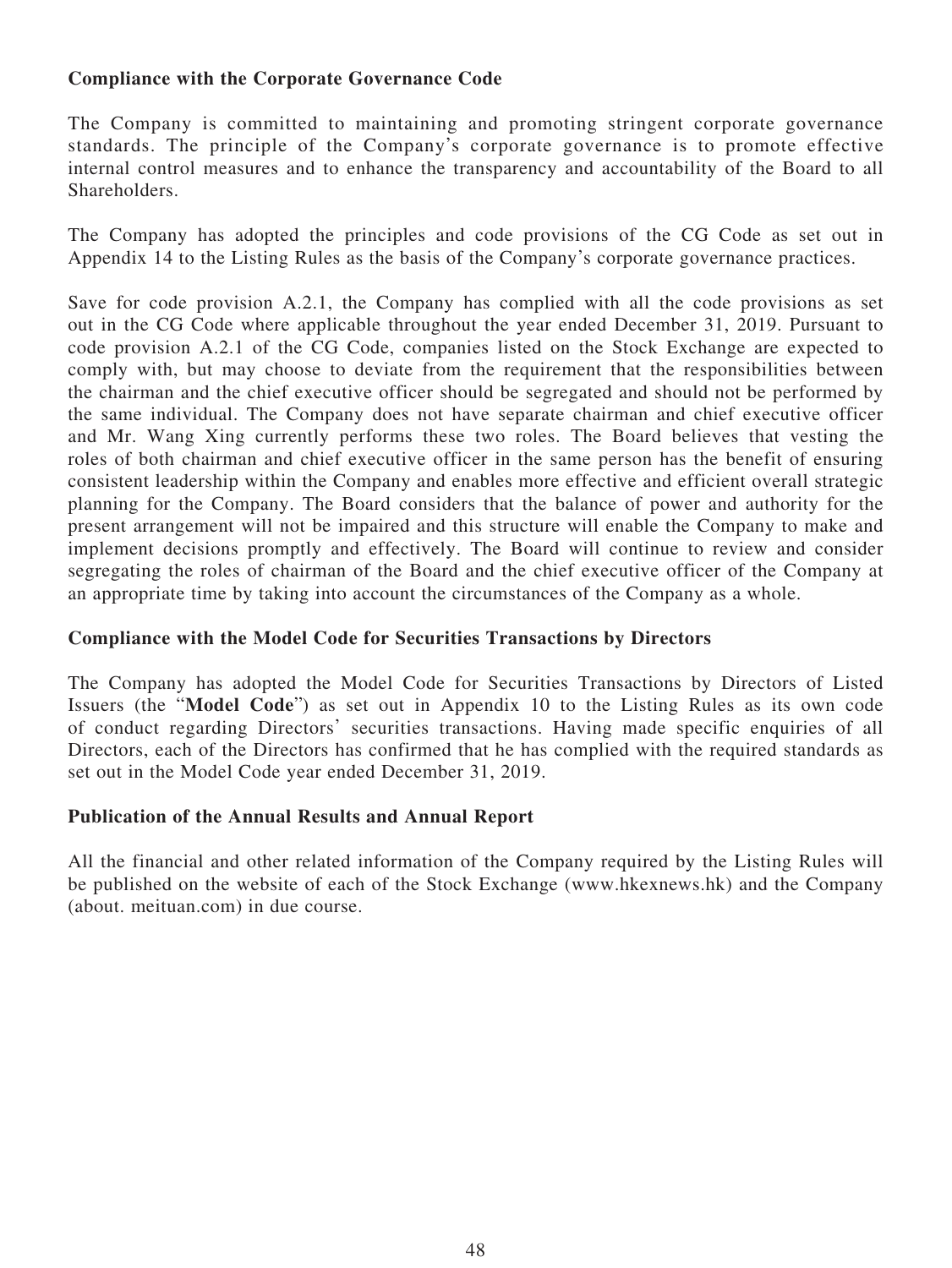#### **APPRECIATION**

On behalf of the Board, I would like to express our sincere gratitude to our consumers, merchants and partners for their trust in our platform, our delivery riders for their reliable and efficient services, our entire staff and management team for their outstanding contributions, and our shareholders for their continuous support.

> By Order of the Board **Meituan Dianping Wang Xing** Chairman

Hong Kong, March 30, 2020

As at the date of this announcement, the board of directors of the Company comprises Mr. Wang Xing as chairman and executive Director, Mr. Mu Rongjun and Mr. Wang Huiwen as executive Directors, Mr. Lau Chi Ping Martin and Mr. Neil Nanpeng Shen as non-executive Directors, and Mr. Orr Gordon Robert Halyburton, Mr. Leng Xuesong and Mr. Shum Heung Yeung Harry as independent non-executive Directors.

The Company's shareholders and potential investors should note that the information in this announcement is based on the management accounts of the Company which have not been audited or reviewed by the Company's Auditor. This announcement contains forward-looking statements relating to the business outlook, estimates of financial performance, forecast business plans and growth strategies of the Company. These forward-looking statements are based on information currently available to the Company and are stated herein on the basis of the outlook at the time of this announcement. They are based on certain expectations, assumptions and premises, some of which are subjective or beyond our control. These forward-looking statements may prove to be incorrect and may not be realised in future. Underlying these forward-looking statements are a large number of risks and uncertainties. In light of the risks and uncertainties, the inclusion of forward-looking statements in this announcement should not be regarded as representations by the Board or the Company that the plans and objectives will be achieved, and investors should not place undue reliance on such statements.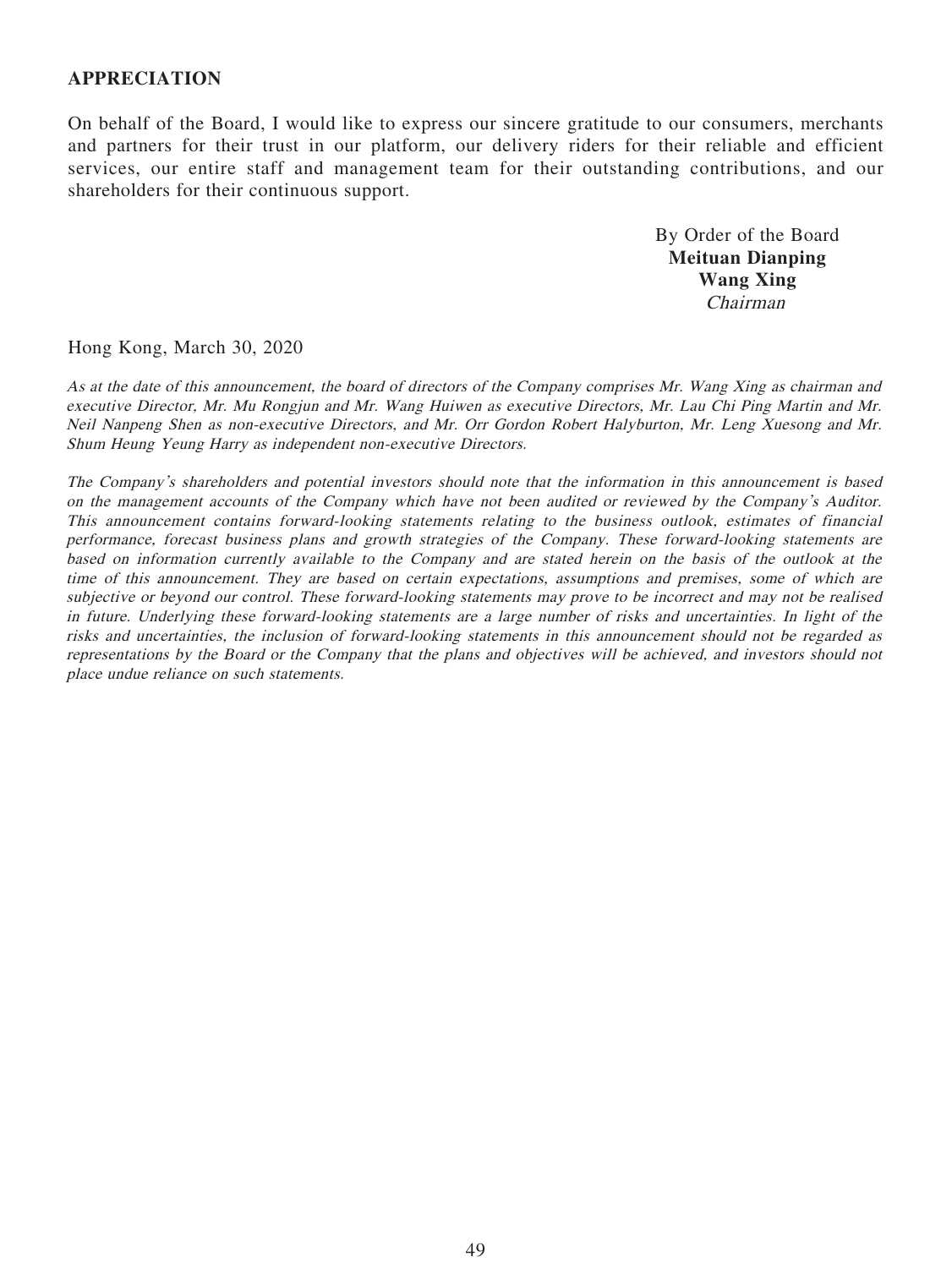# **DEFINITIONS**

In this announcement, unless the context otherwise requires, the following expressions shall have the following meanings:

| <b>Term</b>                                | <b>Definition</b>                                                                                                                                                                                                                                                                                                                                                                                               |
|--------------------------------------------|-----------------------------------------------------------------------------------------------------------------------------------------------------------------------------------------------------------------------------------------------------------------------------------------------------------------------------------------------------------------------------------------------------------------|
| "Articles" or<br>"Articles of Association" | the articles of association of the Company adopted on August 30, 2018 with effect<br>from Listing, as amended from time to time                                                                                                                                                                                                                                                                                 |
| "Audit Committee"                          | the audit committee of the Company                                                                                                                                                                                                                                                                                                                                                                              |
| "Auditor"                                  | PricewaterhouseCoopers, the external auditor of the Company                                                                                                                                                                                                                                                                                                                                                     |
| "Board"                                    | the Board of Directors                                                                                                                                                                                                                                                                                                                                                                                          |
| "CG Code"                                  | the corporate governance code as set out in Appendix 14 to the Listing Rules                                                                                                                                                                                                                                                                                                                                    |
| "Class A Shares"                           | Class A shares of the share capital of the Company with a par value of US\$0.00001<br>each, conferring weighted voting rights in the Company such that a holder of a Class<br>A Share is entitled to ten votes per share on any resolution tabled at the Company's<br>general meeting, save for resolutions with respect to any Reserved Matters, in which<br>case they shall be entitled to one vote per share |
| "Class B Shares"                           | Class B ordinary shares of the share capital of the Company with a par value of<br>US\$0.00001 each, conferring a holder of a Class B Share one vote per share on any<br>resolution tabled at the Company's general meeting                                                                                                                                                                                     |
| "Companies Ordinance"                      | the Companies Ordinance (Chapter 622 of the Laws of Hong Kong), as amended,<br>supplemented or otherwise modified from time to time                                                                                                                                                                                                                                                                             |
| "Company", "our Company",<br>"the Company" | Meituan Dianping (美团点評) (formerly known as Internet Plus Holdings Ltd.), an<br>exempted company with limited liability incorporated under the laws of the Cayman<br>Islands on September 25, 2015, or Meituan Dianping (美团点評) and its subsidiaries<br>and Consolidated Affiliated Entities, as the case may be                                                                                                  |
| "Consolidated<br>Affiliated Entities"      | the entities we control through the Contractual Arrangements, namely, the Onshore<br>Holdcos and their respective subsidiaries (each a "Consolidated Affiliated Entity")                                                                                                                                                                                                                                        |
| "CODM"                                     | the chief operating decision-maker who is responsible for allocating resources and<br>assessing performance of the operating segments                                                                                                                                                                                                                                                                           |
| "Director(s)"                              | the director(s) of the Company                                                                                                                                                                                                                                                                                                                                                                                  |
| "Global Offering"                          | the Hong Kong Public Offering and the International Offering                                                                                                                                                                                                                                                                                                                                                    |
| "IFRS"                                     | International Financial Reporting Standards, as issued from time to time by the<br>International Accounting Standards Board                                                                                                                                                                                                                                                                                     |
| "Listing"                                  | the listing of the Class B Shares on the Main Board of the Stock Exchange                                                                                                                                                                                                                                                                                                                                       |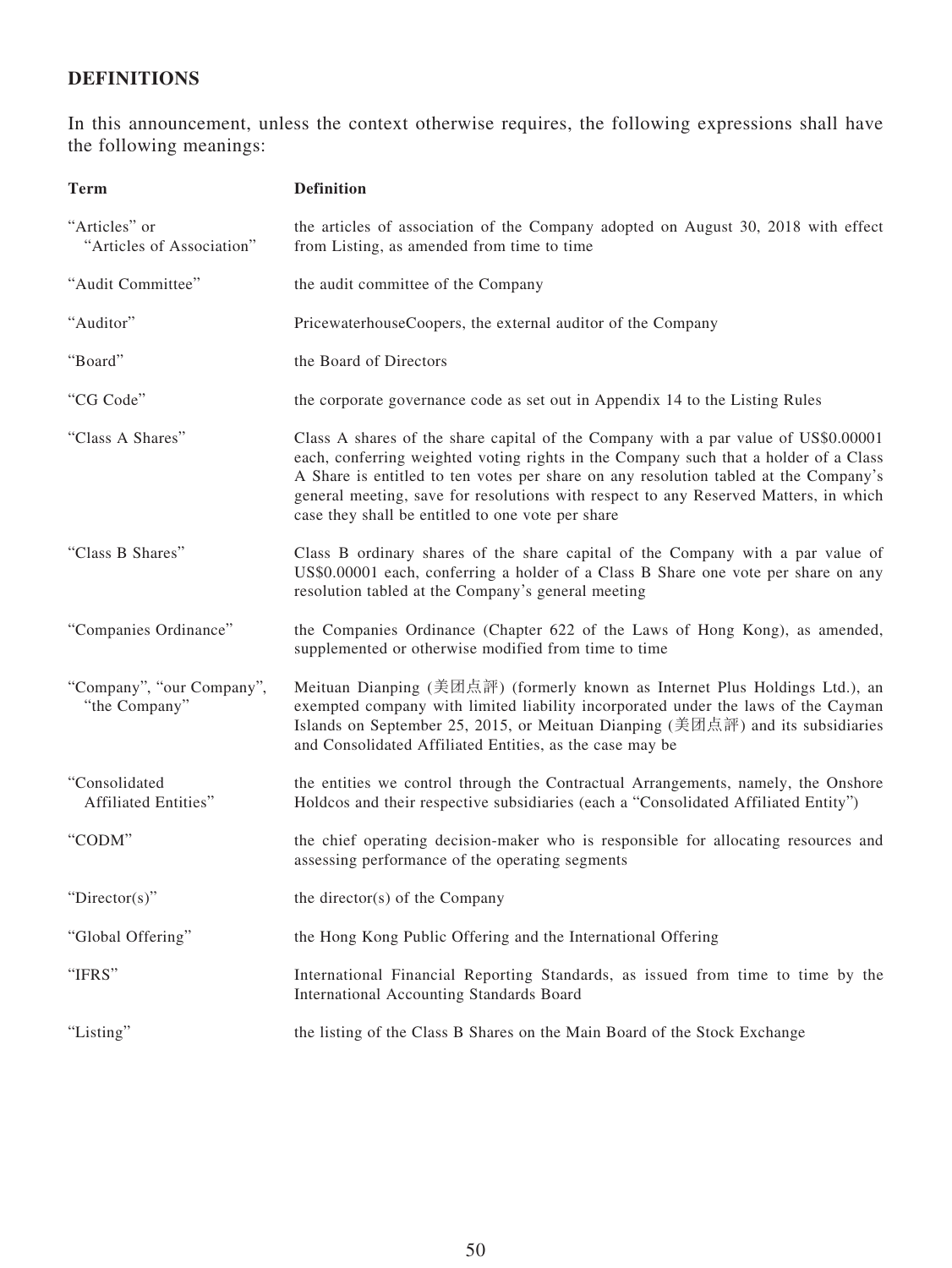| "Listing Date"                     | September 20, 2018, on which the Class B Shares are listed and on which dealings in<br>the Class B Shares are first permitted to take place on the Stock Exchange                                                                                                                                                                                                                                                                                                                                                             |
|------------------------------------|-------------------------------------------------------------------------------------------------------------------------------------------------------------------------------------------------------------------------------------------------------------------------------------------------------------------------------------------------------------------------------------------------------------------------------------------------------------------------------------------------------------------------------|
| "Listing Rules"                    | the Rules Governing the Listing of Securities on The Stock Exchange of Hong Kong<br>Limited, as amended, supplemented or otherwise modified from time to time                                                                                                                                                                                                                                                                                                                                                                 |
| "Main Board"                       | the stock exchange (excluding the option market) operated by the Stock Exchange<br>which is independent from and operates in parallel with the Growth Enterprise Market<br>of the Stock Exchange                                                                                                                                                                                                                                                                                                                              |
| "Mobike"                           | mobike Ltd., an exempted company with limited liability incorporated under the laws<br>of the Cayman Islands on April 2, 2015 and our direct wholly-owned subsidiary and<br>its subsidiaries and Consolidated Affiliated Entities                                                                                                                                                                                                                                                                                             |
| "Reserved Matters"                 | those matters resolutions with respect to which each Share is entitled to one vote<br>at general meetings of the Company pursuant to the Articles of Association, being<br>(i) any amendment to the Memorandum and Articles, including the variation of the<br>rights attached to any class of shares, (ii) the appointment, election or removal of<br>any independent non-executive Director, (iii) the appointment or removal of the<br>Company's auditors, and (iv) the voluntary liquidation or winding-up of the Company |
| "RMB" or "Renminbi"                | Renminbi, the lawful currency of China                                                                                                                                                                                                                                                                                                                                                                                                                                                                                        |
| "Share $(s)$ "                     | the Class A Shares and Class B Shares in the share capital of the Company, as the<br>context so requires                                                                                                                                                                                                                                                                                                                                                                                                                      |
| "Shareholder(s)"                   | $holder(s)$ of the Share $(s)$                                                                                                                                                                                                                                                                                                                                                                                                                                                                                                |
| "Stock Exchange"                   | The Stock Exchange of Hong Kong Limited                                                                                                                                                                                                                                                                                                                                                                                                                                                                                       |
| "subsidiary(ies)"                  | has the meaning ascribed to it in section 15 of the Companies Ordinance                                                                                                                                                                                                                                                                                                                                                                                                                                                       |
| "United States",<br>"U.S." or "US" | the United States of America, its territories, its possessions and all areas subject to its<br>jurisdiction                                                                                                                                                                                                                                                                                                                                                                                                                   |
| $``\%"$                            | per cent                                                                                                                                                                                                                                                                                                                                                                                                                                                                                                                      |